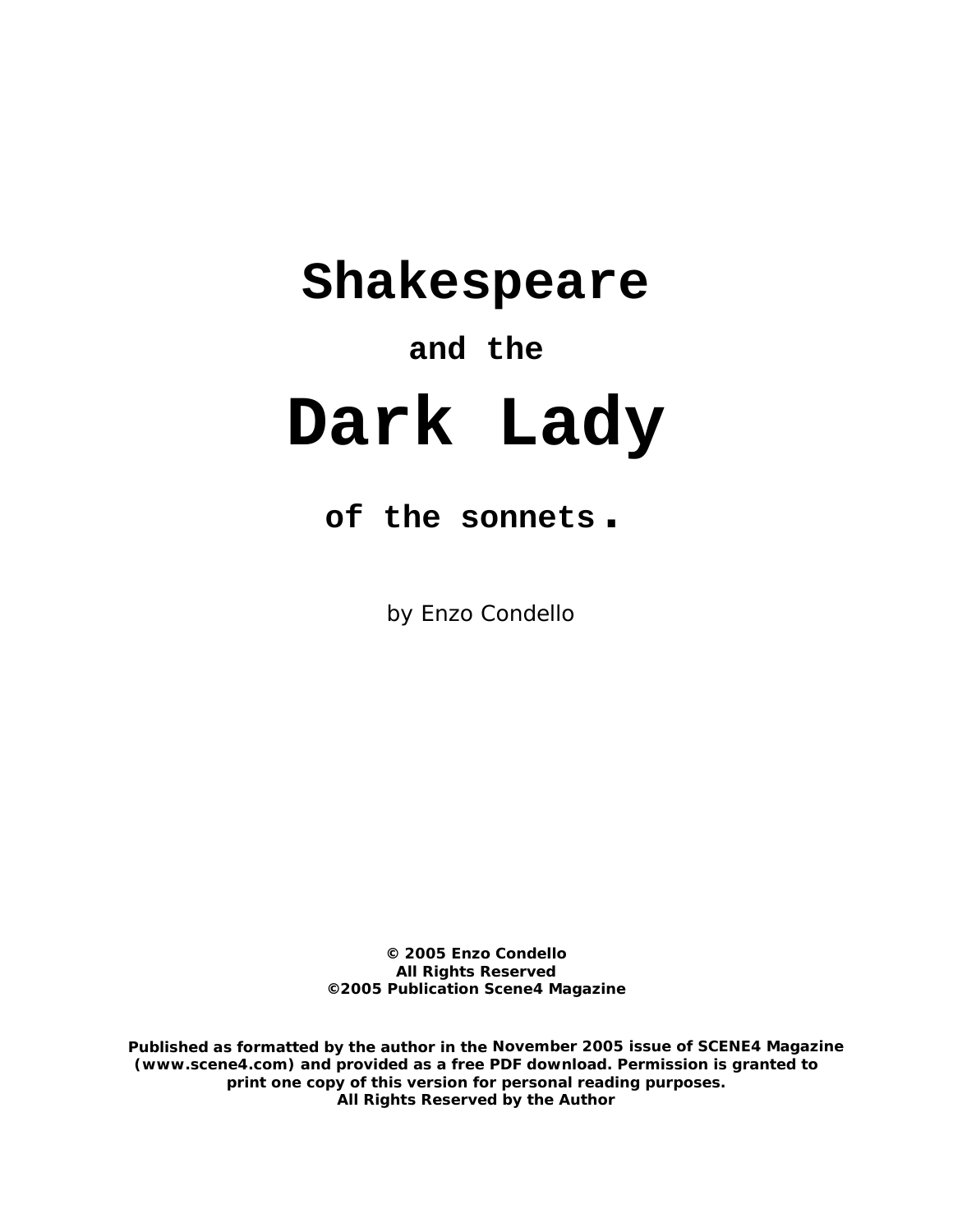Thankyou to:

 Liz Jones, La Mama Jack Opie and the Melbourne Writers Theatre for the workshop Production and readings Paul Roebuck at the Melbourne Shakespeare Society for the rehearsed reading Rosemary Johns for her input, editing and directing Adrian Rawlins who inspired the idea of the play John Bell, Bob Dylan and Elvis

Dedicated to Julia, keeper of the flame.

#### **Cast in Order of Appearance.**

- Anne 1: age 42. Anne 1 is the writer of the play and Shakespeare's wife. When she enters as an actor into her own play she is designated in the text as 'Anne'.
- **Anne 2:** alter-ego/ muse who doubles sometimes as wife, queen, writer, and as a muse who moves the action forward.
- **Shakespeare:** age 34. Poet and playwright. Discontented, restless.
- **John Trevelyn:** age 35. A heartbroken poet, Shakespeare's friend.
- **Emilia Bassano:** age 28. First appears as mysterious woman with whom Shakespeare falls in love at first sight.
- **Henry Condell:** age 35. Actor at the Globe Theatre.
- **The Lord Hunsdon:** cousin to Queen Elizabeth. Emilia is his mistress.

Actors further double in the following parts when the play *Hamlet* is staged:

 **Shakespeare – Hamlet Condell – Horatio Emilia – Ophelia Anne 2 – Queen Elizabeth** 

In Shakespeare's dream, Act 2, Scene 7:

 **Anne 2 – Spirit of Titania Condell – Spirit of Romeo Hunsdon – Spirit of Mark Antony**

The action takes place in Stratford Upon Avon and London C. mid 1590's.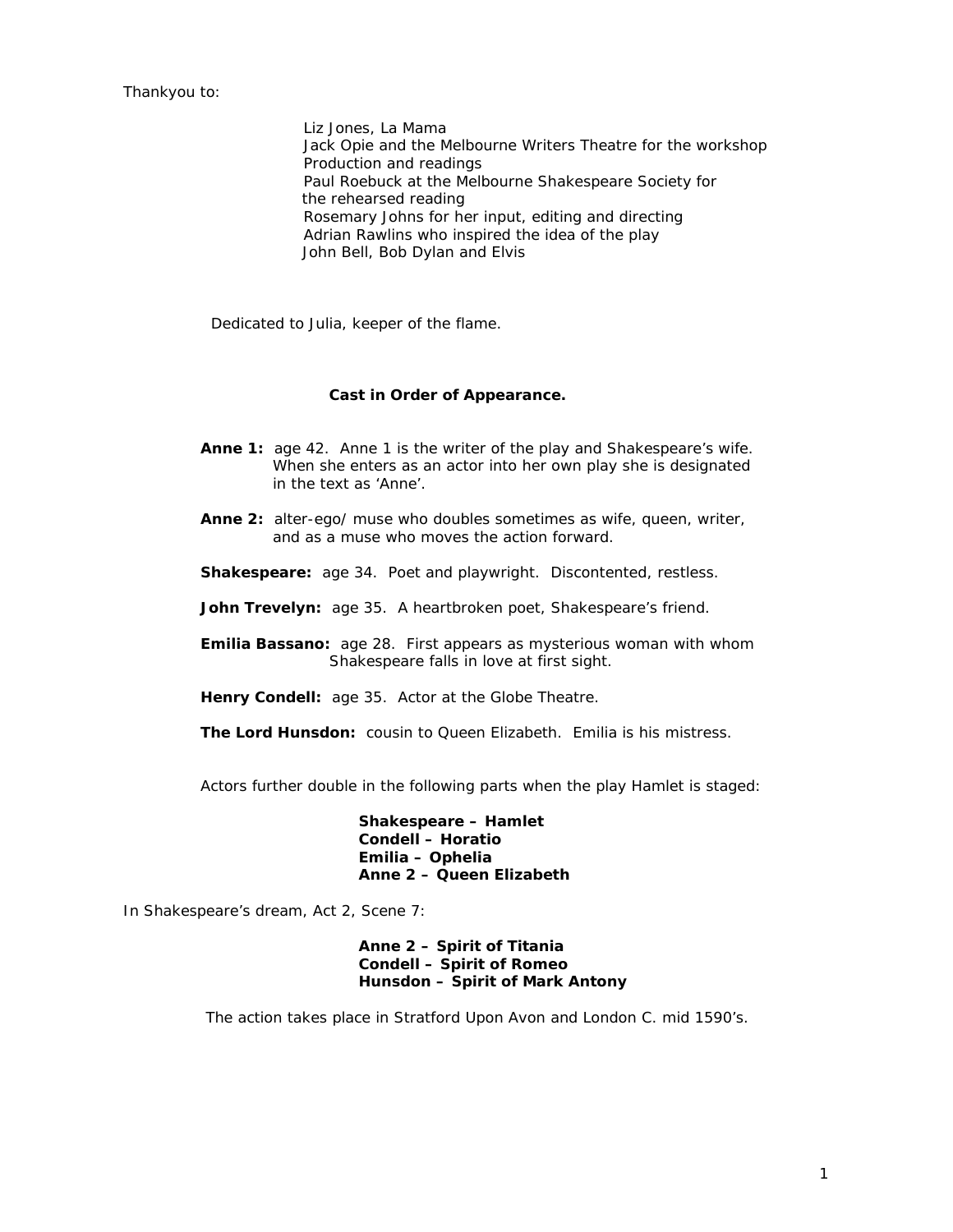*[Anne1, who is Anne Hathaway the writer, sweeps the stage, creates the circle and lights the main candle and sits. She picks up the pen. Anne2, who is the muse/alter ego, enters and pushes her hand to the paper. Anne1 begins to write the play…]* 

*[Anne1: "Shakespeare and the Dark Lady of the sonnets" A play in two acts by Anne Hathaway. ACT ONE, Scene One. Enter William Shakespeare. He sits working at the family home, in Stratford. The room is bare, with little furniture. My husband reads:]* 

| Shakespeare: | 'Shall I compare thee to a summer's day?                               |
|--------------|------------------------------------------------------------------------|
|              | Thou art more lovely and more temperate:                               |
|              | Rough winds do shake the darling buds of May,                          |
|              | And summer's lease hath all too short a date:                          |
|              | Sometime too hot the eye of heaven shines                              |
|              | And often is his gold complexion dimmed;                               |
|              | And every fair from fair sometime declines,                            |
|              | By chance or nature's changing course untrimmed.'                      |
|              | But thy, how shall it proceed? But thy eternal?                        |
|              | 'Thy eternal summer. Thy eternal summer shall not disappear, no 'fade' |
|              | Yes 'But thy eternal summer shall not fade.'                           |
|              | Yes. Not fade.                                                         |

*[Anne 2, the muse, tends to give stage directions and moves the action forward to the surprise of Anne Hathaway]* 

[Anne2: Enter Anne Hathaway]

*[Anne 2 pushes Anne 1 into centre stage as the actor. Whenever Anne 1 enters the space of her play as an actor she becomes Anne Hathaway. Whenever she leaves the space of her play she becomes Anne 1 the writer again]* 

| Anne:        | Will.                                                                                                                                                                                                                                                                           |
|--------------|---------------------------------------------------------------------------------------------------------------------------------------------------------------------------------------------------------------------------------------------------------------------------------|
| Shakespeare: | Anne                                                                                                                                                                                                                                                                            |
| Anne:        | Still writing?<br>So far into night?<br>Dawn will be upon us<br>As quickly as a day's passing.                                                                                                                                                                                  |
| [Anne2:      | Look at it]                                                                                                                                                                                                                                                                     |
|              | You have fought with your verse.<br>"Shall I compare thee to a summer's day?"<br>Another sonnet? How many brew in you?"<br>"But thy eternal summer shall not fade."<br>Shall not fade eh? This one's for me?<br>Or I cut off more than your tongue.<br>I need a restful change. |
| Shakespeare: | And so you shall have one.                                                                                                                                                                                                                                                      |
| Anne:        | What do you say?                                                                                                                                                                                                                                                                |
| Shakespeare: | I will take you to London.                                                                                                                                                                                                                                                      |
| Anne:        | O Will!                                                                                                                                                                                                                                                                         |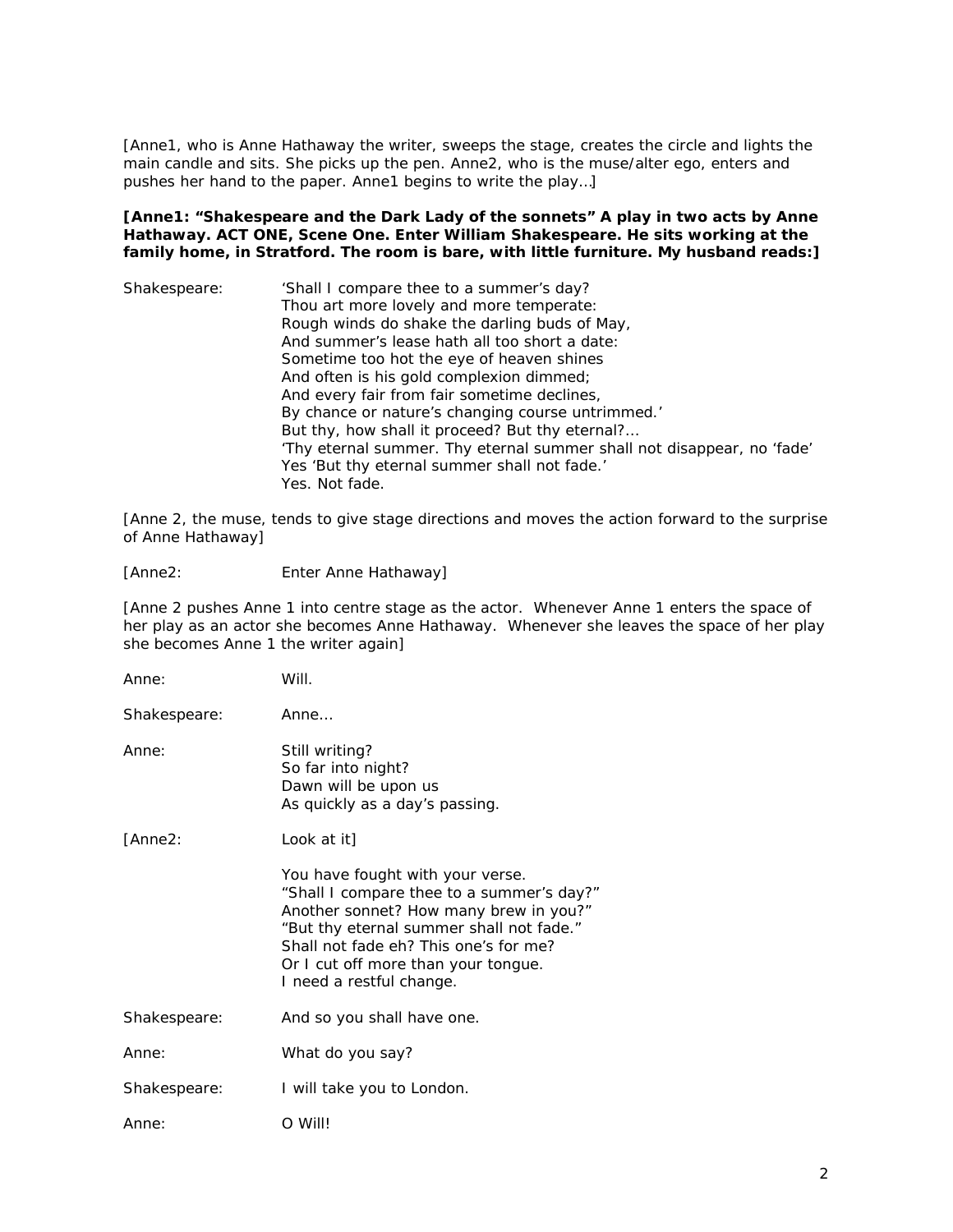| Shakespeare: | O Will – will, take you to London.<br>It is long overdue<br>Like pearly dew<br>On a lustreless flower.                                                                                                                                                                                                    |
|--------------|-----------------------------------------------------------------------------------------------------------------------------------------------------------------------------------------------------------------------------------------------------------------------------------------------------------|
| Anne:        | Am I getting lustreless?<br>And perhaps my lustrelessness<br>Does not incite your lust or less<br>Of it?                                                                                                                                                                                                  |
| Shakespeare: | Not so. You protest wrongly.                                                                                                                                                                                                                                                                              |
| [Anne2:      | Go to bed]                                                                                                                                                                                                                                                                                                |
| Anne:        | O I'm worn out.<br>Lustreless?                                                                                                                                                                                                                                                                            |
| [Anne2:      | O She has paid her dues, And they have not been pearly]                                                                                                                                                                                                                                                   |
| Shakespeare: | We will go to London.                                                                                                                                                                                                                                                                                     |
| Anne:        | Heaven help London.                                                                                                                                                                                                                                                                                       |
| Shakespeare: | A fine wife. Beyond compare.<br>Though one can gasp for breath<br>Even when there's sufficient air.                                                                                                                                                                                                       |
| [Anne2:      | What's that you say?]                                                                                                                                                                                                                                                                                     |
| Shakespeare: | O Nothing.                                                                                                                                                                                                                                                                                                |
| Anne:        | Come to bed. The sheets are cold. My legs cold.                                                                                                                                                                                                                                                           |
| [Anne2:      | <i>(to Shakespeare)</i> Go to the window]                                                                                                                                                                                                                                                                 |
| Shakespeare: | And cooler the hold.<br>Ardour wanes like pale moon<br>A trick of the lover's eye<br>To clothe love with a new garb.<br>Worn out, faded cloth does hang there;<br>Then it stands too familiarly naked<br>That it pleads with Venus<br>To take arms against decline<br>And fall into her embracing repair. |
| Anne:        | I can't hear what you're saying.                                                                                                                                                                                                                                                                          |
| [Anne2:      | What are you saying? There is a knock on the door]                                                                                                                                                                                                                                                        |
| Shakespeare: | Who knocks at this late hour?                                                                                                                                                                                                                                                                             |
| Anne:        | So late, to disturb our peace.                                                                                                                                                                                                                                                                            |
| [Anne2:      | Shakespeare opens the door]                                                                                                                                                                                                                                                                               |
| Shakespeare: | Why it's John Trevelyn. I was expecting you earlier.<br>John come in.                                                                                                                                                                                                                                     |
| [Anne2:      | John enters. He walks in unsteadily]                                                                                                                                                                                                                                                                      |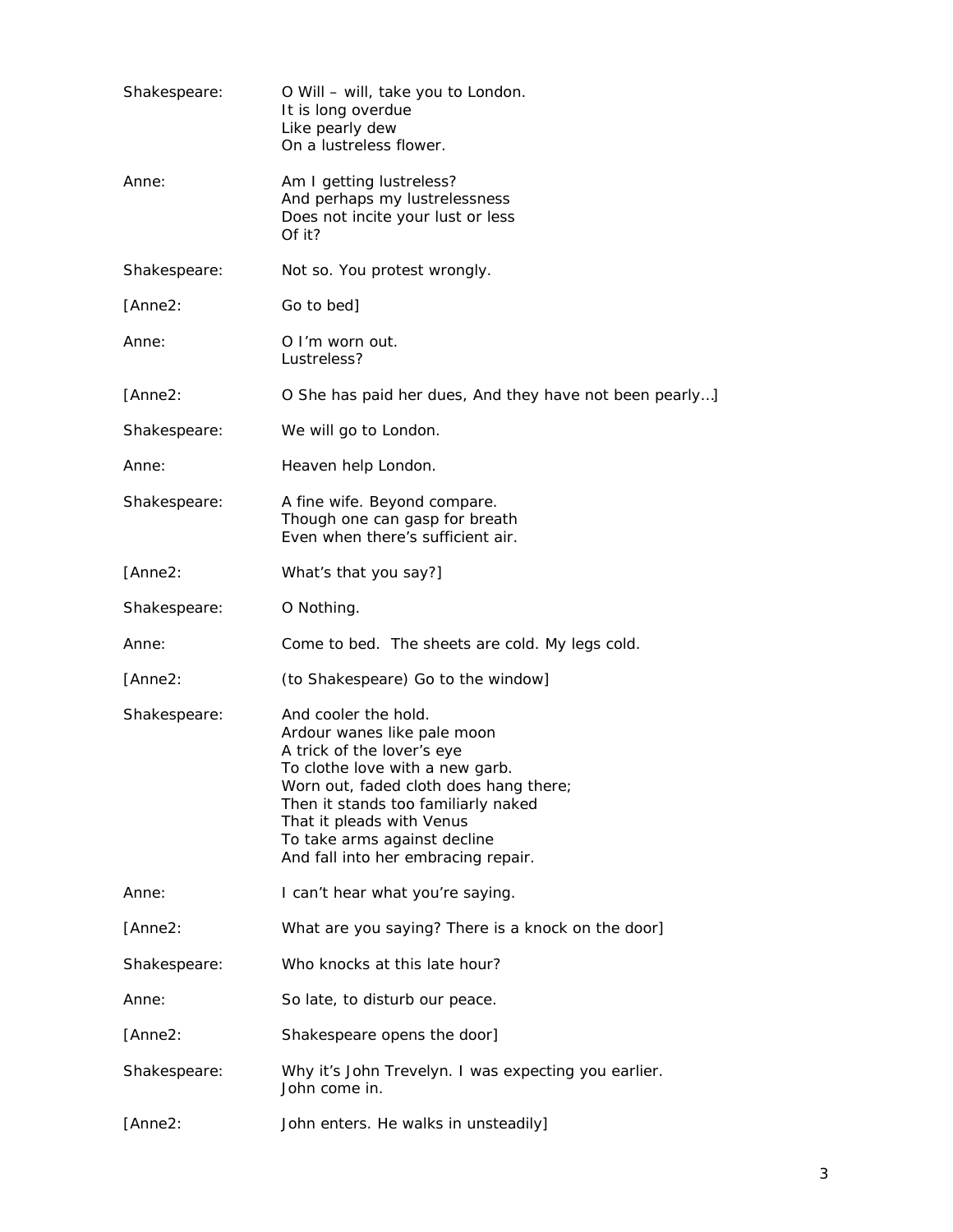| Anne:        | Drunk.                                                                                                                                                                                                                                                                                                                                                                        |
|--------------|-------------------------------------------------------------------------------------------------------------------------------------------------------------------------------------------------------------------------------------------------------------------------------------------------------------------------------------------------------------------------------|
| John:        | Forgive the hour Will. The curse of Cupid brings me here.<br>A poet seeking another for consolation. Here are the poems I promised to<br>bring you.                                                                                                                                                                                                                           |
| Shakespeare: | Drinking again. Your Mary again?                                                                                                                                                                                                                                                                                                                                              |
| John:        | Not mine, Will. How the shrew spurns!                                                                                                                                                                                                                                                                                                                                         |
| Shakespeare: | John, let her go.                                                                                                                                                                                                                                                                                                                                                             |
| John:        | She has my heart and will not return it.<br>Wrenched these eyeballs and juggles them with jest.                                                                                                                                                                                                                                                                               |
| Anne:        | You are unwell.                                                                                                                                                                                                                                                                                                                                                               |
| John:        | Yes, this consumptive love is sickness sickness!<br>She's wily. Play one for a fool. I'm sport for her.<br>But then assumes another aspect.<br>Asks for my poetry and then sits listening<br>Like an angel on fiery ice till she gives birth<br>To a demon.<br>She calls the tune on her luring flute and I<br>Her dismal dancer, loving and hating at once In broken melody. |
| Anne:        | Then she's not worthy of you.                                                                                                                                                                                                                                                                                                                                                 |
| Shakespeare: | You have suffered too long.                                                                                                                                                                                                                                                                                                                                                   |
| John:        | [Ignoring them] But she spurns with such tenderness and as<br>such there's more force in it.                                                                                                                                                                                                                                                                                  |
| Shakespeare: | Such force is in the lover's eyes.                                                                                                                                                                                                                                                                                                                                            |
| John:        | Force! Whatever it be or wherever it is,<br>In my eyes or her face, form or words,<br>It has bored into my gut, snapped the brain<br>In two that I have thrown away the saner<br>Part, grated my nerves to threads, set my<br>Diminished mind fragile on the edge                                                                                                             |
| [Anne2:      | Take out the dagger!]                                                                                                                                                                                                                                                                                                                                                         |
|              | As on this knifes' edge; so this love<br>Has carved me a stranger to myself.                                                                                                                                                                                                                                                                                                  |
| Shakespeare: | Put away the knife.                                                                                                                                                                                                                                                                                                                                                           |
| John:        | Or put away a life,<br>to end this endless hurt.                                                                                                                                                                                                                                                                                                                              |
| Shakespeare: | John, love is a wound that heals the wound.                                                                                                                                                                                                                                                                                                                                   |
| John:        | She has bled me such that life is draining away.<br>Will what can I do, help me. I don't<br>Know where to turn or take heart. Even<br>In my dreams I weep. Her hoped for<br>Comfort is more affliction.                                                                                                                                                                       |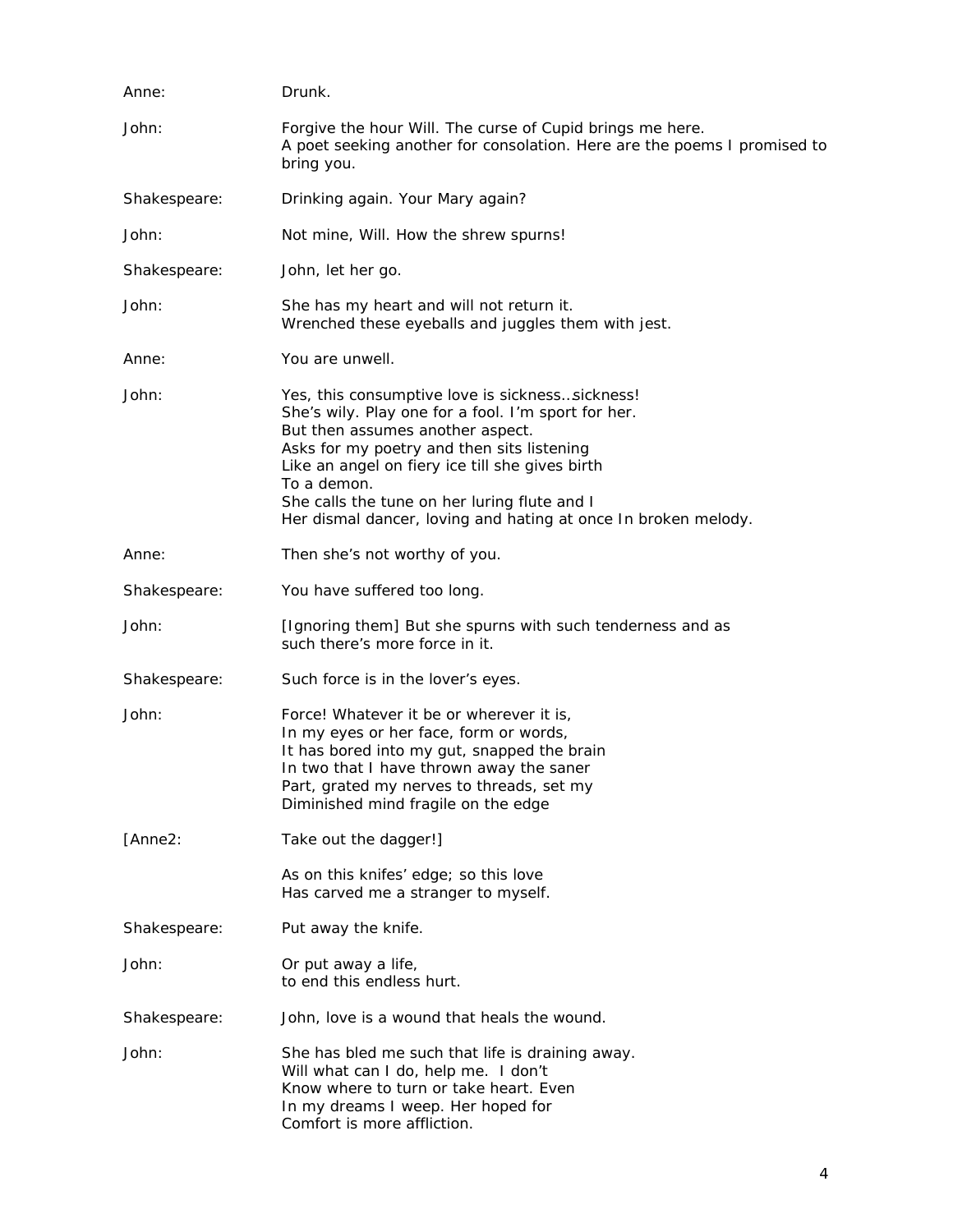| Shakespeare: | Calm, Calm.                                                                                                                                                                                                                                                                                                                                                                                                              |
|--------------|--------------------------------------------------------------------------------------------------------------------------------------------------------------------------------------------------------------------------------------------------------------------------------------------------------------------------------------------------------------------------------------------------------------------------|
| Anne:        | John, sit down.                                                                                                                                                                                                                                                                                                                                                                                                          |
| [Anne2:      | Straighten up]                                                                                                                                                                                                                                                                                                                                                                                                           |
| John:        | No Anne. Let me not trouble you further.<br>I came tonight to bring my poems to Will<br>But really to bring my bitter woes to a warm house<br>For they are homeless.                                                                                                                                                                                                                                                     |
| Shakespeare: | This house is always open to you and welcomes them.                                                                                                                                                                                                                                                                                                                                                                      |
| John:        | Dear, dear friend.                                                                                                                                                                                                                                                                                                                                                                                                       |
| Anne:        | John, seek out a proper marriage to rid you of this pain.                                                                                                                                                                                                                                                                                                                                                                |
| John:        | I'll marry none but her though she's a tavern wench!                                                                                                                                                                                                                                                                                                                                                                     |
| Shakespeare: | John, listen to Anne. Mary enjoys your chase. Choose another.                                                                                                                                                                                                                                                                                                                                                            |
| John:        | Will, you of all men should understand. There is her and no other. You<br>love Anne and are married. I would follow Mary into hell if this love so<br>chooses. She tortures as she teases but I'm certain there's love in her<br>somewhere. I'll tease it out of her. This pain the price I'll pay. She has<br>her eye on another, I'm sure; she looks desiringly on knavish men, but<br>me, - and mirrors their desire. |
| Shakespeare: | John, control yourself. You are crumbling. And drinking much.<br>Mix not Bacchus and Cupid.                                                                                                                                                                                                                                                                                                                              |
| John:        | Yes, this nectar is galling. Will,<br>Full of swirling miasma is my mind.<br>I fear I can no longer steer it.<br>Anne, forgive this intrusion.                                                                                                                                                                                                                                                                           |
| Anne:        | No intrusion John.                                                                                                                                                                                                                                                                                                                                                                                                       |
| John:        | Goodnight Anne. Will, read my poems.<br>Tears crystallize into words<br>My heart the inkwell that my pen dips into.                                                                                                                                                                                                                                                                                                      |
| Anne:        | Yes, you get home John. Will, accompany him.                                                                                                                                                                                                                                                                                                                                                                             |
| John:        | No Will. Stay with Anne.<br>The moon outside is love's emblem<br>And a dark witch's light<br>Venture not into this witch's night.<br>O it is dark.<br>Goodnight Will, goodnight friends, goodbye                                                                                                                                                                                                                         |
| [Anne2:      | John leaves]                                                                                                                                                                                                                                                                                                                                                                                                             |
| Anne:        | O poor John.                                                                                                                                                                                                                                                                                                                                                                                                             |
| Shakespeare: | A heart at the core of pain. That love should madden such a man, who<br>once was so sensible. This is a mystery. I've written but understand it<br>with ink, not blood; how love could fragment the sturdy. Such love is like<br>madman who instructs an idiot to teach fool. O I write but I understand<br>little like a blind man in a a world of colours.                                                             |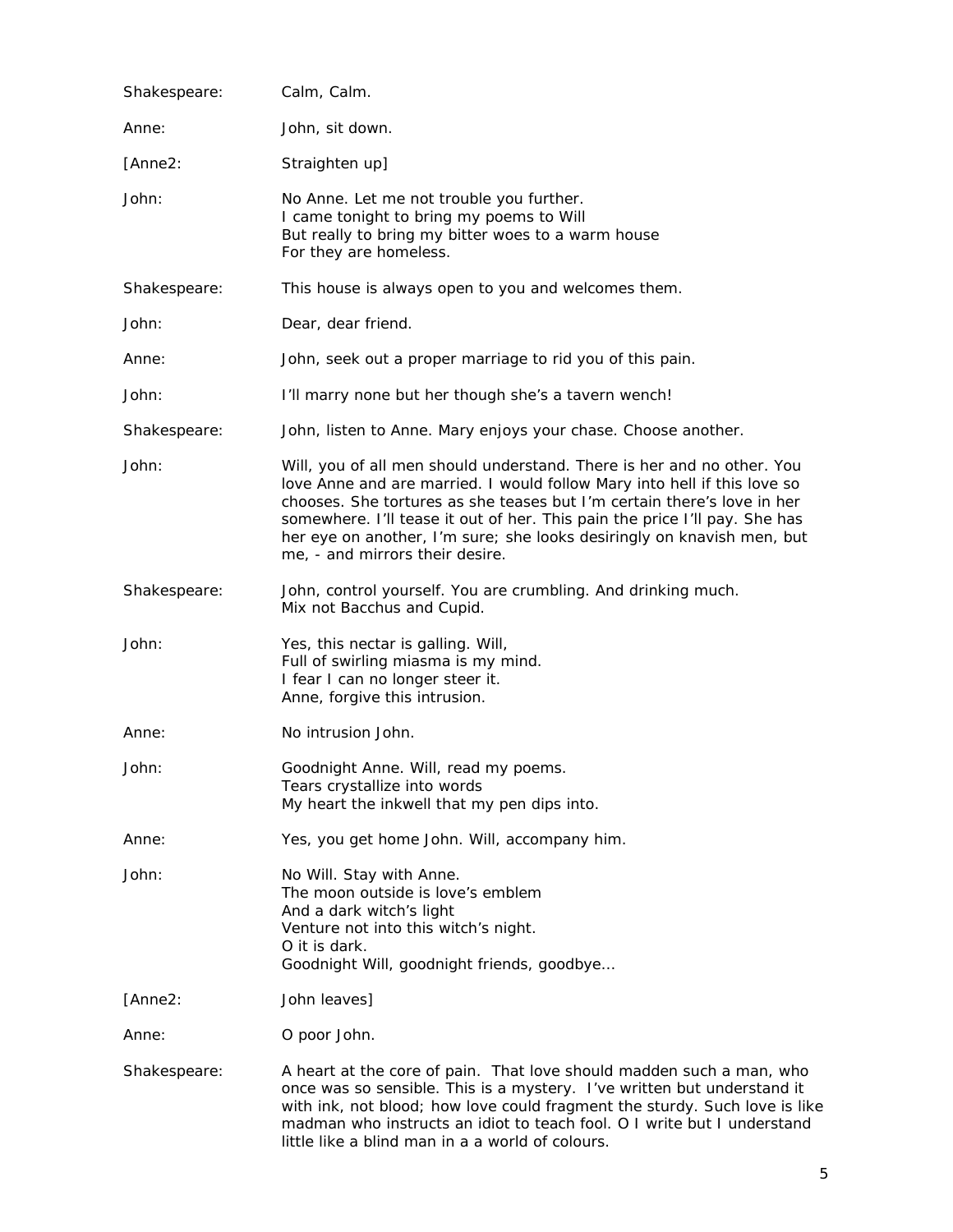| Anne:                      | You did rightly understand Romeo and Juliet.                                                                                                                                                                                                                                           |
|----------------------------|----------------------------------------------------------------------------------------------------------------------------------------------------------------------------------------------------------------------------------------------------------------------------------------|
| Shakespeare:               | That being requited love. But that was by the book.                                                                                                                                                                                                                                    |
| Anne:                      | But let's to bed, Will. That we have each other.                                                                                                                                                                                                                                       |
| Shakespeare:               | We have. But I will leave in the morning for London.                                                                                                                                                                                                                                   |
| Anne:                      | How long this time?                                                                                                                                                                                                                                                                    |
| Shakespeare:               | Six months, I must perform for Her Majesty<br>The Hamlet play - it is a first draft.<br>Time - that Usurper.<br>And we its bedeviled subjects go from<br>Our prison to our vaults. The rank futility!                                                                                  |
| Anne:                      | Why - Will why so downcast? London is to be<br>Our recreation. Banish this heavy mettle<br>And release the silver spring<br>That even now begins to activate nature.<br>Look - how that seasonal magician like<br>A mighty Merlin begins to stir plant roots<br>With his ancient wand. |
| Shakespeare:               | Wand?                                                                                                                                                                                                                                                                                  |
| Anne:                      | A magical wand.                                                                                                                                                                                                                                                                        |
| Shakespeare:               | [aside] O would that my wand were magical<br>And spring to life, rise to the rejuvenating season.                                                                                                                                                                                      |
| Anne:                      | Life would be magical.                                                                                                                                                                                                                                                                 |
| Shakespeare:               | Yes Anne. And tragical.                                                                                                                                                                                                                                                                |
| Anne:                      | Tragical? Why so disheartened? What's in your thoughts?                                                                                                                                                                                                                                |
| Shakespeare                | John Trevelyn.                                                                                                                                                                                                                                                                         |
| Anne:                      | John, shall in time, marry true love.<br>As I have loved you all these years.                                                                                                                                                                                                          |
| Shakespeare:               | So many years.                                                                                                                                                                                                                                                                         |
| Anne:                      | And love without tears. Dry eyes can see where<br>Love's tears do blind them.                                                                                                                                                                                                          |
| Shakespeare:               | Then to London, Will and Wife shall go.<br>I shall leave at daybreak<br>And you at a later time.                                                                                                                                                                                       |
| [Anne2:                    | Take her to bed]                                                                                                                                                                                                                                                                       |
| [He kisses her and leaves] |                                                                                                                                                                                                                                                                                        |

Anne: Another morning departure and he's gone.

[Anne2: Time is swift-footed.]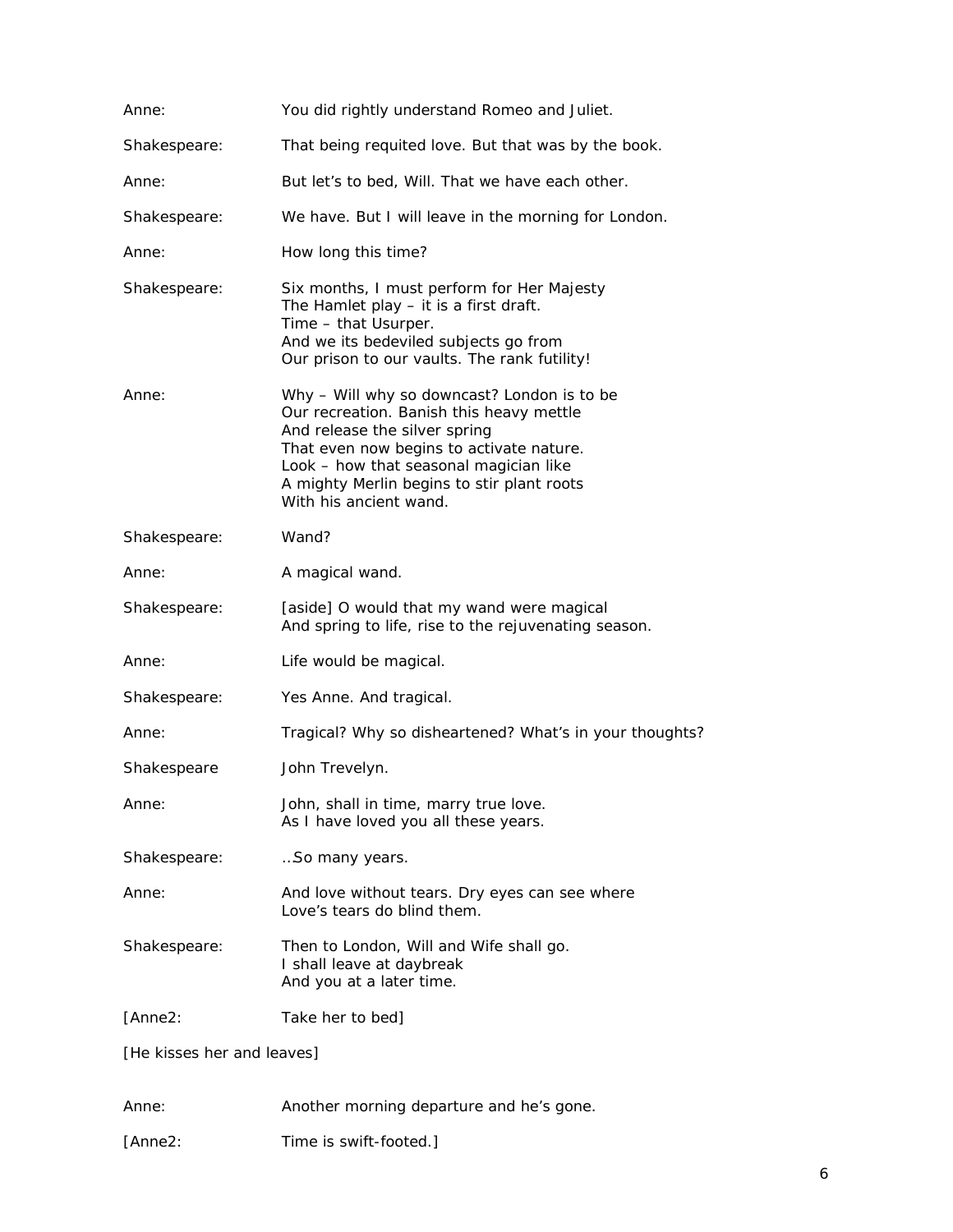| Anne:   | Mornings trip over each other<br>And usher in days of discontent;                                                                                                              |
|---------|--------------------------------------------------------------------------------------------------------------------------------------------------------------------------------|
| [Anne2: | And swifter still is the passing<br>Of advancing age that hastens our end.<br>Time is a babe crawling in childhood]                                                            |
| Anne:   | But leopard-like leaps towards its ageing prey.<br>Where have the years gone?                                                                                                  |
| [Anne2: | Burdened with worry, toil and checked desire<br>We are but shadows of possibility.<br>Illusions are married to the insubstantial<br>And substance is wasted on brute survival! |
| Anne:   | What am I to make of him<br>When he draws me to his spirit's bedchamber<br>And then leaves with his bed pristine.                                                              |

#### *[Anne1, the writer: Act 1, Scene Two. A room. Shakespeare is alone.]*

| Shakespeare: | Here you are William, here in another room, another inn.<br>These lone interludes between Stratford and London.<br>I collect my soul in these passing rooms:<br>Stratford my hearth and London my home,<br>Divided between two loves, one bride, one a groom<br>And married to a craft that divorces me from both.<br>The years do pass like spent candles.<br>The night is entering into sleep.<br>[Woman/Emilia enters]<br>And the moon caresses her<br>With his beams, silvering<br>Her dark face, while stars<br>Stud her black hair. Lidless,<br>They sleep not but keep vigil<br>While night sleeps as the Queen<br>Of love in her dark heaven.<br>O invisible beauty! Our own star has left!<br>Either for pain or heartbreak |
|--------------|--------------------------------------------------------------------------------------------------------------------------------------------------------------------------------------------------------------------------------------------------------------------------------------------------------------------------------------------------------------------------------------------------------------------------------------------------------------------------------------------------------------------------------------------------------------------------------------------------------------------------------------------------------------------------------------------------------------------------------------|
|              | Or in dereliction of its duty.<br>Then to rest. May tomorrow be fair weather.                                                                                                                                                                                                                                                                                                                                                                                                                                                                                                                                                                                                                                                        |
|              |                                                                                                                                                                                                                                                                                                                                                                                                                                                                                                                                                                                                                                                                                                                                      |

#### [Anne1: Act 1 Scene Three. London. Enter Shakespeare who has recently left the *astrologer's house. He notices a woman standing nearby. She is looking about, searchingly.]*

| Shakespeare: | O she does teach beauty to speak in tongues!<br>Who could she be?<br>That such a portion of heaven should walk this earth!<br>(approaches her) Forgive this intrusion. |
|--------------|------------------------------------------------------------------------------------------------------------------------------------------------------------------------|
| Woman:       | (affecting a foreign accent) Si?                                                                                                                                       |
| Shakespeare: | Does the lady need direction? You seem lost. I know this quarter well.                                                                                                 |
| Woman:       | No. Lost I am not. But I wish to know the house of the astrologer.                                                                                                     |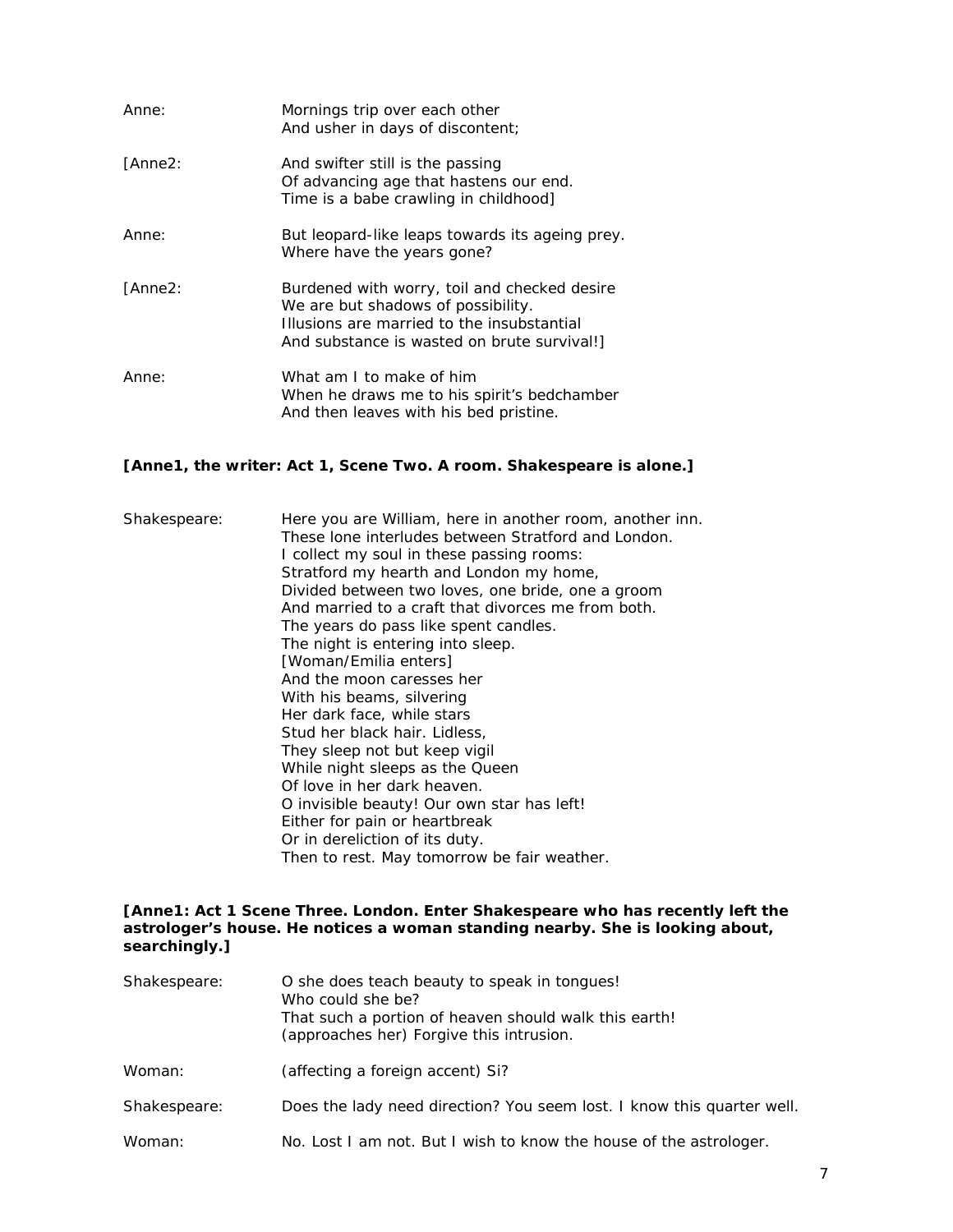| Shakespeare:                 | To have found what I thought was lost!                                                                        |
|------------------------------|---------------------------------------------------------------------------------------------------------------|
| Woman:                       | Prego?                                                                                                        |
| Shakespeare:                 | Nothing. A thought.                                                                                           |
| Woman:                       | Si'.                                                                                                          |
| Shakespeare:                 | Forman - the doctor, the astrologer you seek.                                                                 |
| Woman:                       | Si, Forman. You know his house?                                                                               |
| Shakespeare:                 | At this street's end. I know the doctor, I just visited him.<br>Let me guide you there.                       |
| Woman:                       | I need no guiding from any man especially strangers.                                                          |
| Shakespeare:                 | Pardon - are you from London or visiting? You're Italian in speech or<br>origin?                              |
| Woman:                       | Both speech and origin                                                                                        |
| Shakespeare:                 | And live in London?                                                                                           |
| Woman:                       | Si London. Are you a tax-collector?                                                                           |
| Shakespeare:                 | Who I? A taxcollector?                                                                                        |
| Woman:                       | You question too much. Troppe domande.                                                                        |
| Shakespeare:                 | By my word. I'm a collector of dreams.                                                                        |
| Woman:                       | Of dreams? What tax, coin, do they raise?                                                                     |
| Shakespeare:                 | Why but a revenue that cannot be enforced<br>Or squandered. Dreams that do tax me with their wealth.          |
| Woman:                       | Well, you must be un poeta!<br>For only they can dream when the poverty awakens them.                         |
| Shakespeare:                 | Why lady, both beauty – and wisdom do you possess!                                                            |
| [Anne1: She starts to leave] |                                                                                                               |
| Woman:                       | A little beauty perhaps. But keep away. Off with you                                                          |
| Shakespeare:                 | Then let dreams bestow the wisdom lacking<br>Please remain a moment. Your eyes hold me here.                  |
| Woman:                       | But yours do not. Do you always pester women on the street?<br>Go to a whorehouse. I seek the astrologer.     |
| Shakespeare:                 | O the stars have already scripted thy beauty.<br>You need no astrologer to tell you that.                     |
| Woman:                       | You are a stranger who talks of strange things. Insolente!<br>You are coming too close. Go to the whorehouse. |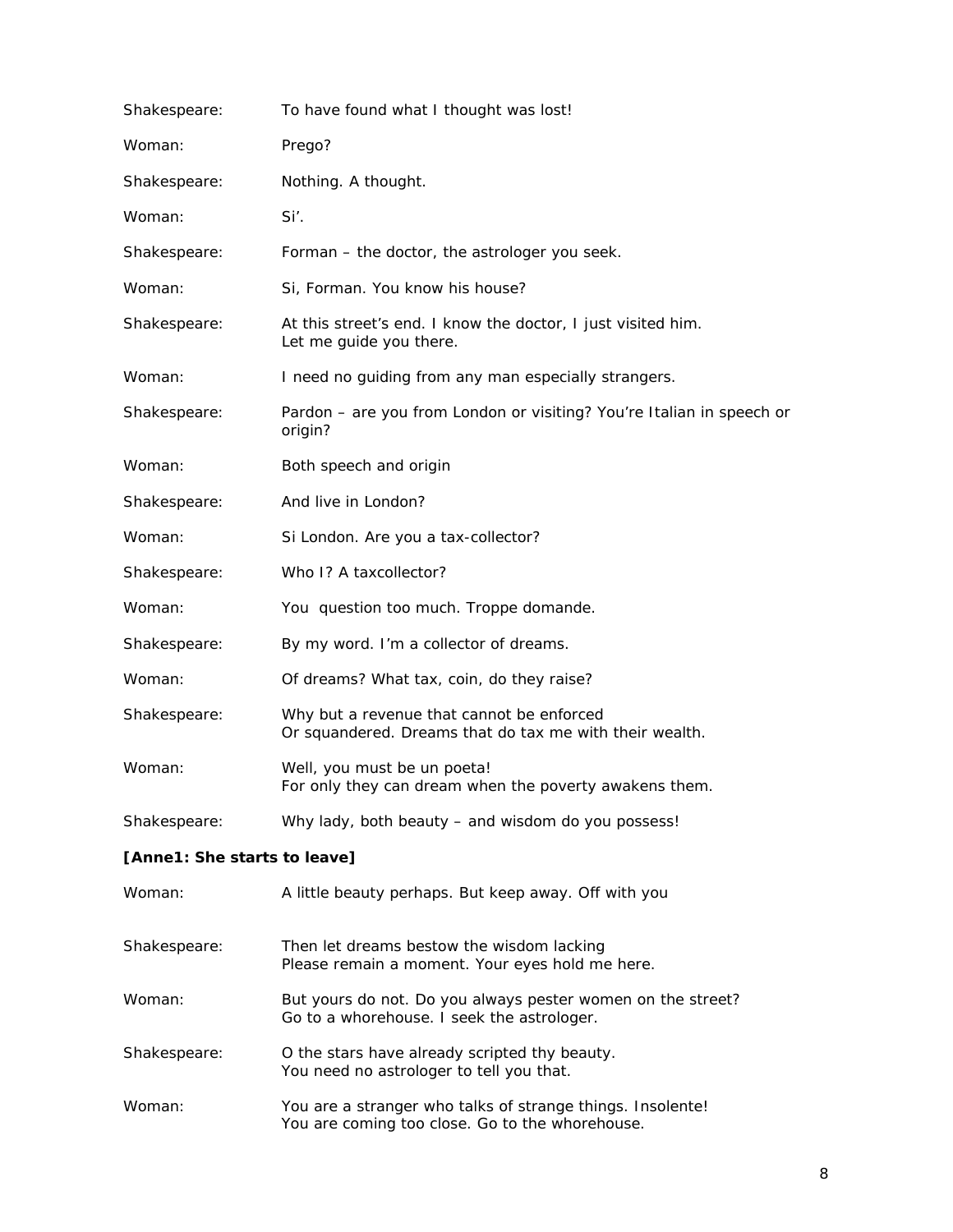| Shakespeare: | A whorehouse?<br>Heaven's script does pin us to this spot.<br>Near the astrologer's house. Fated to meet. |
|--------------|-----------------------------------------------------------------------------------------------------------|
| Woman:       | Then let me move from this spot and stop pestering.<br>If I have aroused you go take a bath.              |
| Shakespeare: | No stay a moment for we are pinned here<br>By a star's point.                                             |
| Woman:       | The point may wound.                                                                                      |
| Shakespeare: | Or stitch us together.                                                                                    |
| Woman:       | Do you enjoy bad treatment?<br>I must go. Goodbye. To the astrologer.                                     |

#### *[Anne1: Again, she begins to leave]*

| Shakespeare: | A moment, please.                                                                                                                                                                                           |
|--------------|-------------------------------------------------------------------------------------------------------------------------------------------------------------------------------------------------------------|
| Woman:       | Tu sei un'uomo molto sentimentale<br>Sei innamorato?                                                                                                                                                        |
| Shakespeare: | Fair Italian! Speak whatever tongue<br>No single language can ever claim you                                                                                                                                |
| Woman:       | Are you a genuine dreamer<br>Or perhaps a wolfish schemer?<br>My dreaming poet. Sei pazzo!<br>You know me not and in a moment<br>You have declared a lifetime of faith<br>That takes a lifetime to declare. |
| Shakespeare: | We are less strangers now.<br>Beauty is swiftly announced<br>Like an instant memory bestriding a lifetime,<br>Its flashing fusion white-heats<br>As love is thought in fusion with the heart.               |
| Woman:       | Too hot. Devo andare. You have had your moment.                                                                                                                                                             |
| Shakespeare: | Your name?                                                                                                                                                                                                  |
| Woman:       | E il tuo bello?                                                                                                                                                                                             |
| Shakespeare: | William. Will.                                                                                                                                                                                              |
| Woman:       | Guglielmo                                                                                                                                                                                                   |
| Shakespeare: | And yours?                                                                                                                                                                                                  |
| Woman:       | Apollonia. Contessa Apollonia Marchese                                                                                                                                                                      |
| Shakespeare: | O fair Apollo's muse!                                                                                                                                                                                       |
| Woman:       | You are a poet - then?                                                                                                                                                                                      |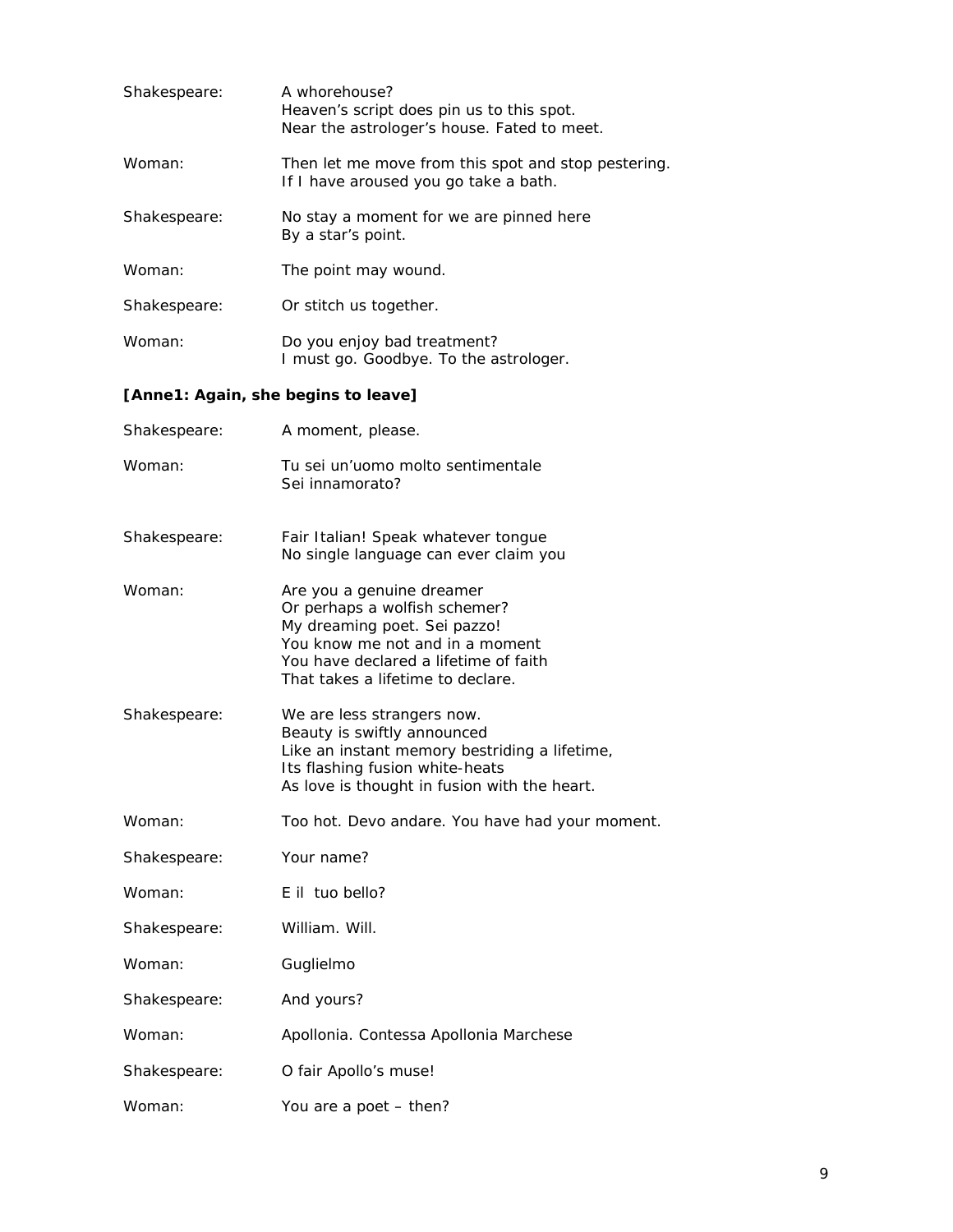| Shakespeare:          | Of most questionable rank. But a humble scribbler who attempts to<br>scratch the sublime. Do come to the theatre. Look out for my dramas.                                                                                                                                                                                                                   |  |
|-----------------------|-------------------------------------------------------------------------------------------------------------------------------------------------------------------------------------------------------------------------------------------------------------------------------------------------------------------------------------------------------------|--|
| Woman:                | Dramas? William                                                                                                                                                                                                                                                                                                                                             |  |
| Shakespeare:          | Shakespeare.                                                                                                                                                                                                                                                                                                                                                |  |
| Woman:                | Yes, I have heard of you.                                                                                                                                                                                                                                                                                                                                   |  |
| Shakespeare:          | Then it is fate! In which quarter do you live?                                                                                                                                                                                                                                                                                                              |  |
| Woman:                | In London.                                                                                                                                                                                                                                                                                                                                                  |  |
| Shakespeare:          | But where?                                                                                                                                                                                                                                                                                                                                                  |  |
| Woman:                | In London                                                                                                                                                                                                                                                                                                                                                   |  |
| Shakespeare:          | So vast to find you again.                                                                                                                                                                                                                                                                                                                                  |  |
| Woman:                | I'll find you<br>If the stars so desire.                                                                                                                                                                                                                                                                                                                    |  |
| Shakespeare:          | O both the stars and I do desire<br>As we are written in their script<br>On this astrologer's street.                                                                                                                                                                                                                                                       |  |
| Woman:                | Troppo profondo. Acquire more lightness.                                                                                                                                                                                                                                                                                                                    |  |
| Shakespeare:          | [flirting more ardently]<br>Lightness? When I know that<br>I might never see you again?<br>Never again, this face that<br>The angels have laboured long<br>To fashion. That they, awed<br>By their handiwork become drowsy<br>With viewing it? O lady have pity!<br>App-o-Ilonia without that bite of thy<br>Sweet red apple,<br>-Shall I not grow lonelier |  |
| Woman:                | Good. Bene. [they kiss]                                                                                                                                                                                                                                                                                                                                     |  |
| [Anne1: They unlock!] |                                                                                                                                                                                                                                                                                                                                                             |  |
| Woman:                | You are touching lighter<br>Scostumato!                                                                                                                                                                                                                                                                                                                     |  |
| Shakespeare:          | Scos - tomato.                                                                                                                                                                                                                                                                                                                                              |  |
| Woman:                | Scostumato. It means rude.                                                                                                                                                                                                                                                                                                                                  |  |
| Shakespeare:          | Then let me be not the apple, but the tomato of your eye.                                                                                                                                                                                                                                                                                                   |  |
| Woman:                | You are mad! Pazzo! Desire it seems makes men so.                                                                                                                                                                                                                                                                                                           |  |
| Shakespeare:          | As mad as a sunflower drinking<br>The nectar - light of the sun                                                                                                                                                                                                                                                                                             |  |

Woman: Are you married?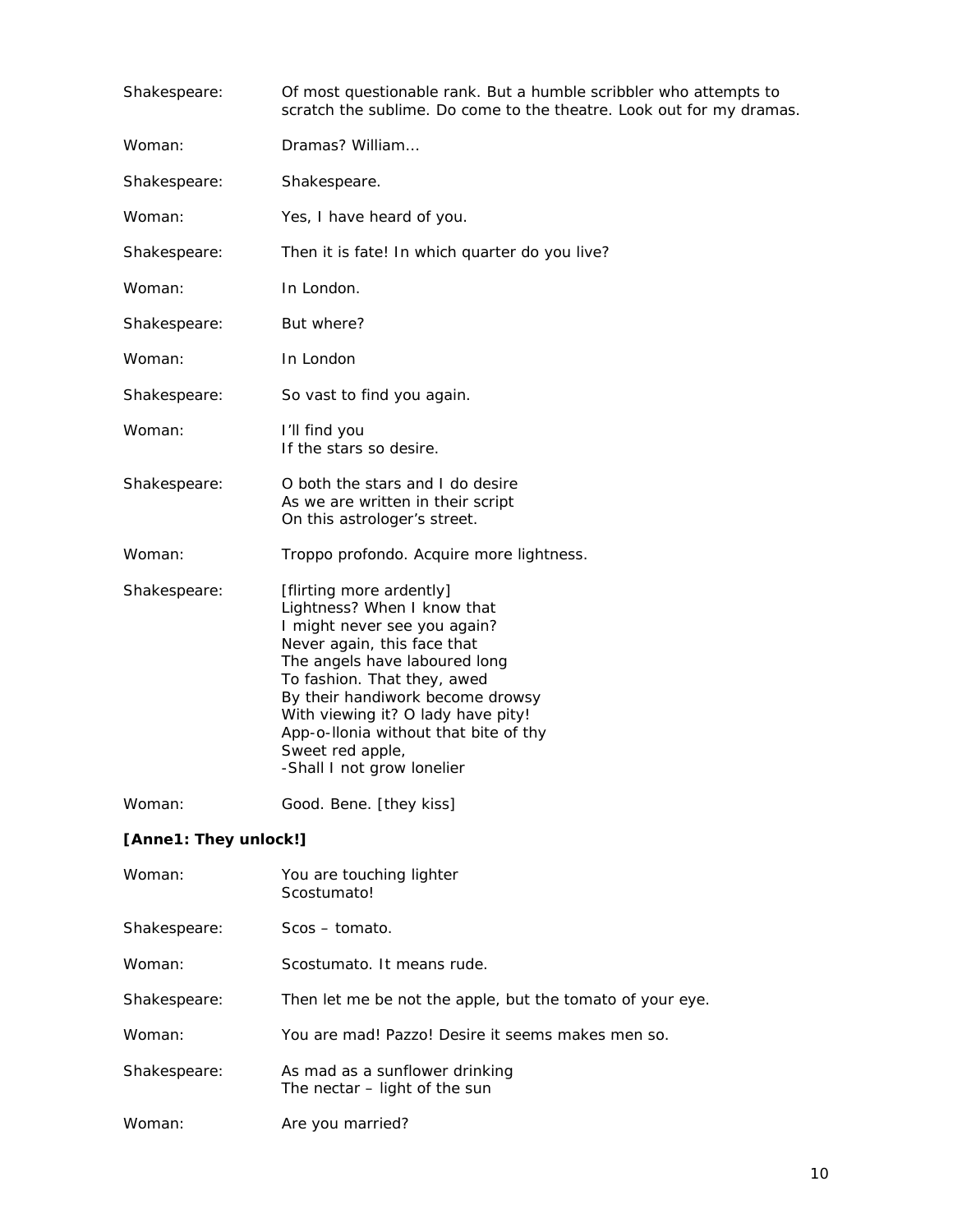| Shakespeare: | Wedded to your spirit – these eyes, brow.<br>This slender hand, this Venus<br>Form whose living arms have I found.                                |
|--------------|---------------------------------------------------------------------------------------------------------------------------------------------------|
| Woman:       | O enough! This is getting too familiar<br>I thank you actor- poet for your drama and entertainment.<br>Farewell. And don't forget the whorehouse. |

#### *[Anne1: She leaves!]*

| Shakespeare: | Entertainment? Whorehouse! She jests at scars that |
|--------------|----------------------------------------------------|
|              | Never felt a wound. John Trevelyn                  |
|              | I understand you better now.                       |
|              | Surely I will find her again if she truly          |
|              | Walks in London? But not, I pray in a whorehouse.  |

#### *[Anne1: Act 1, Scene Four. The stage at Shakespeare's theatre in London.]*

| Shakespeare: | The muse deigns to reveal herself?         |
|--------------|--------------------------------------------|
|              | To spur my inspiration? Mock my marriage?  |
|              | Play a game of divine love?                |
|              | Would that I could see her and             |
|              | Not see her again. For having seen         |
|              | Her once is enough to imprint her face     |
|              | On this troubled heart. Utterly hers.      |
|              | Utterly in line of my vision - her eyes.   |
|              | Would that I'll not see her again, perhaps |
|              | So that yearning may not tyranize.         |

#### *[Anne1: Enter Henry Condell…]*

Henry: Will –

#### *[Anne1: …in the style of commedia del arte!]*

|              | O Will welcome back<br>Three months of absence and this<br>Company has been a pit of snaky politics without you. |
|--------------|------------------------------------------------------------------------------------------------------------------|
| Shakespeare: | Henry[ <i>embraces him</i> ]                                                                                     |
| Henry:       | Eden were a safer place<br>With the arch-serpent slithering about<br>Than theatre politics in London.            |
| Shakespeare: | So quick the discord                                                                                             |
| Henry:       | As Hamlet's rapier. The back-stabbing is back.                                                                   |
| Shakespeare: | No need to marvel at that. The globe bearing Atlas<br>Turns in bewilderment at the lunge.                        |
| Henry:       | Burbage refuses to do Hamlet.                                                                                    |
| Shakespeare: | Refuses?                                                                                                         |
| Henry:       | He is convinced of plotters.                                                                                     |
| Shakespeare: | Plotters? This is imagination's torment                                                                          |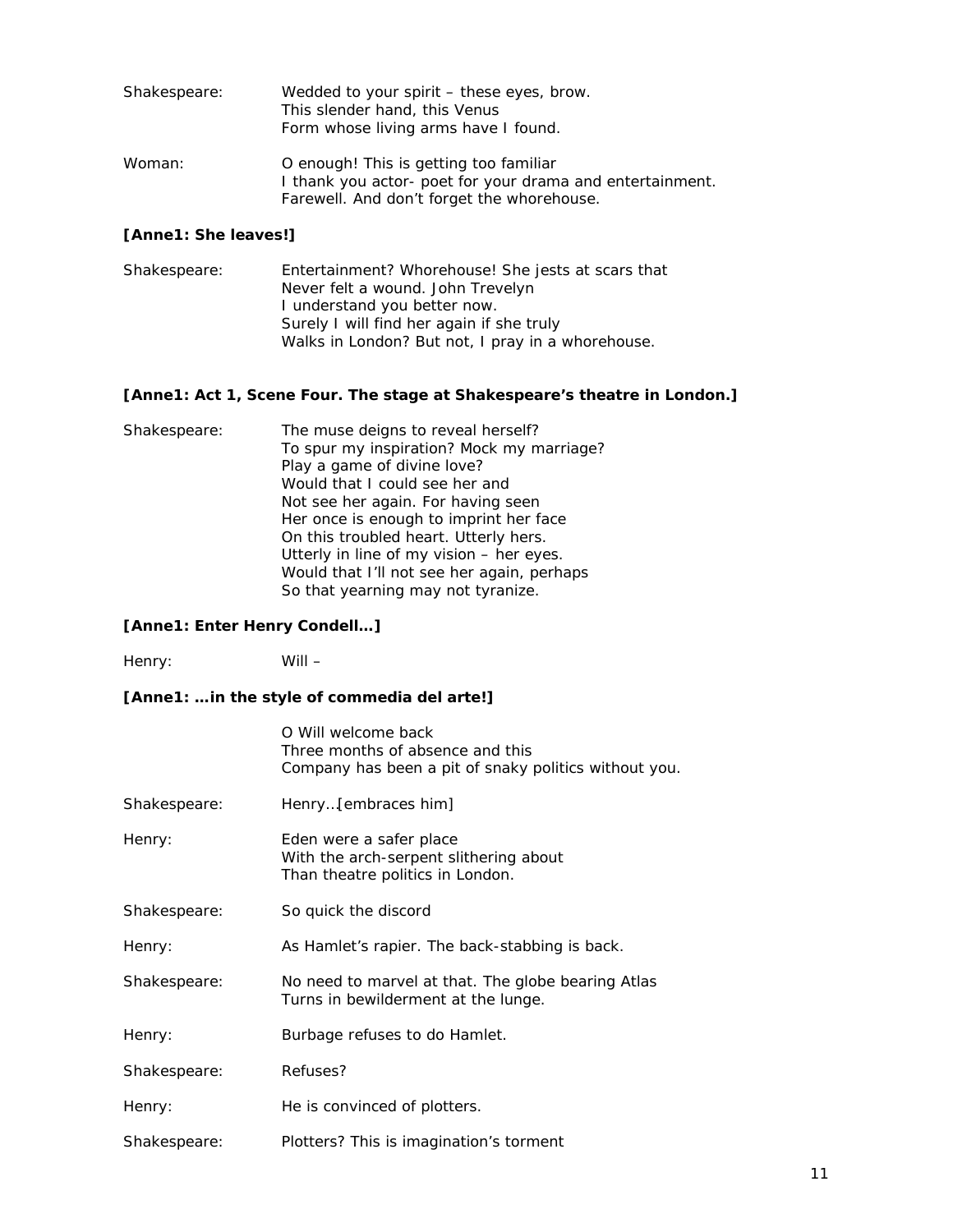|              | Who or where are these plotters?                                                                                                                                  |
|--------------|-------------------------------------------------------------------------------------------------------------------------------------------------------------------|
| Henry:       | In this company, says Burbage<br>They rail against him.                                                                                                           |
| Shakespeare: | He's to be railed against.                                                                                                                                        |
| Henry:       | They would pull him down<br>He says; as envy sees itself<br>In another's vanity mirror and Burbage<br>Has surplus vanity to distribute.                           |
| Shakespeare: | Hamlet will have his day<br>It will go on. Must do so.<br>The play's the thing by which<br>We'll catch the patronage of the Queen.<br>She requests a performance. |
| Henry:       | I see. Perhaps Richard knows not<br>That the Queen will attend?                                                                                                   |
| Shakespeare: | He knows and having performed<br>Often enough before royalty<br>Considers himself unofficially majestic.                                                          |
| Henry:       | Currently thornily crowned.                                                                                                                                       |
| Shakespeare: | More's the persecution's bombast.<br>His pricked head will not deflate. But I do love the man.                                                                    |
| Henry:       | A pox on our problems. How does Anne and the children?                                                                                                            |
| Shakespeare: | Well. She is to come to London.                                                                                                                                   |
| Henry:       | Anne come to London?                                                                                                                                              |
| Shakespeare: | Since London will not go to Ann.                                                                                                                                  |
| Henry:       | Then I shall finally meet her.<br>The paragon of patience must she be.<br>Your long absences must rue her.                                                        |
| Shakespeare: | The unholy pound dwarves the time<br>As it makes minutes monsters.                                                                                                |
| Henry:       | O Will, you give money<br>Too much weight; pound for pound<br>I ponder poesy in women's hearts.                                                                   |
| Shakespeare: | But for who wields the hammer and who becomes the anvil.                                                                                                          |
| Henry:       | Then these matters are for blacksmiths.                                                                                                                           |
| Shakespeare: | The heart is heavy business $-$ with love or money $-$ both do pound it.<br>Henry let me speak a small<br>Piece of my heart that has little peace.                |
| Henry:       | May I presume to guess - love?                                                                                                                                    |
| Shakespeare: | That sometimes tardy comes, but comes.                                                                                                                            |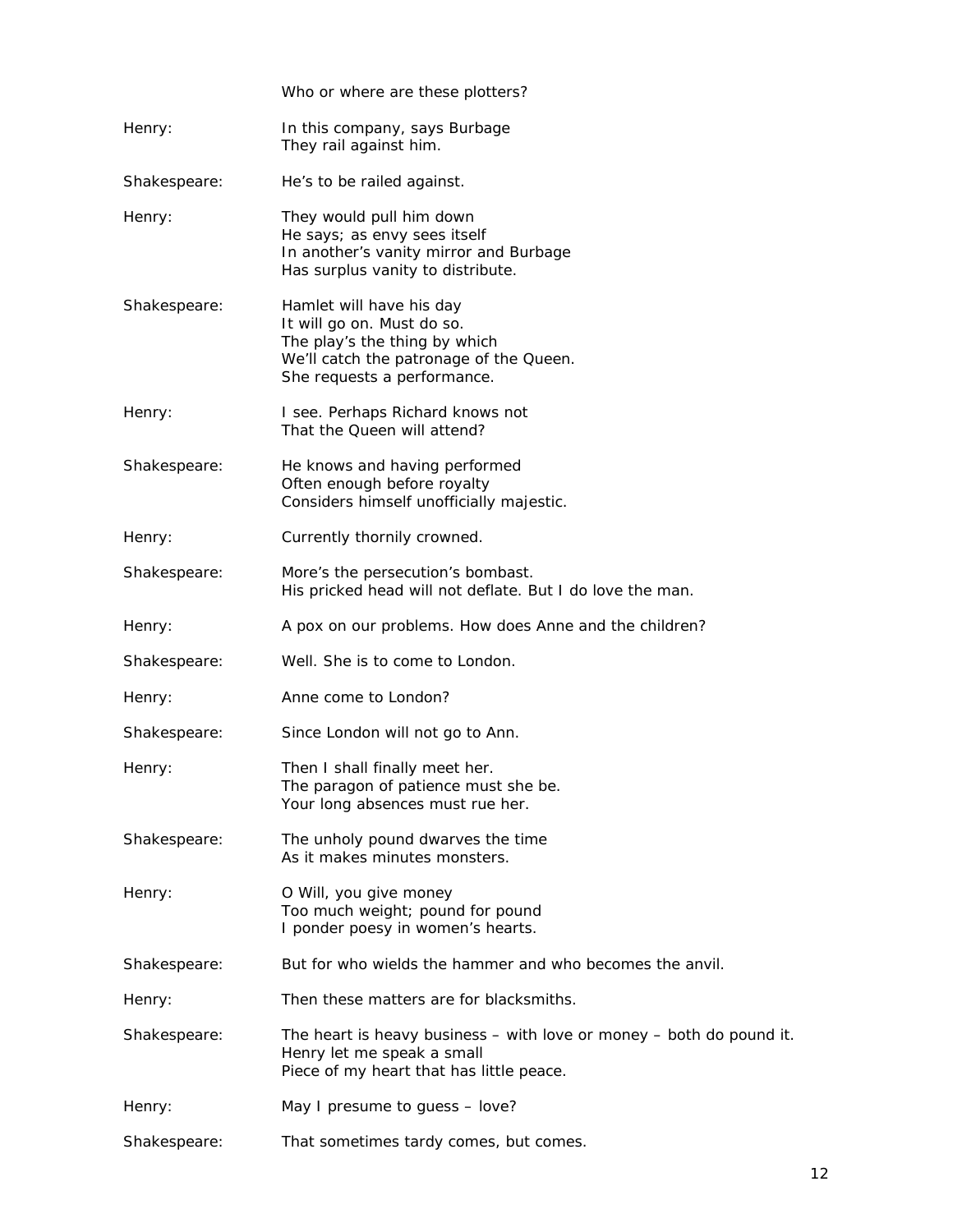| Henry:                                 | Foxy the chase.<br>Who, may one ask, is so fair?                                                                                                                                                                                                                                                |  |
|----------------------------------------|-------------------------------------------------------------------------------------------------------------------------------------------------------------------------------------------------------------------------------------------------------------------------------------------------|--|
| Shakespeare:                           | O Henry, friend that I do love,<br>I have been thunderbolted by one<br>So suddenly that in the illumination<br>The world is viewed as a newborn.                                                                                                                                                |  |
| Henry:                                 | Love can nourish the world<br>As suckling does a babe.                                                                                                                                                                                                                                          |  |
| Shakespeare:                           | This, I fear, is second youth. Or first love.                                                                                                                                                                                                                                                   |  |
| Henry:                                 | Or infancy. Tell how this happened.                                                                                                                                                                                                                                                             |  |
| Shakespeare:                           | Yesterday. On Highgate Road. Close to Forman - the astrologer                                                                                                                                                                                                                                   |  |
| Henry:                                 | Near the doctor-astrologer, you met her?                                                                                                                                                                                                                                                        |  |
| Shakespeare:                           | She being on her way to Forman<br>And her witching gaze compelled<br>Me to address her. Of Italianate origin<br>She be, as though Petrarch's sonnets formed,<br>Had walked into life, the word's stirring<br>And smouldering into flesh. So glowing<br>With tempered fire to melt false images. |  |
| Henry:                                 | Passing by, you say?<br>There is a lady, so I've heard<br>Of some Italian blood, attached to her majesty's court but she's Been<br>connected long to the Queen's cousin, Henry Carey<br>The Lord Hunsdon. This I've heard whispered about.                                                      |  |
| Shakespeare:                           | Could not be the same.                                                                                                                                                                                                                                                                          |  |
| Henry:                                 | Of some Italian blood - they say.<br>Dark haired and wanton, they say.                                                                                                                                                                                                                          |  |
| Shakespeare:                           | She is dark but not wanton, her tresses<br>Are night flowing, her eyes two stars.<br>A Goddess, her comely form walks with the elementals;<br>Her step grows flowers and makes them drowsy to follow her.                                                                                       |  |
| [Anne1: To thine own selves, be true.] |                                                                                                                                                                                                                                                                                                 |  |
| Henry:                                 | O! This is fantasy! Dangerous love!                                                                                                                                                                                                                                                             |  |
| Shakespeare:                           | Love risks the infernal, though heavenly conceived.<br>Henry, seek, look out for her and tell no knave.                                                                                                                                                                                         |  |
| Henry:                                 | Tread carefully Will. Love walks as fire<br>On thin ice when it finds<br>The snow so pure.                                                                                                                                                                                                      |  |
| Shakespeare:                           | Tell none. But watch out for her. I must counsel the actors.<br>We have our Hamlet to awaken.                                                                                                                                                                                                   |  |
| [Henry leaves]                         |                                                                                                                                                                                                                                                                                                 |  |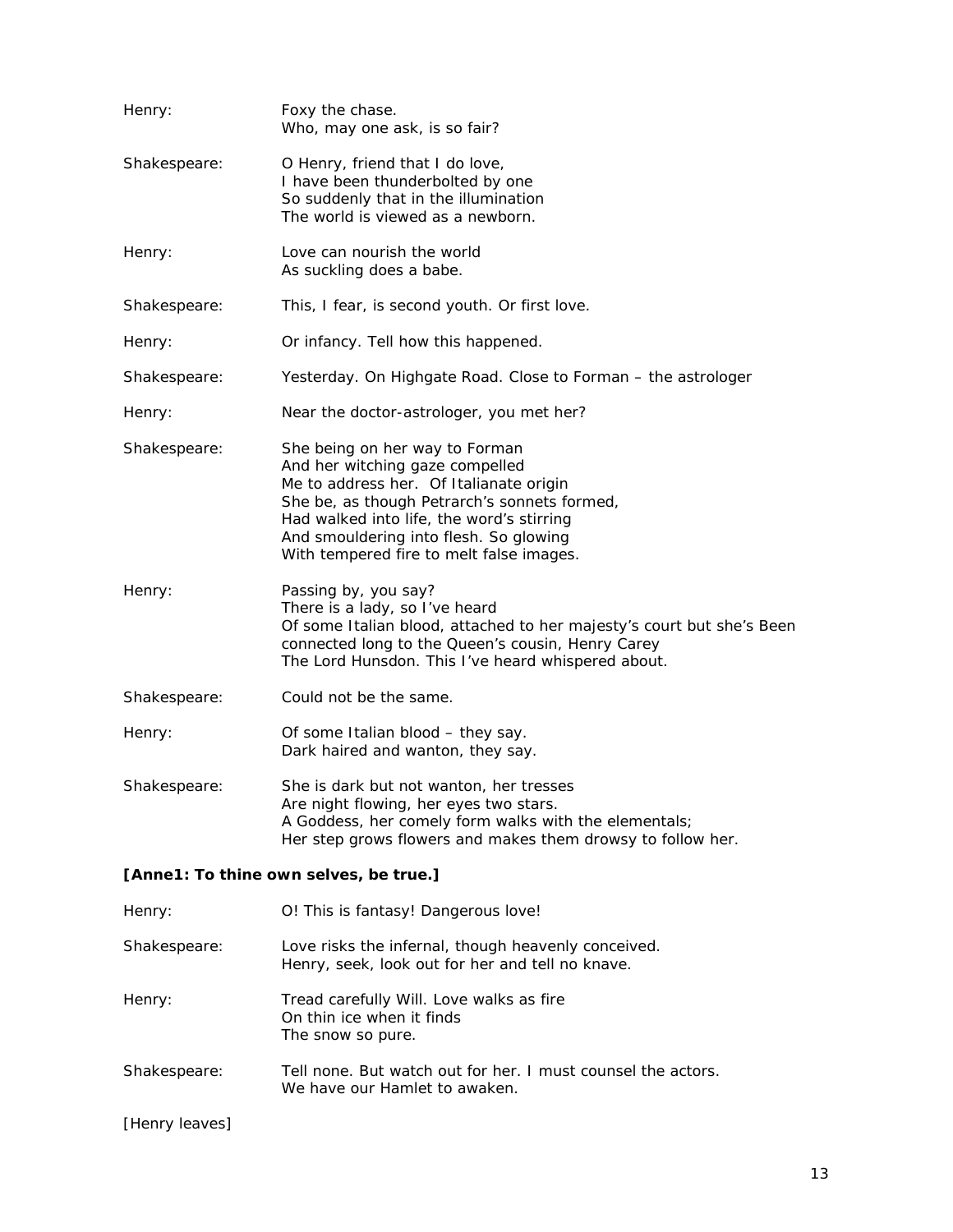#### *[Anne1: Act 1, Scene 5. Shakespeare, look at them. They are your actors]*

| Shakespeare: | 'Speak the speech trippingly on the tongue,<br>Overstep not the modesty of nature!' |
|--------------|-------------------------------------------------------------------------------------|
|              | Hamlet's words to the actors and now                                                |
|              | My own to you as we prepare to                                                      |
|              | Stage this first draft of Hamlet for the Queen.                                     |
|              | Art is it that redeems the abysmal pits                                             |
|              | Though we be plagued by Nature.                                                     |
|              | If all were loose, ungirdled, all                                                   |
|              | Would fall apart; without skeleton,                                                 |
|              | Though there is death in it, the body                                               |
|              | Of existence would collapse, as would character.                                    |
|              | Formlessness is dissolution. Only the                                               |
|              | Nature of love is a mystery we might                                                |
|              | Not bridle. All but love is limited.                                                |
|              | And that has modesty infinite.                                                      |
|              | Thereforeto Hamlet comes to our little stage.                                       |
|              | Elsinore, the rock he stands upon                                                   |
|              | Receiving the buffets of inexplicable Fate,                                         |
|              | This philosopher with no philosophy.                                                |
|              | 'To thine own selves be true'                                                       |

#### *[Anne1: Enter Henry]*

Henry…

| Henry:       | I have this week enquired about.                                                                                                                                                                                                                                                                                                            |
|--------------|---------------------------------------------------------------------------------------------------------------------------------------------------------------------------------------------------------------------------------------------------------------------------------------------------------------------------------------------|
| Shakespeare: | And?                                                                                                                                                                                                                                                                                                                                        |
| Henry:       | There is an Italian lady. And part English<br>Slander pursues her.                                                                                                                                                                                                                                                                          |
| Shakespeare: | The same woman? Surely not so.                                                                                                                                                                                                                                                                                                              |
| Henry:       | I have spoken with her.                                                                                                                                                                                                                                                                                                                     |
| Shakespeare: | Spoken with her? But where?                                                                                                                                                                                                                                                                                                                 |
| Henry:       | At the Salon. Lord Hunsdon's wench is she.                                                                                                                                                                                                                                                                                                  |
| Shakespeare: | The same?                                                                                                                                                                                                                                                                                                                                   |
| Henry:       | Yes. She the same that you spoke to near the astrologer.<br>She admitted as much. She wishes to see you.<br>Knows who you are.                                                                                                                                                                                                              |
| Shakespeare: | Apollonia?                                                                                                                                                                                                                                                                                                                                  |
| Henry:       | Changes names as women do aspects<br>Emilia Bassano her true name.<br>You are correct. Her beauty is Cleopatras.<br>And the Antony had I to curb in myself.<br>She's musical as would play the heartstrings<br>The virginals she plays and she no such thing<br>Lays herself 'neath more than one instrument,<br>So the piping rumour goes. |
| Shakespeare: | A wench? Musical? Emilia Bassano her name?                                                                                                                                                                                                                                                                                                  |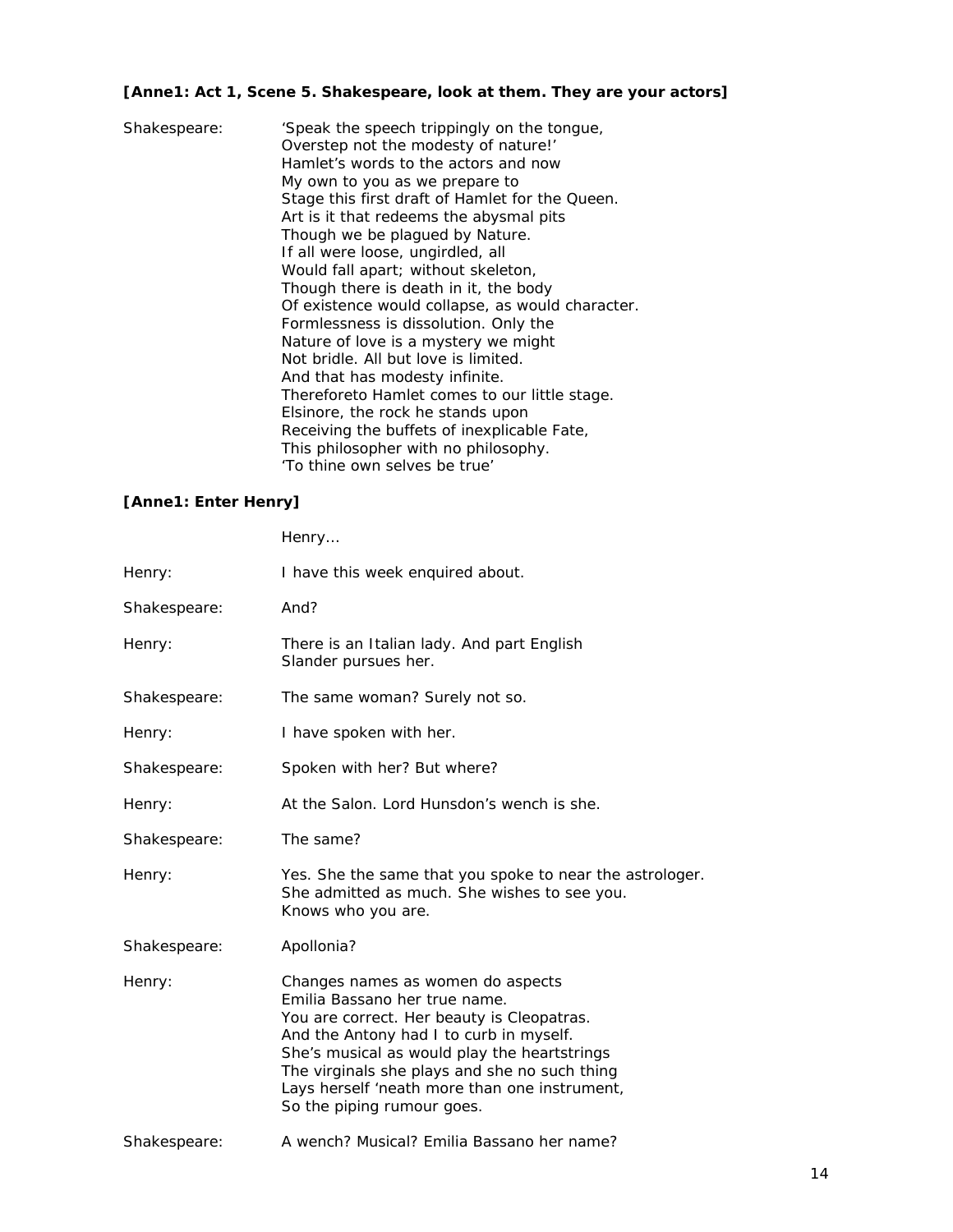| Henry:       | A snatch of the siren to lyrically waxed Ulysses<br>And pens poetry as well. Pens poetry!                                                                                                                                                 |
|--------------|-------------------------------------------------------------------------------------------------------------------------------------------------------------------------------------------------------------------------------------------|
| Shakespeare: | A poet? She a poet? What has she written, I wonder.                                                                                                                                                                                       |
| Henry:       | Her verses are gaining court favor.<br>She recited some lines that struck of talent.<br>O she has more than one talent and now<br>Wishes to prove others. She desires your instruction.<br>And desires to meet with you. Today she comes. |
| Shakespeare: | She comes? Today? Why, Henry, you are love's midwife.                                                                                                                                                                                     |
| Henry:       | Giving entrance to I know not what. She seeks your assistance.                                                                                                                                                                            |
| Shakespeare: | The Lord Hunsdon's mistress you say?                                                                                                                                                                                                      |
| Henry:       | Yes. Revealed by a trusted source.                                                                                                                                                                                                        |
| Shakespeare: | Then I shall assist her. Instruct her. Perhaps His Lordships<br>Patronage we'll secure. And perhaps her love, Henry.                                                                                                                      |
| Henry:       | Will, true love cannot be traded like base metal                                                                                                                                                                                          |
| Shakespeare: | Though rudely procured my own<br>Shall turn the adulterated into pure gold.                                                                                                                                                               |
| Henry:       | O Will! Do not take the hook.                                                                                                                                                                                                             |
| Shakespeare: | I'm baited already. She shall resuscitate me                                                                                                                                                                                              |
| Henry:       | And Anne? Your wife? What about your wife?                                                                                                                                                                                                |
| Shakespeare: | Anne?                                                                                                                                                                                                                                     |
| Henry:       | She arrives in a short time.<br>What if she should discover this secret?                                                                                                                                                                  |
| Shakespeare: | She need know nothing. Henry?                                                                                                                                                                                                             |
| Henry:       | My tongue is yours for safekeeping.                                                                                                                                                                                                       |

#### *[Anne1: There is a knock on the door]*

It would be her.

#### *[Anne1: Henry opens the door. Enter Emilia Bassano]*

| Shakespeare:  | Apollonia!                                                                          |
|---------------|-------------------------------------------------------------------------------------|
| Emilia:       | Apollonia? Why Emilia is my name.<br>Mr William Shakespeare, we have met elsewhere. |
| Shakespeare:  | If it please you, call me Will.                                                     |
| Emilia:       | Mr Shakespeare for now.                                                             |
| Shakespeare:: | To be in the company of so worthy a lady.                                           |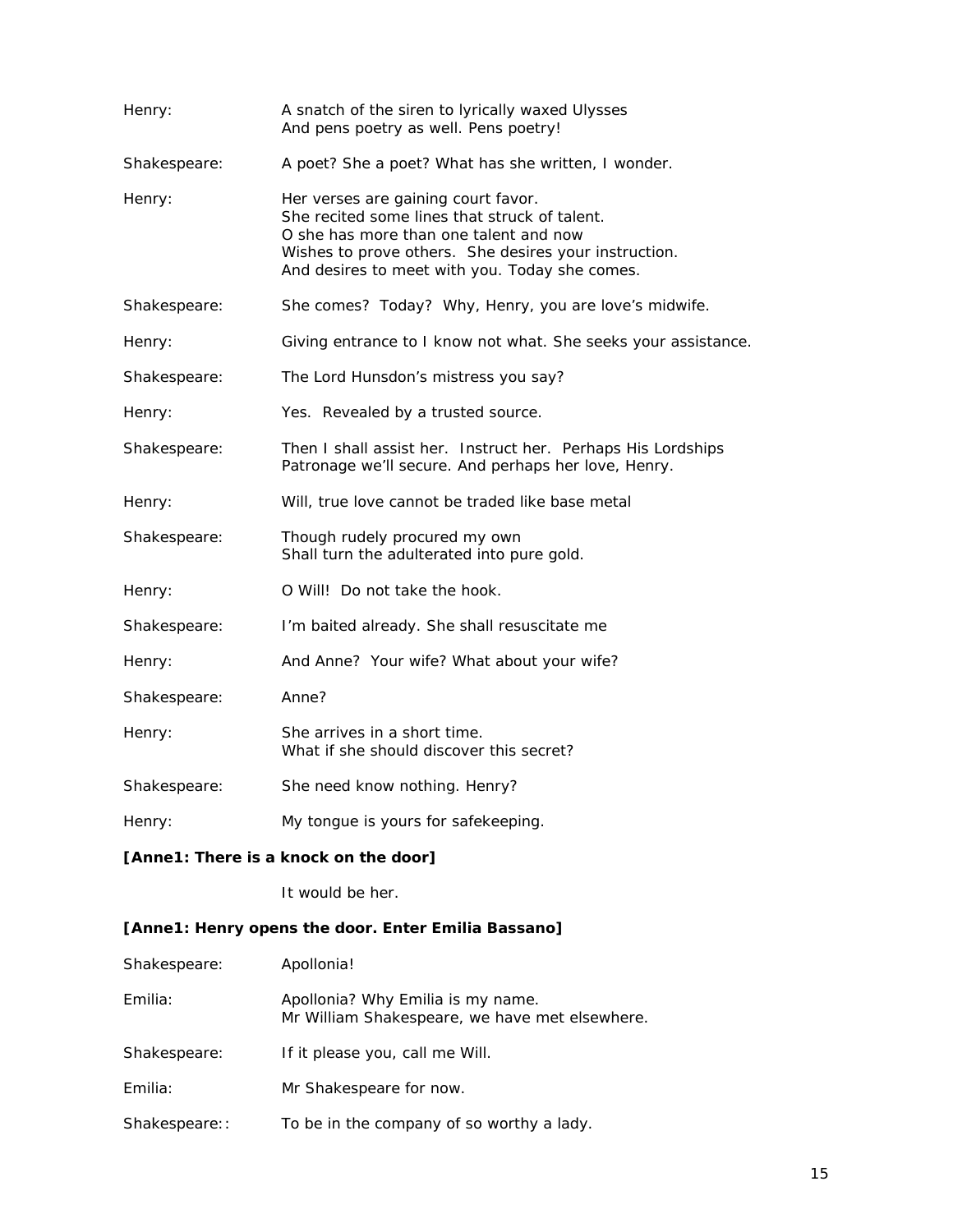| Emilia: | I fear unworthy, Mr Shakespeare to one whose<br>Poetry showers London's parched souls. |
|---------|----------------------------------------------------------------------------------------|
| Henry:  | Why, the fair lady is a poet herself and most sensible.<br>But I must take my leave.   |

#### *[Anne1: Henry leaves…]*

Good day your ladyship.

#### *[Anne1: …with chair!]*

| Emilia:      | Emilia - please.                                                                                                                                                                                                 |
|--------------|------------------------------------------------------------------------------------------------------------------------------------------------------------------------------------------------------------------|
| Shakespeare: | Why did you not reveal<br>Yourself at the astrologer, Emilia?<br>Why the Countess Apollonia?                                                                                                                     |
| Emilia:      | O lies and jest do mix.                                                                                                                                                                                          |
| Shakespeare: | You jest at scars?                                                                                                                                                                                               |
| Emilia:      | You dramatise small wounds. "Jest at scars',<br>That's from your Romeo and Juliet?                                                                                                                               |
| Shakespeare: | The same, dear Emilia                                                                                                                                                                                            |
| Emilia:      | Dear? You are becoming a little too familiar.                                                                                                                                                                    |
| Shakespeare: | I give you my heart<br>My breast has a vacancy only you can fill<br>You have consumed my mind since we met<br>On that astrologer's street<br>I'll declare it like Romeo, as sincerity compels me to do no other. |
| Emilia:      | O Mr Shakespeare how could this come to be?                                                                                                                                                                      |
| Shakespeare: | 'Was there anyone who did not love<br>but at first sight? As my luckless<br>Friend Marlowe said and well knew, and which I did not<br>Till now. First sighted and baited and I fear,<br>Slighted.                |
| Emilia:      | O you must temper such idealizations.<br>A little craft in your communication                                                                                                                                    |
| Shakespeare: | O I did and do have cunning to match<br>A devil. Emilia let me flower in paradise                                                                                                                                |
|              |                                                                                                                                                                                                                  |

#### *[Anne1: Tempt me with your apple.]*

Tempt me with your apple. With such Taste would Eden come again.

- Emilia: But the bite led to the fall.
- Shakespeare: That it did. Not through knowledge of love But its unlearning.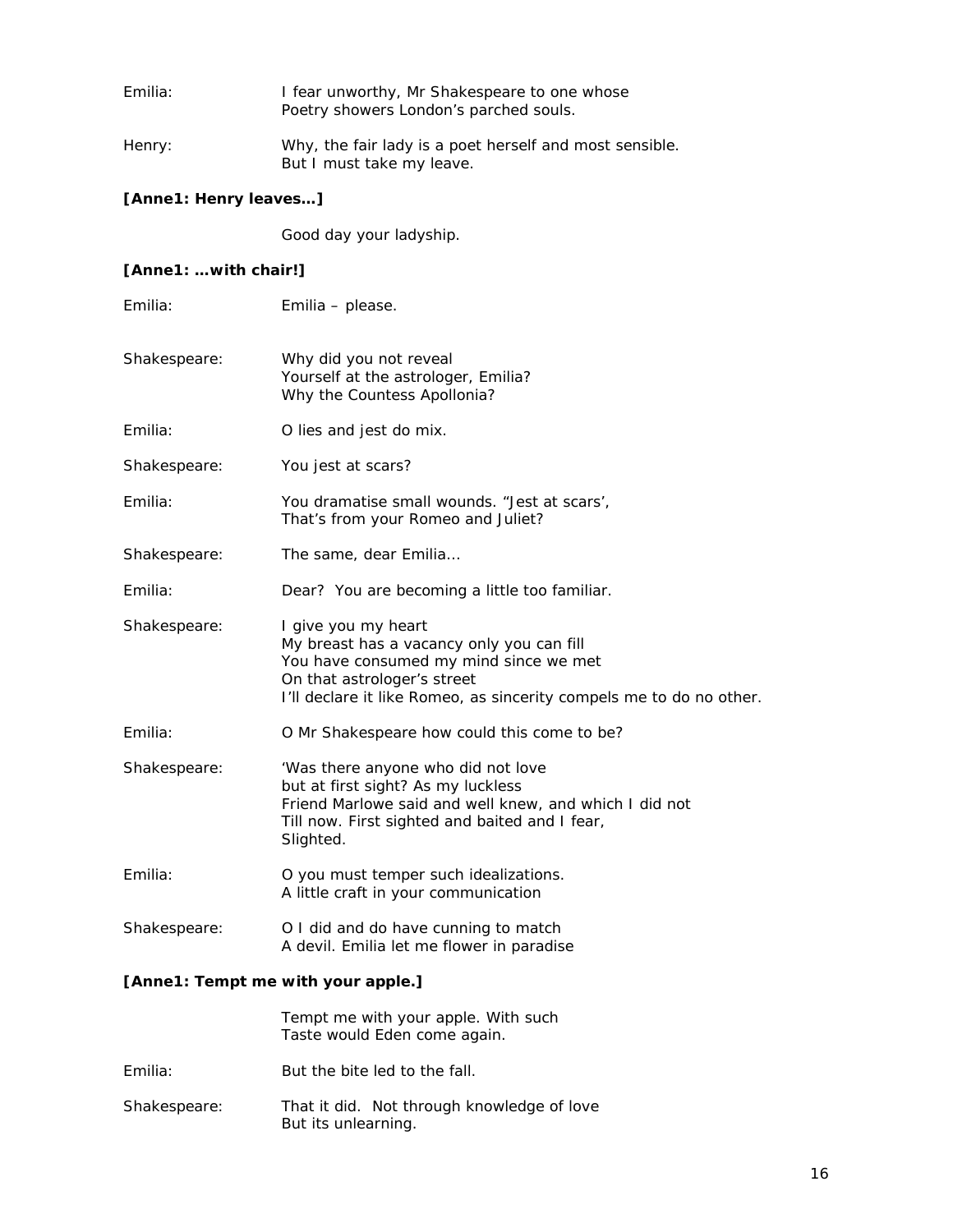| Emilia:      | Then the serpent is still with us?                                                                                                                                |
|--------------|-------------------------------------------------------------------------------------------------------------------------------------------------------------------|
| Shakespeare: | Its bite not mine excommunicates me<br>From the jewelled garden where golden<br>Hearts sprout on trees like apples;<br>Hearts of gold that cannot be bitten into. |
| Emilia:      | If I be your Eve,                                                                                                                                                 |

Can I tempt you to leave?

#### *[Anne1: Yes, leave this Garden of Eden]*

| Shakespeare: | What leave, so soon?                                                                                                                                                                                                                                                                                                                          |
|--------------|-----------------------------------------------------------------------------------------------------------------------------------------------------------------------------------------------------------------------------------------------------------------------------------------------------------------------------------------------|
| Emilia:      | Mr Shakespeare the same love first sight<br>Is a look I sincerely cannot requite<br>I must speak straight.                                                                                                                                                                                                                                    |
| Shakespeare: | Then speak crooked!<br>That I having entered this maze<br>May find my way out. But in vain. Though<br>In this labyrinth of light, I fear,<br>There is only the dark in the exit                                                                                                                                                               |
| Emilia:      | O Stop it!                                                                                                                                                                                                                                                                                                                                    |
| Shakespeare: | I speak true.                                                                                                                                                                                                                                                                                                                                 |
| Emilia:      | A friend you shall be now. No more, Mr Shakespeare<br>Stop these unsettling declarations.                                                                                                                                                                                                                                                     |
| Shakespeare: | I declare love and you mock it?                                                                                                                                                                                                                                                                                                               |
| Emilia:      | Tis a woman's right                                                                                                                                                                                                                                                                                                                           |
| Shakespeare: | Love's other edge, it seems.                                                                                                                                                                                                                                                                                                                  |
|              |                                                                                                                                                                                                                                                                                                                                               |
| Emilia:      | O Forget philosophy. Seize opportunity!<br>Now down to the business at hand.<br>Be it known that I am close to the Lord<br>Hunsdon, who as you could know, is<br>Cousin to the Queen. I wish to learn the<br>Poetic craft and if you could tutor be<br>Then my well placed, well endowed<br>Lordship could shower favours on your stagecraft. |
| Shakespeare: | But do you feel any stirring of love?                                                                                                                                                                                                                                                                                                         |
| Emilia:      | None but to make a friend of you.                                                                                                                                                                                                                                                                                                             |
| Shakespeare: | Friendship can be a start.<br>Something deeper may follow.                                                                                                                                                                                                                                                                                    |
| Emilia:      | I think not. O Will there are other beauties.                                                                                                                                                                                                                                                                                                 |
| Shakespeare: | Not so. I have seen general traffic.<br>Yours the transporting chariot to their carts.                                                                                                                                                                                                                                                        |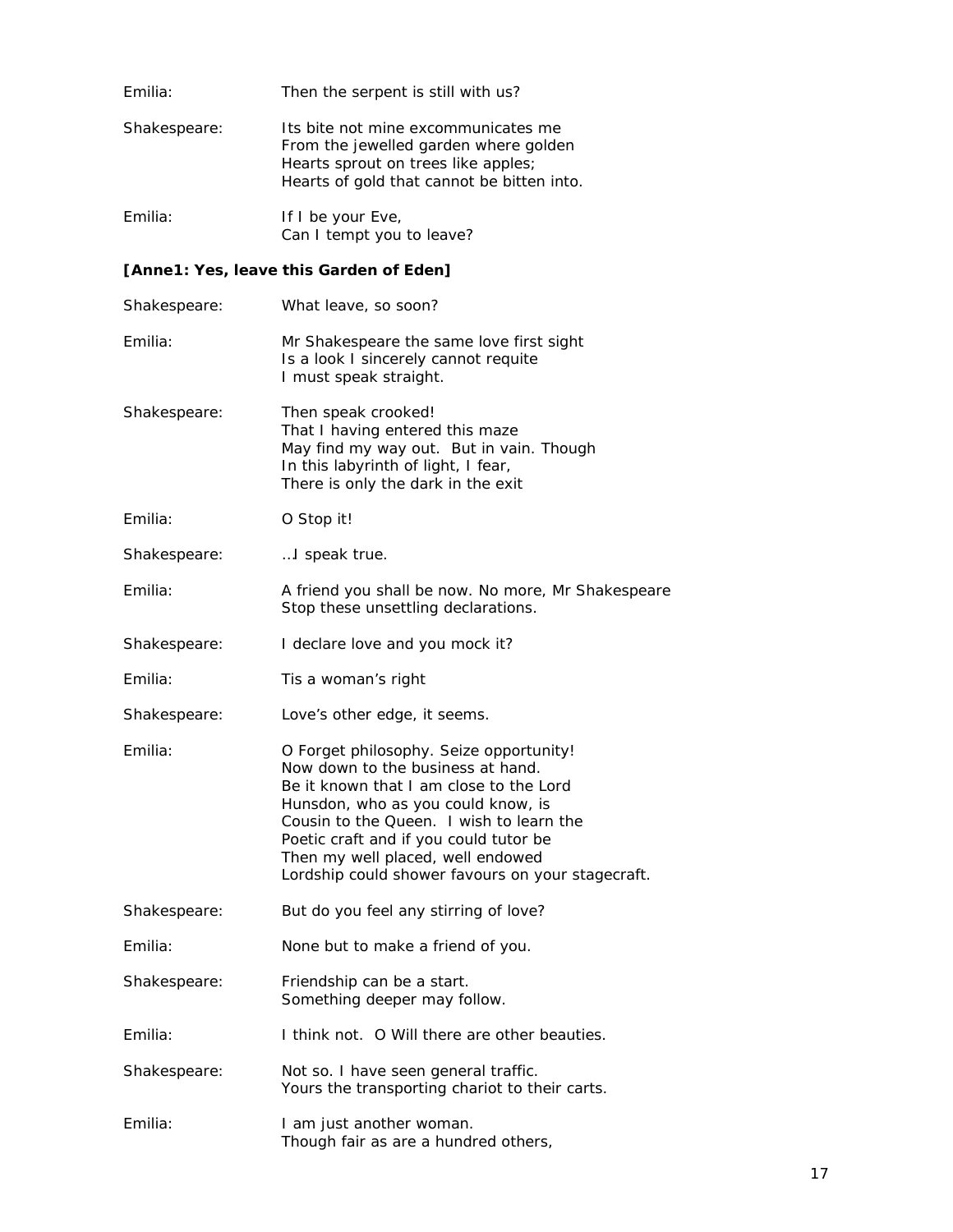| Emilia:      | I must go.                                                      |
|--------------|-----------------------------------------------------------------|
| Shakespeare: | Stay.                                                           |
| Emilia:      | I must go. My Lord Hunsdon waits. He wishes to see<br>The Queen |
| Shakespeare: | Then you will come again soon?                                  |
| Emilia:      | Only if you teach me the poetic craft.                          |
| Shakespeare: | If you would teach me loves.                                    |
| Emilia:      | You have already written it.                                    |
| Shakespeare: | Written but not lived it.                                       |
| Emilia:      | The heart has no head. Goodbye. You will teach me?              |
| Shakespeare: | I shall.                                                        |
| Emilia:      | Then Mr ShakespeareWillshall be rewarded.<br>Farewell.          |

#### *[Anne1:* **She leaves***]*

| Shakespeare: | But not requited. Then love without hope.        |
|--------------|--------------------------------------------------|
|              | And in the rejection become a celibate Pope.     |
|              | Where unearthly beauty can the soul inspire      |
|              | When the flesh cannot be licked by fleshly fire. |
|              | My only known love returns indifference          |
|              | If it were explosive hate a chance to spark      |
|              | Might ignite love to a flame                     |
|              | Against spent apathy no candle can burn          |
|              | Nor to torch turn.                               |

#### *[Anne1: Shakespeare, stay. Act 1, Scene 6. A room. Enter The Lord Hunsdon and Emilia.]*

| Hunsdon: | And where has the wench been?                                                                                                                                                                                                       |
|----------|-------------------------------------------------------------------------------------------------------------------------------------------------------------------------------------------------------------------------------------|
| Emilia:  | In search of a little piece of eternity.                                                                                                                                                                                            |
| Hunsdon: | A vain pursuit                                                                                                                                                                                                                      |
| Emilia:  | A Poet's pursuit.                                                                                                                                                                                                                   |
| Hunsdon: | We're temporality's toys. But get to. Get to. The dear couz waits. I'll<br>flaunt you to the court, my wench, without seeming to know you. Arouse<br>me with mystery my mistress. My familiar wife will benefit<br>consequentially. |
| Emilia:  | Which mystery would you desire today?<br>Of eye? Aspect? Or word?                                                                                                                                                                   |
| Hunsdon: | All three should be heard<br>In mixed and equal measure<br>In a triumvrate of pleasure.                                                                                                                                             |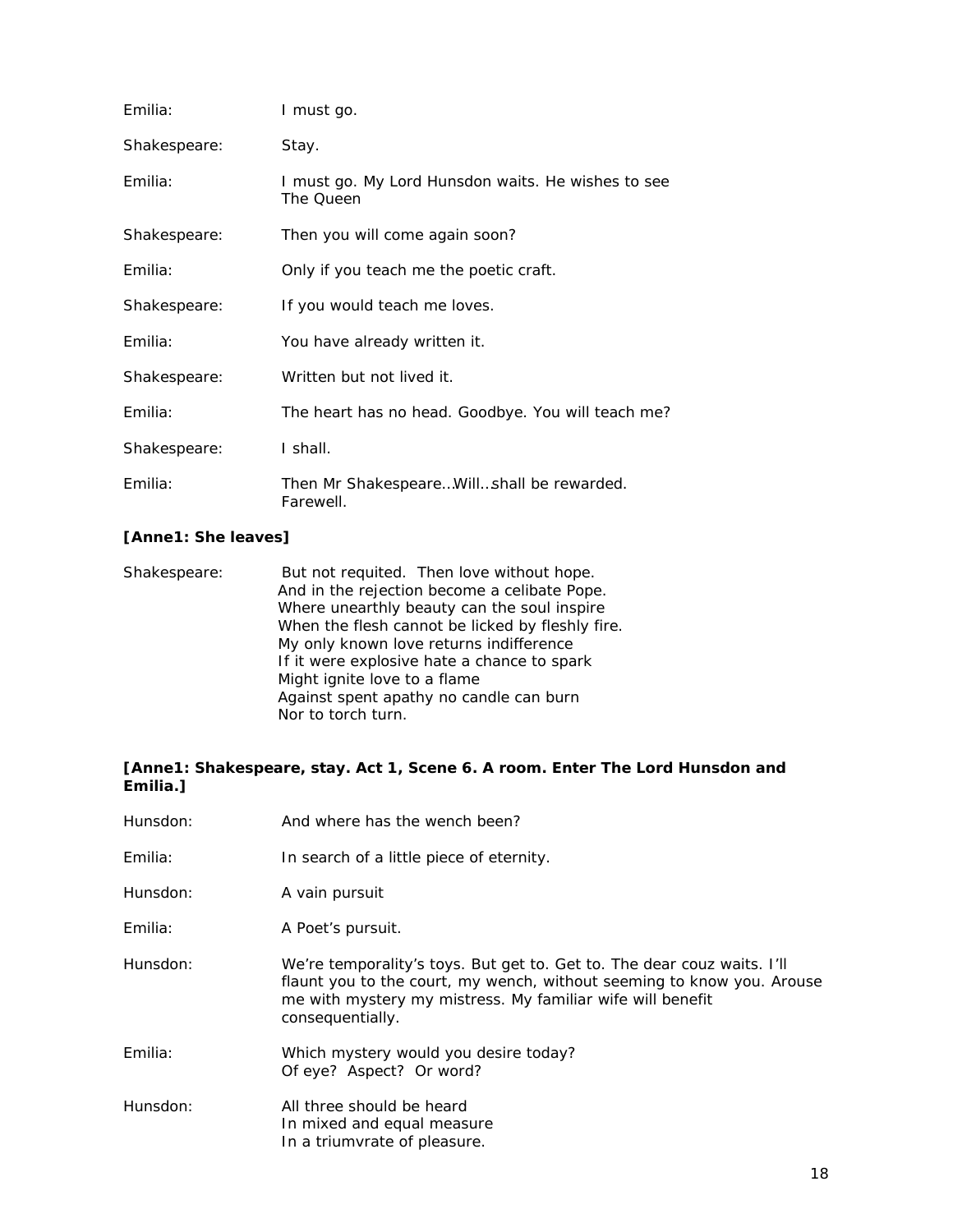| Emilia:  | The trick is in the seeming.                                                                                                                                                            |
|----------|-----------------------------------------------------------------------------------------------------------------------------------------------------------------------------------------|
| Hunsdon: | But get to. Get to. Before I ravish you here.                                                                                                                                           |
| Emilia:  | Cool off. Unhand me! I met a man today.                                                                                                                                                 |
| Hunsdon: | But one?                                                                                                                                                                                |
| Emilia:  | An unusual spirit. The poet Shakespeare.                                                                                                                                                |
| Hunsdon: | O the lowly playwright. I've heard much of him.<br>His quill, of another sort, does thrill.                                                                                             |
| Emilia:  | Adored his 'Romeo and Juliet'.                                                                                                                                                          |
| Hunsdon: | I have yet to see his dramas.                                                                                                                                                           |
| Emilia:  | O there a quite a few. I think he may<br>Have a touch of the genius.                                                                                                                    |
| Hunsdon: | Not to be compared to Marlowe or Jonson I surmise.<br>There are others worthier. Elizabeth enjoys him.                                                                                  |
| Emilia:  | But Shakespeare deserves more attention.                                                                                                                                                |
| Hunsdon: | Henry, Earl of Southhampton, is a patron<br>The beautiful boy has locked into him. Showed<br>Me one of Shakespeare's sonnets. I say it<br>Had merit.                                    |
| Emilia:  | You think the Earl beautiful?                                                                                                                                                           |
| Hunsdon: | Gorgeous I must say. I'm dizzy in his presence.<br>Those divine locks. That powdered youthful skin<br>That matches the fairest of ladies. A dove of a boy<br>He is of equivocal gender. |
| Emilia:  | My lord is impressed.                                                                                                                                                                   |
| Hunsdon: | But you, dear girl, are best. Here, a necklace I have for you.                                                                                                                          |
| Emilia:  | O my lord [She tries it on]<br>By a timely display of pearl<br>You dissolve suspicion of the Earl.<br>It's beauty delights.                                                             |
| Hunsdon: | My wench is the beauty.                                                                                                                                                                 |
| Emilia:  | Of hand, of foot or thigh.                                                                                                                                                              |
| Hunsdon: | Emilia                                                                                                                                                                                  |
| Emilia:  | Your own pearls will drip with my nectar.                                                                                                                                               |
| Hunsdon: | Saucy girl.                                                                                                                                                                             |
| Emilia:  | Indeed, drippingly                                                                                                                                                                      |
| Hunsdon: | We must leave soon.                                                                                                                                                                     |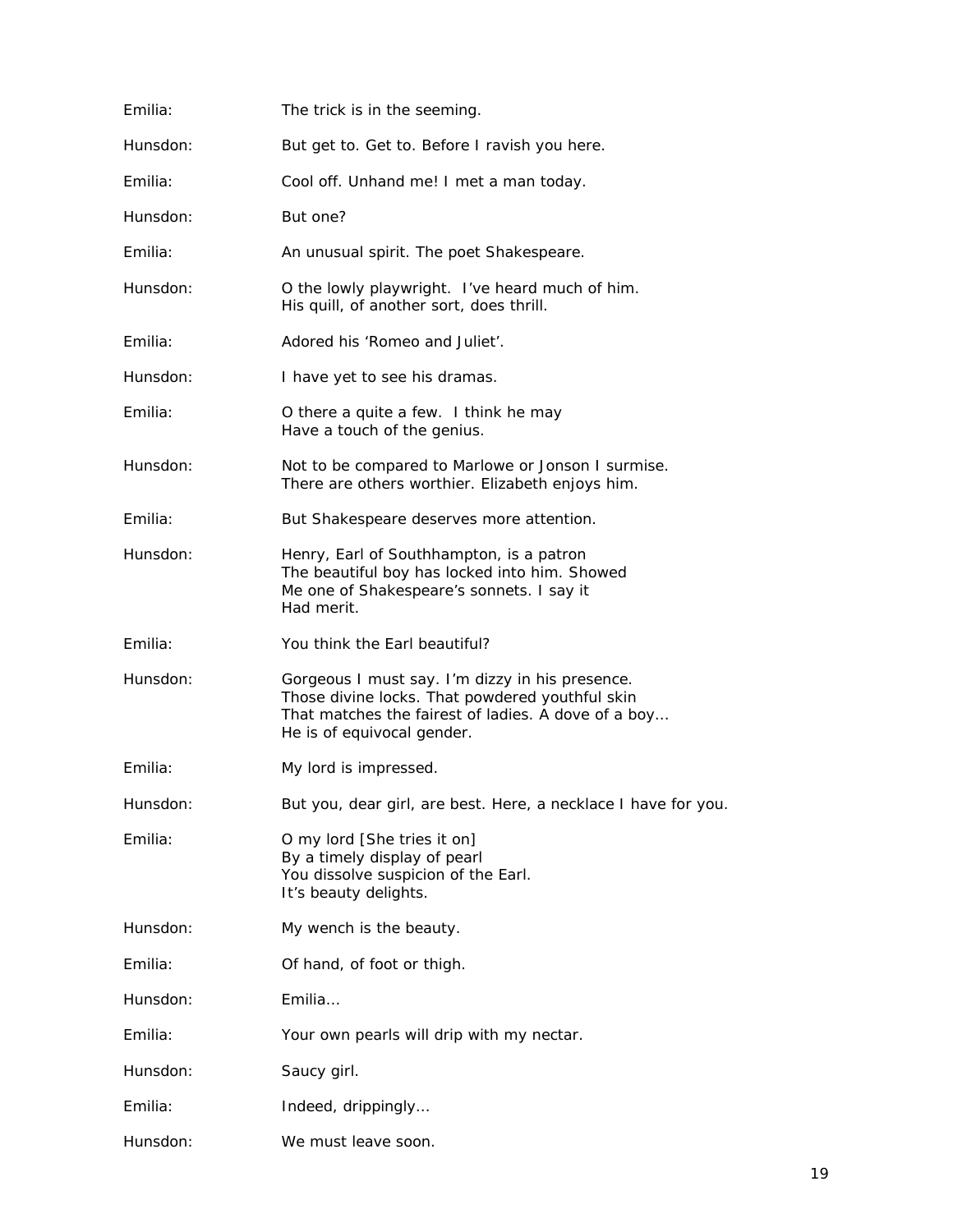| Emilia:      | Must we? Look into William Shakespeare.                                                                |
|--------------|--------------------------------------------------------------------------------------------------------|
| Hunsdon:     | What are we to do with Shakespeare at this moment?                                                     |
| Emilia:      | Favour him. His theatre. His plays excite me.<br>More favours for you. I get the desire watching them. |
| Hunsdon:     | If you put it so. But we must go                                                                       |
| Emilia:      | Must we? Five minutes of this bitch<br>To scratch and massage your pearly itch.                        |
| Hunsdon:     | You are passion's witch.                                                                               |
| Emilia:      | Five minutes to reward<br>My generous and inflamed lord.                                               |
| Shakespeare: | Blackout!                                                                                              |

#### *[Anne1: Act 1, Scene 7. A room at Shakespeare's theatre. Emilia and Shakespeare are alone…for now.]*

| Shakespeare: | Emilia, I worship you.                                                                                                                                                                                                         |
|--------------|--------------------------------------------------------------------------------------------------------------------------------------------------------------------------------------------------------------------------------|
| Emilia:      | And I your poetry.                                                                                                                                                                                                             |
| Shakespeare: | I shall enshrine you in it.                                                                                                                                                                                                    |
| Emilia:      | Teach me the craft as you have these last weeks and I shall shine in you.<br>More potent than your poetry, it seems, am I.                                                                                                     |
| Shakespeare: | My words are feeble beside this form of yours, these eyes that hold me<br>more than your arms could.                                                                                                                           |
| Emilia:      | You would that my arms could hold you more than my eyes?                                                                                                                                                                       |
| Shakespeare: | That embrace would not hold the all of you.                                                                                                                                                                                    |
| Emilia:      | O Will, again, how could you have fallen thus?                                                                                                                                                                                 |
| Shakespeare: | From where does the tempest gather?<br>I know not how love so comes or directs it's imperious command.                                                                                                                         |
| Emilia:      | Come now but how does my poetry's progress? Will I too pen lines as<br>fine as your own. What think you? Come Will. Come love's poet.                                                                                          |
| Shakespeare: | I cannot direct the muse. My own is capricious. If it come it will come.                                                                                                                                                       |
| Emilia:      | As love. My own, too, capricious.                                                                                                                                                                                              |
| Shakespeare: | Which strikes me with the heart of poetry.                                                                                                                                                                                     |
| Emilia:      | Strikes you below Will, not your heart. I am not worthy of your heart.<br>You men see with your appendage where your heart does reside and<br>falsity lies on your tongue that you spit on innocent eyes as mine once<br>were. |
| Shakespeare: | I cannot lie when I speak with heart truth.                                                                                                                                                                                    |
|              |                                                                                                                                                                                                                                |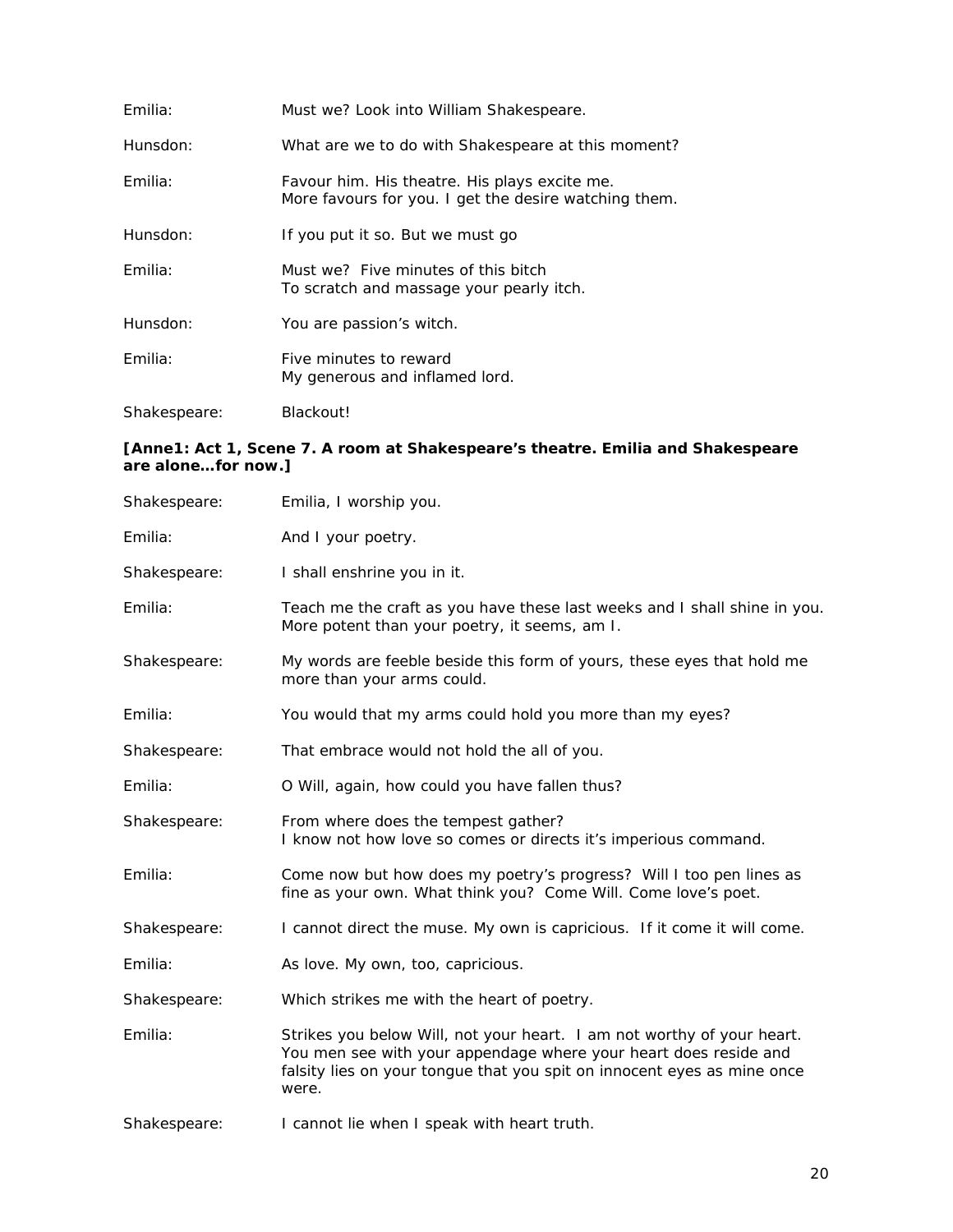| Emilia:      | O there was more than one man that has savaged me with true heart<br>after the satisfaction. I had a child by the Lord Hunsdon and to cover<br>disgrace, a marriage arranged with Lanier who cares not but for his<br>pocket. My marriage, a mockery.                  |
|--------------|------------------------------------------------------------------------------------------------------------------------------------------------------------------------------------------------------------------------------------------------------------------------|
| Shakespeare: | For such circumstances, more pity do I feel that further my love heats.                                                                                                                                                                                                |
| Emilia:      | It be heated enough; that which is false and lies between legs. Look I<br>show you a breast, a breast you see and not my heart.                                                                                                                                        |
| Shakespeare: | You toy with emotions that are in thrall of you.                                                                                                                                                                                                                       |
| Emilia:      | The seducer, in heat, will say and suffer all.<br>You desire the way of the senses, their pleasure and torment you wish to<br>know. Be familiar with my body and you shall know not me but the fire<br>of your purgatory. You cannot brand me with your glowing stick. |
| Shakespeare: | If I love you with spirit, the body would follow.                                                                                                                                                                                                                      |
| Emilia:      | I should put out your fire with my liquids.                                                                                                                                                                                                                            |
| Shakespeare: | Your charms, liquids, nectar: sweet or galling. If love be blind in<br>emotions then it sees with senses.                                                                                                                                                              |
| Emilia:      | Love potions in a steaming cauldron fired by desire without familiarity's<br>ashes. How your glowing stick rekindles!How your torch does burn<br>bright!                                                                                                               |
| Shakespeare: | You are a bright angel riding the witch's black-strawed stick.                                                                                                                                                                                                         |
| Emilia:      | Then let me ride you as you ride with me, with your own bright stick.                                                                                                                                                                                                  |
| Shakespeare: | Until journey's end. Ride high, till skies be reached.<br>If love lies in the senses, let me find it though I risk my own.                                                                                                                                             |
|              | FTL  L      7                                                                                                                                                                                                                                                          |

*[They begin making love]* 

#### *[Anne1: BLACKOUT! Act1, Scene 8. Shakespeare is alone again.]*

| Shakespeare: | O how imperious the flesh and its stings!                     |
|--------------|---------------------------------------------------------------|
|              | What I thought was above the loins                            |
|              | Is now below – heart and loins meet in an unfamiliar          |
|              | Demon's pact. O it be the flesh that rises and falls in love! |

#### *[Anne1: Enter Henry]*

|              | Henry                                                                                                                             |
|--------------|-----------------------------------------------------------------------------------------------------------------------------------|
| Henry:       | Will?                                                                                                                             |
| Shakespeare: | This is a Will with a diminished will. She is pilfering my familiar self.                                                         |
| Henry:       | By what means?                                                                                                                    |
| Shakespeare: | I am overcome Henry. The temptation as strong as Adam's. Her Venus<br>arms, alabaster breasts - I have slipped into her dark pit. |
| Henry:       | All this time, these months tutoring her the poetic craft and this the end<br>result. What fruits are borne? Poetry indeed!       |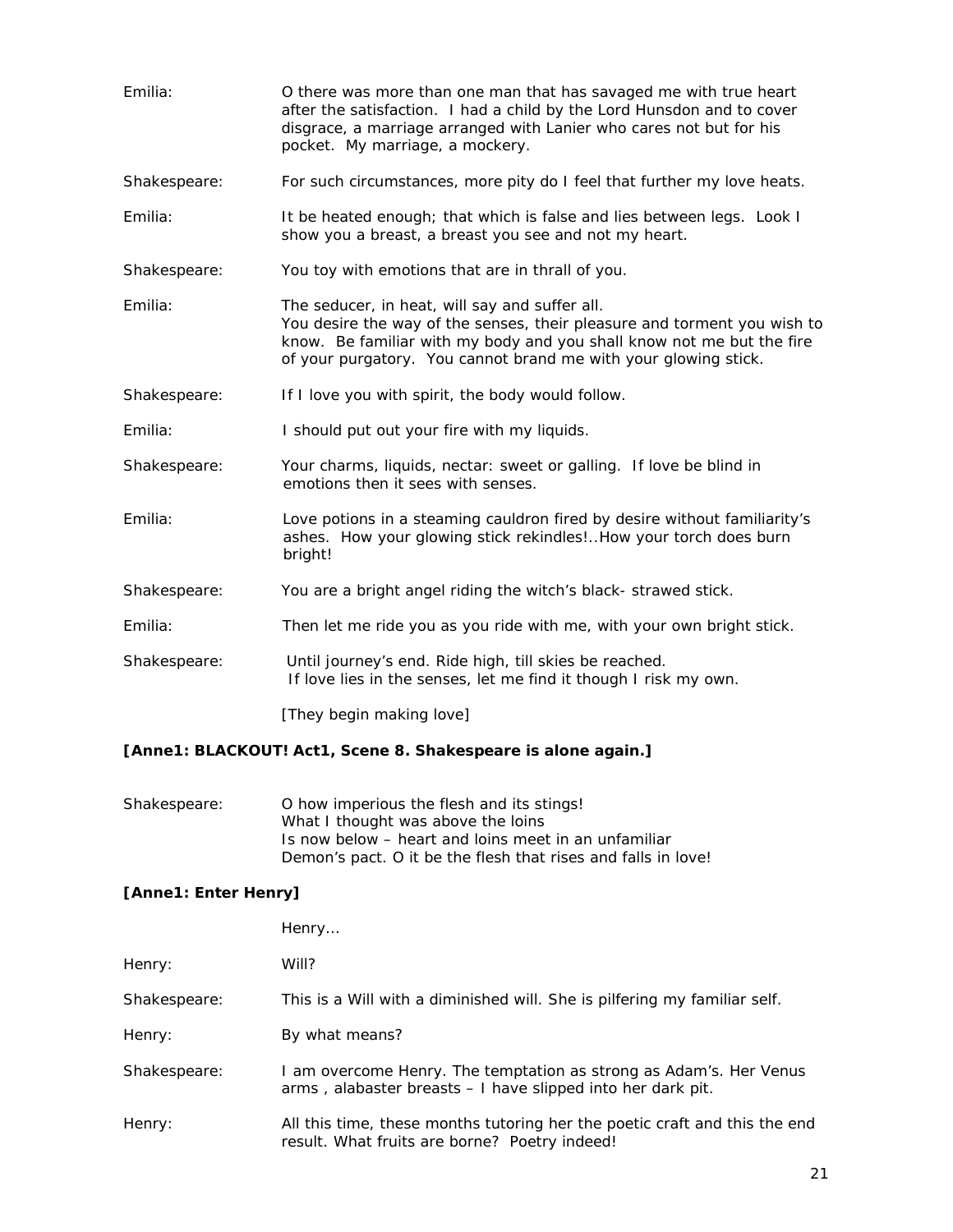| Shakespeare:              | The fruit has brought it's own temptation. I thought her high as Petrach's<br>Laura but only see my own infirmities! My own Pegasus a rutting horse. I<br>knew not the power of this flesh. That the heart too, is made of flesh.                              |
|---------------------------|----------------------------------------------------------------------------------------------------------------------------------------------------------------------------------------------------------------------------------------------------------------|
| Henry:                    | You regarded this love above the loins.                                                                                                                                                                                                                        |
| Shakespeare:              | I deceived myself thinking it so as deception makes the dark bright, but<br>between limbs, between adulterous sheets she has taught the rude<br>unsought lesson.                                                                                               |
| Henry:                    | Will you must end this.                                                                                                                                                                                                                                        |
| Shakespeare:<br>way back. | End now? I am so far gone in this maze of love that I do not know the                                                                                                                                                                                          |
| Henry:                    | But Anne. What of Anne? When she arrives, think of what<br>Would happen if she discovers this affair.                                                                                                                                                          |
| Shakespeare:              | Henry, do not cut conscience further. Anne is betrayed. Her presence is<br>more acute in the absence.                                                                                                                                                          |
| Henry:                    | She arrives in due course. If she uncovers this!                                                                                                                                                                                                               |
| Shakespeare:              | Too weak a Will that she should know.                                                                                                                                                                                                                          |
| Henry:<br>Shakespeare:    | This is troubling.<br>Anne would not know. Emilia has withdrawn.                                                                                                                                                                                               |
| Henry:                    | Withdrawn?                                                                                                                                                                                                                                                     |
| Shakespeare:              | She refuses me now. She has broken off.                                                                                                                                                                                                                        |
| Henry:                    | So brief?                                                                                                                                                                                                                                                      |
| Shakespeare:              | Yes, as a woman's love.                                                                                                                                                                                                                                        |
| Henry:                    | Not Anne's.                                                                                                                                                                                                                                                    |
| Shakespeare:              | No. Not Anne's, Not Anne's!                                                                                                                                                                                                                                    |
| Henry:                    | Then it is finished with Emilia?                                                                                                                                                                                                                               |
| Shakespeare:              | Finished but not ended, as hunger restarts again after feeding.                                                                                                                                                                                                |
| Henry:                    | O this is trouble Will, that Anne would uncover.                                                                                                                                                                                                               |
| Shakespeare:              | How so?                                                                                                                                                                                                                                                        |
| Henry:                    | You have the love forlorn face to show<br>There are secrets in your distracted eyes.<br>A weathered change has this obsession wrought:<br>Sunny one moment, then grey countenance next,<br>Cloudy judgement, and then standing like melancholy<br>In the rain. |
| Shakespeare:              | I am caught in this miasma of love, Henry                                                                                                                                                                                                                      |
| Henry:                    | In sticky loin-love. But is this truly love?                                                                                                                                                                                                                   |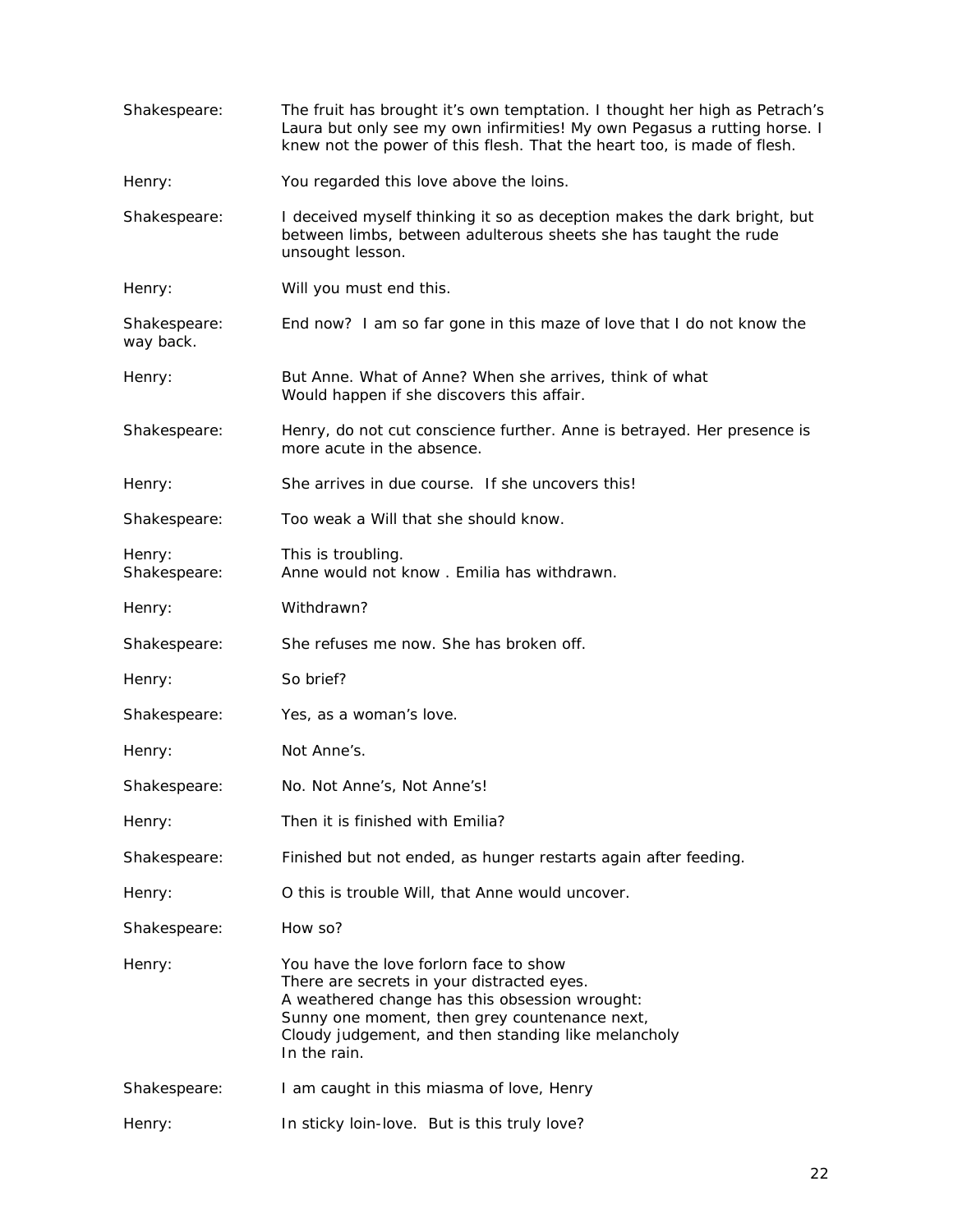| Shakespeare: | Is there any other? I knew not that love at first sight was desire for that<br>dark site.                                                                                                                                                                                                                                                                                                                                                                                                                                                                        |
|--------------|------------------------------------------------------------------------------------------------------------------------------------------------------------------------------------------------------------------------------------------------------------------------------------------------------------------------------------------------------------------------------------------------------------------------------------------------------------------------------------------------------------------------------------------------------------------|
| Henry:       | You are jailed and the jailer.                                                                                                                                                                                                                                                                                                                                                                                                                                                                                                                                   |
| Shakespeare: | She the jailer with her dark charms.<br>She has bewitched me. Her power's supernatural.<br>If she summons spirits, by which some are<br>Known to do, then her magic is formidable<br>And your fond Will turns to jelly. Henry I seek escape but like the<br>accustomed prisoner am equivocal and so further my captivity.<br>Pangs of flesh! Pangs of spirit! Now she denies me both flesh and spirit!                                                                                                                                                           |
| Henry:       | Will, sometimes love's the Via Dolorosa                                                                                                                                                                                                                                                                                                                                                                                                                                                                                                                          |
| Shakespeare: | To Golgotha or resurrection?                                                                                                                                                                                                                                                                                                                                                                                                                                                                                                                                     |
| Henry:       | Can there be one without the other?                                                                                                                                                                                                                                                                                                                                                                                                                                                                                                                              |
| Shakespeare: | The pain of love that thorns our narrow way.<br>I'm expecting her soon.                                                                                                                                                                                                                                                                                                                                                                                                                                                                                          |
| Henry:       | This stage will consume its course.                                                                                                                                                                                                                                                                                                                                                                                                                                                                                                                              |
| Shakespeare: | This is a course I had not counted upon or sought.<br>Henry, if I could be like you and not passion's slave.<br>If You would have me fall then why<br>This particular woman who has blown my reason<br>With so much as her breath? Her kisses.<br>What manner of new woman of undiscovered country<br>Is she? Whose like I have never before met!<br>That stands proud outside the traditional line<br>And yet enthralled by that waywardness that waylays<br>Yet threaten by her novelty. I thought to meet a<br>Simple Juliet! This new wine that intoxicates! |

#### *[Anne1: There is a door knock]*

That would be her.

| Henry: | Another poetry lesson? |
|--------|------------------------|
|--------|------------------------|

Shakespeare: Yes, another lesson and she teaches me bitter love's.

#### *[Anne1: Shakespeare opens the door]*

Emilia…

| Emilia: | Will,Henry how are you?                                                                                                                                                         |
|---------|---------------------------------------------------------------------------------------------------------------------------------------------------------------------------------|
| Henry:  | Well. And you?                                                                                                                                                                  |
| Emilia: | Being connected to Will's craft – well.                                                                                                                                         |
| Henry:  | You have a fine craftsman.                                                                                                                                                      |
| Emilia: | That I have tasted so recently.<br>That our gender is not permitted<br>To act on stage as puritanical London allows it not, offends me not.<br>But the poetic craft is allowed. |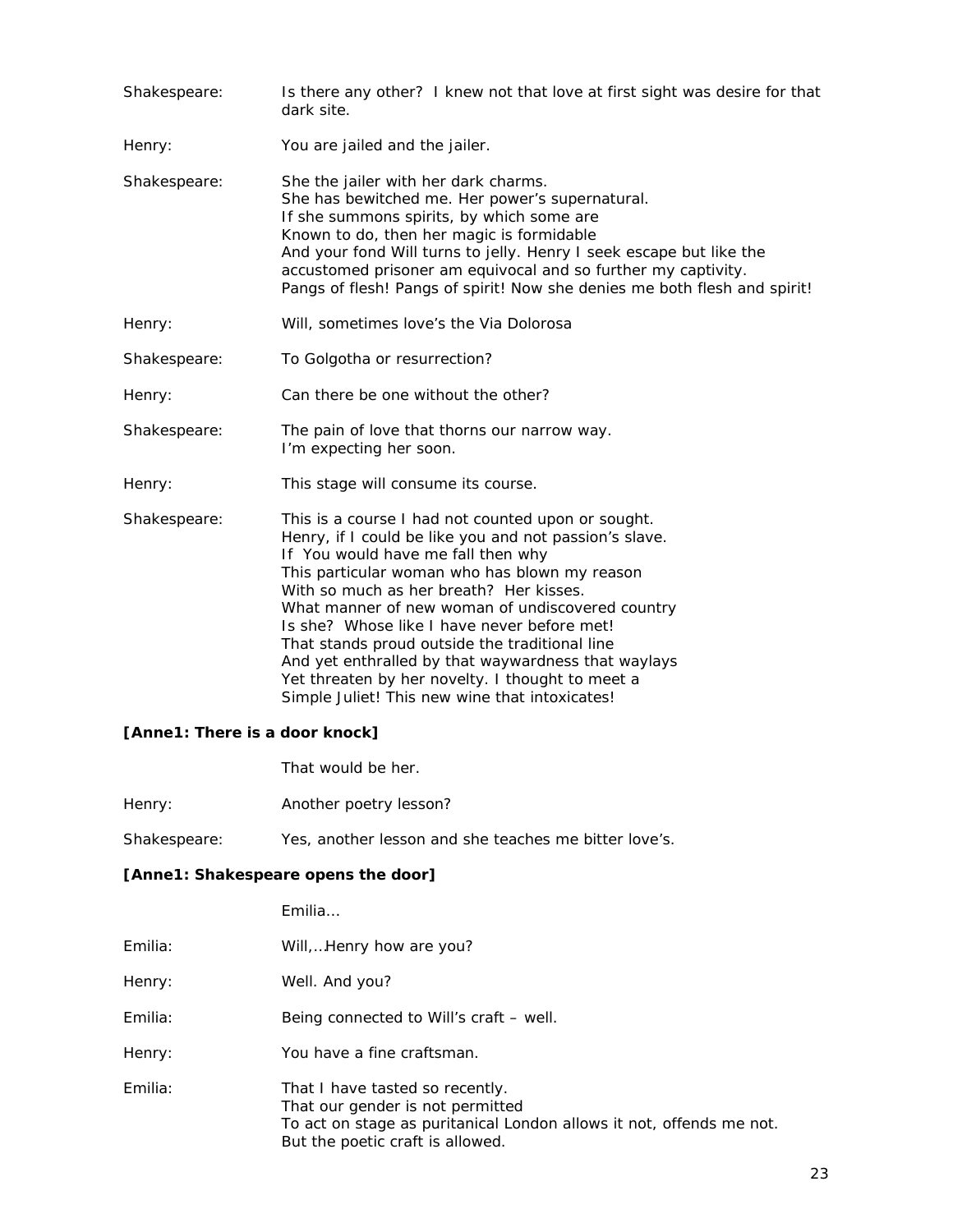And I wish to write poetry half as good as Will's

Henry: Yes, but you may act before friends.

Emilia: I always do so, dear Henry.

#### *[Anne1: He warms to her]*

| Henry:       | We are all actors to a degree<br>And we need no stage to enact our part<br>Nature can sometimes upstage art.                  |
|--------------|-------------------------------------------------------------------------------------------------------------------------------|
| Emilia:      | Wise man thinking so.                                                                                                         |
| Shakespeare: | Henry if you will leave us now.<br>We must needs begin our poetry lesson.                                                     |
| Henry:       | Why poetry, yes, yes indeed. Farewell Emilia.<br>O Will James is ill<br>An inexplicable malady, he may not do Ophelia's part. |

#### *[Anne1: Henry begins to leave…]*

O what a transformation is wrought here! The mad obsession that is blind to true love! Thus putting at risk the constant light That truly stays loyal through the darkest night.

#### *[Anne1: Henry leaves]*

| Emilia:      | You are to perform before the Queen?                                                                                                                                                   |
|--------------|----------------------------------------------------------------------------------------------------------------------------------------------------------------------------------------|
| Shakespeare: | Indeed. Her majesty is a whole audience.<br>Her critical eye critical to our art.<br>This is a straining business. James ill. I know<br>Not if Edward will rise to the role of Ophelia |
| Emilia:      | Ophelia is a woman.<br>How can a man play a woman's part?<br>This is art against the grain of nature.                                                                                  |
| Shakespeare: | Quite so.                                                                                                                                                                              |
| Emilia:      | Indeed. But who should know?                                                                                                                                                           |
| Shakespeare: | The difference? A hairless face. A bosom. A voice.                                                                                                                                     |
| Emilia:      | These are but trifles. I could do the Ophelia part!                                                                                                                                    |
| Shakespeare: | You? O my fond love, you are a marvel!                                                                                                                                                 |
| Emilia:      | I'm deathly serious.                                                                                                                                                                   |
| Shakespeare: | As Ophelia. Women are not permitted on stage.                                                                                                                                          |
| Emilia:      | Then I give myself permission. I am my own<br>Law's legislator. One can disguise the transgressor.<br>I can act out my own sex and cross over<br>To the usurping one                   |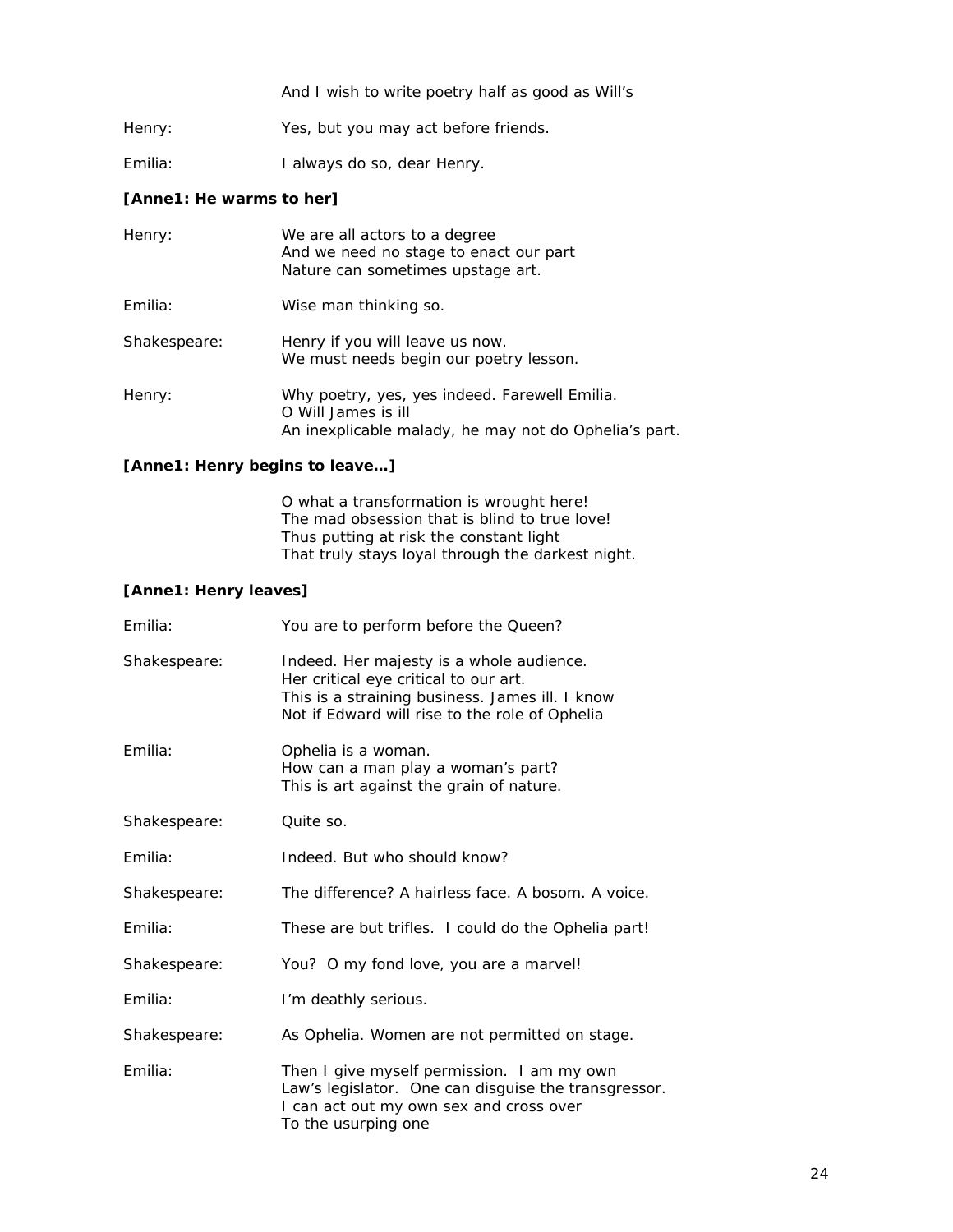| Shakespeare: | Cross over sex?                                                                                                                                                                                                                                                                        |
|--------------|----------------------------------------------------------------------------------------------------------------------------------------------------------------------------------------------------------------------------------------------------------------------------------------|
| Emilia:      | Indeed                                                                                                                                                                                                                                                                                 |
| Shakespeare: | A cross to bear. Giving birth<br>To mischievous things, strange shapes<br>When man is allowed a woman's art<br>And woman not permitted to return the part.<br>The decree of the state is wrong I know<br>And unnatural when nature will not allow it so<br>But this is the regulation. |
| Emilia:      | Then Nature will override the law<br>As a tempest or flood renders our feeble constructs frail.<br>Will let me play Ophelia. I will great justice<br>do her my fond prince Hamlet.<br>You saw my performance as the Contessa Apollonia.                                                |
| Shakespeare: | Emilia do not ask this favour of me.                                                                                                                                                                                                                                                   |
| Emilia:      | Favour? I force you not. It is a request.                                                                                                                                                                                                                                              |
| Shakespeare: | Why do you disrupt me?                                                                                                                                                                                                                                                                 |
| Emilia:      | You will be gratified with my performance.<br>I have seen your Ophelia. She is in my heart.                                                                                                                                                                                            |
| Shakespeare: | She is trembling vulnerable                                                                                                                                                                                                                                                            |

#### *[Anne1: As I am at the core.]*

| Shakespeare: | Emilia, you have made me love's fool; You betray me with a kiss.                                                                                                       |
|--------------|------------------------------------------------------------------------------------------------------------------------------------------------------------------------|
| Emilia:      | Betray you? How so?                                                                                                                                                    |
| Shakespeare: | Would that you could know. Thy Lord Hunsdon, will he attend the<br>Queen's performance?                                                                                |
| Emilia:      | At the Queen's right hand I've insisted that he<br>Should see your art and told him of Hamlet.<br>I am doing my part to secure patronage, as promised.                 |
| Shakespeare: | He may recognise you.                                                                                                                                                  |
| Emilia:      | My disquises are many.<br>He will see my subtle art<br>But not the working of my heart.<br>My face he will not recognise<br>He will look at invention with jaded eyes. |

#### *[Anne1: Your Will submits.]*

| Shakespeare: | Your Will submits. Then learn your lines. |
|--------------|-------------------------------------------|
| Emilia:      | Then I will play the part?                |
| Shakespeare: | That the part would make you whole.       |
| Emilia:      | Meaning?                                  |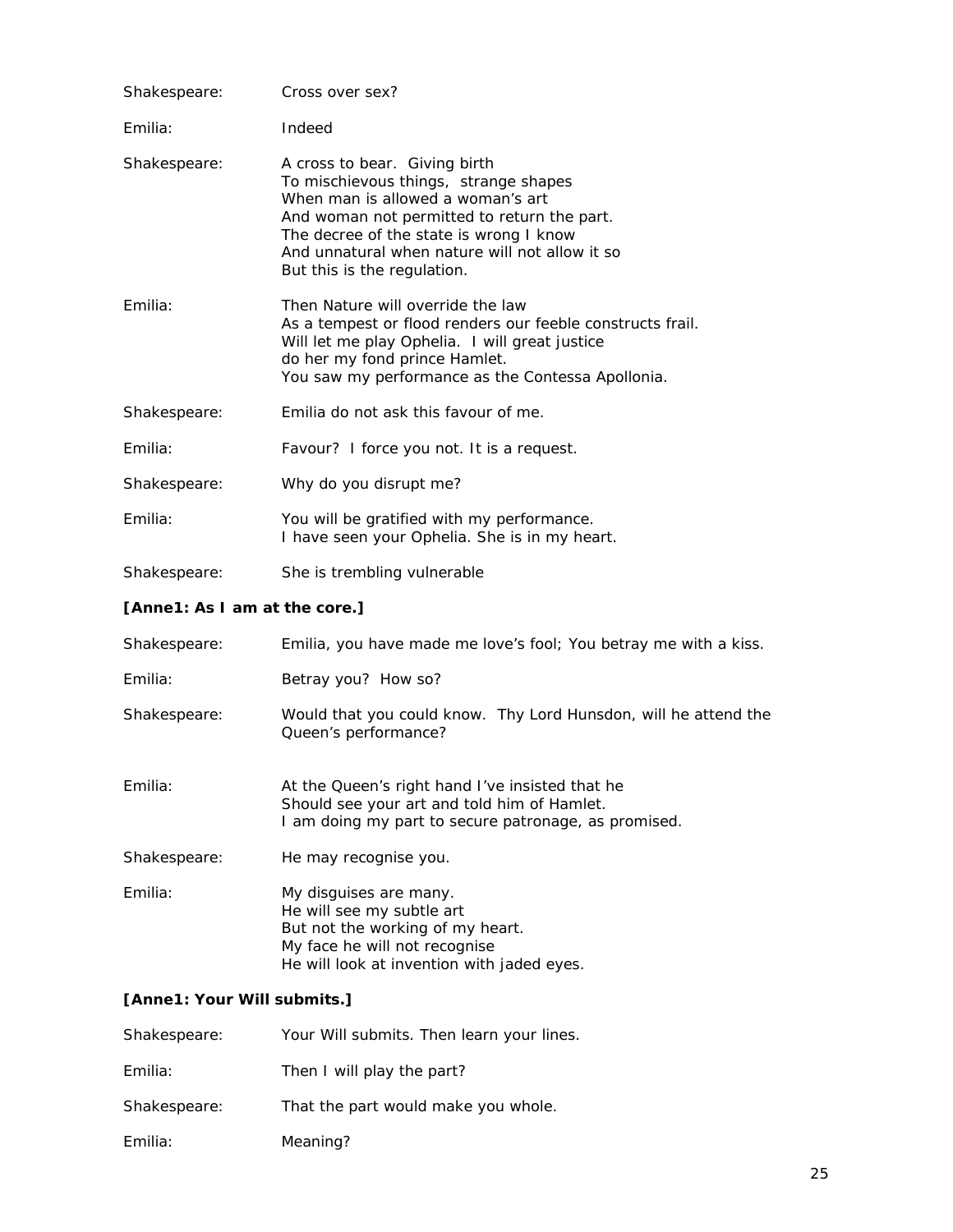| Shakespeare: | You have the part. We must begin to practice.                                                                                 |
|--------------|-------------------------------------------------------------------------------------------------------------------------------|
| Emilia:      | We have touched betimes<br>On Ophelia. I know the many lines.                                                                 |
| Shakespeare: | You may have touched her but not grasped her.<br>And it seems I needs play Hamlet<br>Will you not remain with me, this night? |
| Emilia:      | My husband waits.                                                                                                             |
| Shakespeare: | Your husband misses you not.                                                                                                  |
| Emilia:      | Quite so. You have bitten this apple betimes. How many more would you<br>have?                                                |
| Shakespeare: | To the core of you.                                                                                                           |
| Emilia:      | And then there be no more. The seeds, too?                                                                                    |
| Shakespeare: | Only to flower your love. Emilia, break not from me now, I beg of you.                                                        |
| Emilia:      | Then there's beggary in love, my poet?                                                                                        |
| Shakespeare: | And bitter love of beggary to serve you, my master-mistress.                                                                  |

### *[Anne1: ACT TWO, Scene One.*

#### *The stage is dark. Shakespeare appears in a pool of dim light.]*

| Shakespeare: | O what chamber have I stepped into? These months weakly passed in<br>gilded sin! Broken will where I prize my sin! |
|--------------|--------------------------------------------------------------------------------------------------------------------|
|              | To her bed! Where I, like a currying cur, wait upon her for renewed                                                |
|              | feeding for a satiety that cannot satisfy.                                                                         |
|              | And I grovel for morsels, for scraps, lie awake long nights in solitary                                            |
|              | sweat, while vile scenes perform my sinful act! Her with her lusty lord!                                           |
|              | My peace gone! These images, she and her lord and which others, the                                                |
|              | stuff of a horrid dream even while awake in darkness! Mornings I fall in                                           |
|              | exhausted sleep, neglect myself, my craft while at noon the bell tolls                                             |
|              | midnight! This hellish heaven and this dark angel who lures! Her scant                                             |
|              | visits to cool our itching loins! No love from her or else feigned and mine                                        |
|              | in confusion tossed, frantic-mad, restless with brutal desire as she                                               |
|              | punishes with long absences.                                                                                       |
|              | Emilia! Where are you now? In Hunsdon's arms? In another's bed? She                                                |
|              | has made a dwarf of me and love and I have made of myself a colossus                                               |
|              | of a fool. Love where lead you? To what unknown end? I care not:                                                   |
|              | wholeness, respect, self honour, right probity, all fallen before this siren's                                     |
|              | call!                                                                                                              |

#### *[Anne1: Enter Emilia]*

|              | Where have you been? You have missed practice this passing week.    |
|--------------|---------------------------------------------------------------------|
| Emilia:      | O let Ophelia wait and delay her fate.                              |
| Shakespeare: | Proud woman! To enact her meek manner you must humbly practice!     |
| Emilia:      | At my leisure. I'll be mistress to your art and master to her part. |
| Shakespeare: | You toy with the tragic. I'll not endure such!                      |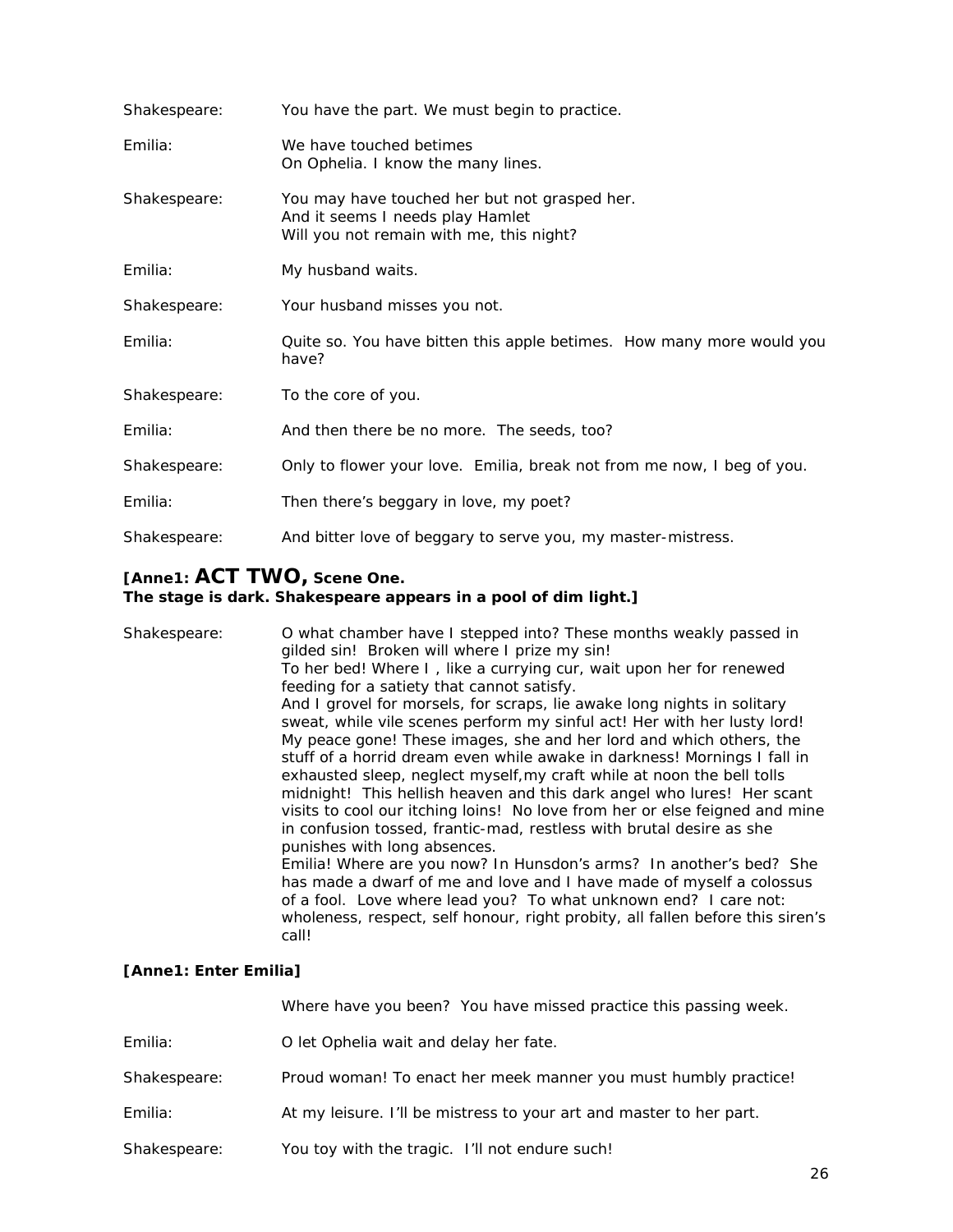| Emilia:      | You shall endure!                                                                                                                                                             |
|--------------|-------------------------------------------------------------------------------------------------------------------------------------------------------------------------------|
| Shakespeare: | I gave you the role and my heart and this how you return my favour -<br>with mocking jest? What fool have I become?                                                           |
| Emilia:      | O cool your tongue!                                                                                                                                                           |
| Shakespeare: | Where have you been? You stay away. Send no message.<br>While in my bed I thrash alone, in a room dim with dark visions of you.                                               |
| Emilia:      | I cannot be with you continually. I have my husband and my second<br>husband.                                                                                                 |
| Shakespeare: | You say your marriage be a mockery. And your Lord Hunsdon is too aged<br>to quench your fires.                                                                                |
| Emilia:      | O he does rise when required. Your own marriage be now mocked not<br>mine. I was forced in matrimony so it is not holy.                                                       |
| Shakespeare: | Then there be others! If you have not the marriage bed to cool desire,<br>Hunsdon cannot encompass it all and this signals you ride with others!                              |
| Emilia:      | Yes, with yourself.                                                                                                                                                           |
| Shakespeare: | There is scarcity there.                                                                                                                                                      |
| Emilia:      | Quit instructing where I should place my parts. You are not the director.<br>My person is not your property!                                                                  |
| Shakespeare: | Then there be others? I have heard the rumours.                                                                                                                               |
| Emilia:      | Rumours? Believe none of them!                                                                                                                                                |
| Shakespeare: | I love you Emilia; understand that I love you.                                                                                                                                |
| Emilia:      | Take hold. You have your play to soon perform. Collect yourself!<br>End the pleading!                                                                                         |
| Shakespeare: | O you enjoy the power I'm certain.                                                                                                                                            |
| Emilia:      | And you your submission! Your tongue licks the whip                                                                                                                           |
| Shakespeare: | I would escape; but am drawn to you as sickness to plague. I have an<br>ally in the truth, that my eyes do see but to which my doting heart gives<br>the lie. I would escape! |
| Emilia:      | The blind do not suffer what they cannot see.                                                                                                                                 |
| Shakespeare: | But to feel is to suffer! And blood will arouse.                                                                                                                              |
| Emilia:      | My seeing poet, know that your aroused one-eyed stick stokes not my<br>desire, but my pity.                                                                                   |
| Shakespeare: | If I pity your plight the more should I pitied be.                                                                                                                            |
| Emilia:      | Come let us practice now. Come! Make haste!                                                                                                                                   |
| Shakespeare: | Henceforth my art be the brand burning on my brow!                                                                                                                            |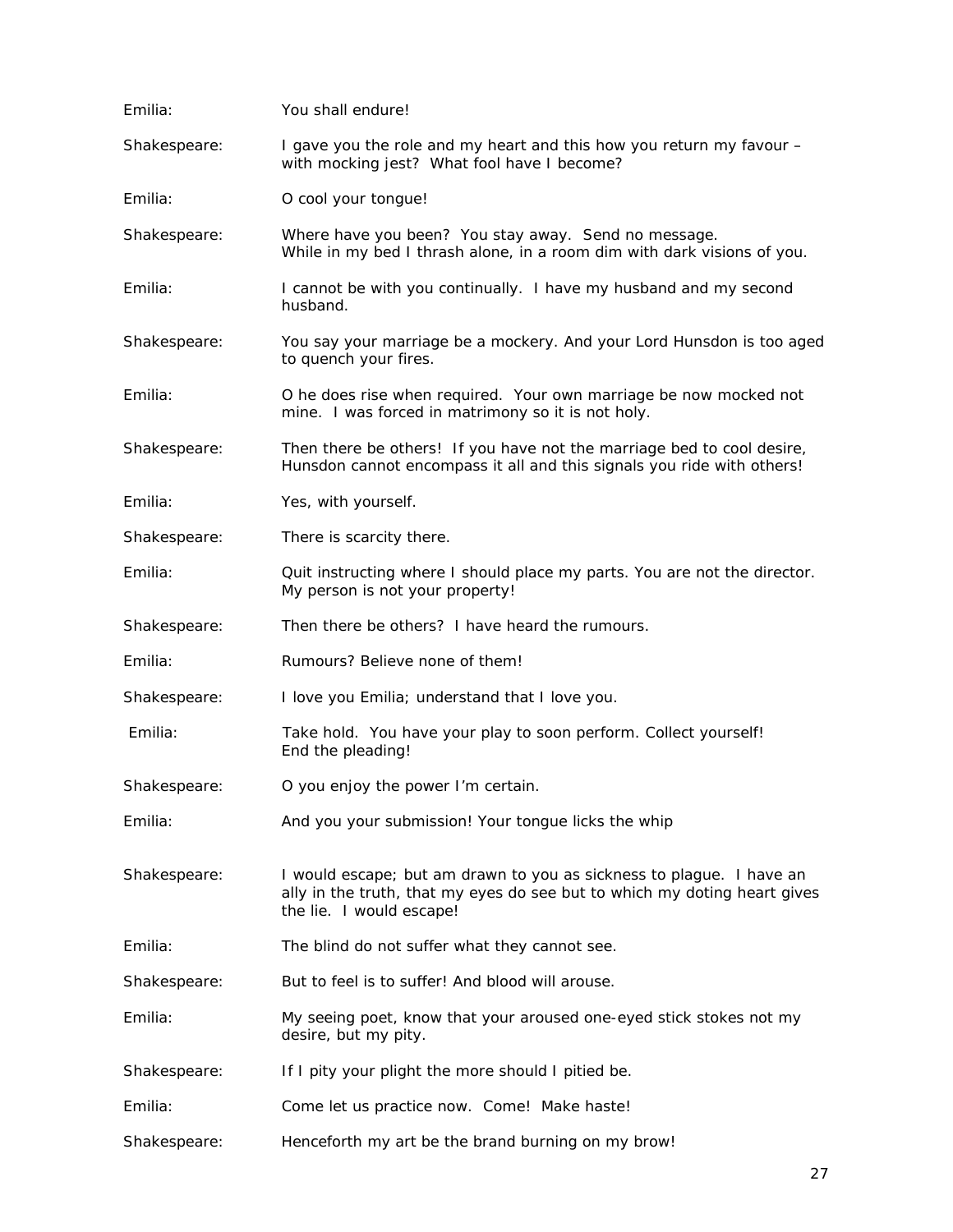#### *[Anne1: Emilia leaves. Enter Anne, Centre Stage]*

| Anne:        | Is this a play? Or a bad dream?<br>O bad play with twisted plot!<br>When fugitive love is discovered and true one forgot!<br>Who was she? To her my ageing face could not<br>Compare [looks into a mirror]. Her bloom,<br>Confidence, youthful traits that traitors make<br>Of men! He is absent most of the year<br>Can I expect that he not meet others? |
|--------------|------------------------------------------------------------------------------------------------------------------------------------------------------------------------------------------------------------------------------------------------------------------------------------------------------------------------------------------------------------|
| [Anne2:      | That was always a distant fear, like death]                                                                                                                                                                                                                                                                                                                |
|              | That intimately arrives to shock too early<br>Or warn too late!                                                                                                                                                                                                                                                                                            |
|              | [Anne2: Anne takes out a handkerchief, wipes her hands compulsively, looks at her palms.]                                                                                                                                                                                                                                                                  |
| Anne:        | Do no mischief. Strangle Your own dark promptings. Wash away<br>Tears, not spilt blood from these trembling fingers.                                                                                                                                                                                                                                       |
| [Anne2:      | Anne]                                                                                                                                                                                                                                                                                                                                                      |
| Anne:        | Restrain!                                                                                                                                                                                                                                                                                                                                                  |
| [Anne2:      | the wronged woman within]                                                                                                                                                                                                                                                                                                                                  |
| Anne:        | Find the cause and make an art of understanding.                                                                                                                                                                                                                                                                                                           |
| [Anne2:      | Enter Henry]                                                                                                                                                                                                                                                                                                                                               |
| Henry:       | She practices well the Lady Ophelia.                                                                                                                                                                                                                                                                                                                       |
| Shakespeare: | She is to her nature bent. Illusion does make her so, as her living<br>strength does command weaknesses.                                                                                                                                                                                                                                                   |
| Henry:       | And your weakness that she bestows?                                                                                                                                                                                                                                                                                                                        |
| Shakespeare: | A weakness that grows in strength, Henry.                                                                                                                                                                                                                                                                                                                  |
| Henry:       | Will take heart.                                                                                                                                                                                                                                                                                                                                           |
| [Anne2:      | Leave Henry]                                                                                                                                                                                                                                                                                                                                               |
|              | I must to the store. I'll return anon.                                                                                                                                                                                                                                                                                                                     |
| Shakespeare: | This bare stage where struts the soul<br>Teeming with parts darkened by sin and illumined by pain!                                                                                                                                                                                                                                                         |
| [Anne2:      | Enter Anne]                                                                                                                                                                                                                                                                                                                                                |
|              | Anne!                                                                                                                                                                                                                                                                                                                                                      |
| Anne:        | Will!                                                                                                                                                                                                                                                                                                                                                      |
| Shakespeare: | O dear Anne! You were expected later.                                                                                                                                                                                                                                                                                                                      |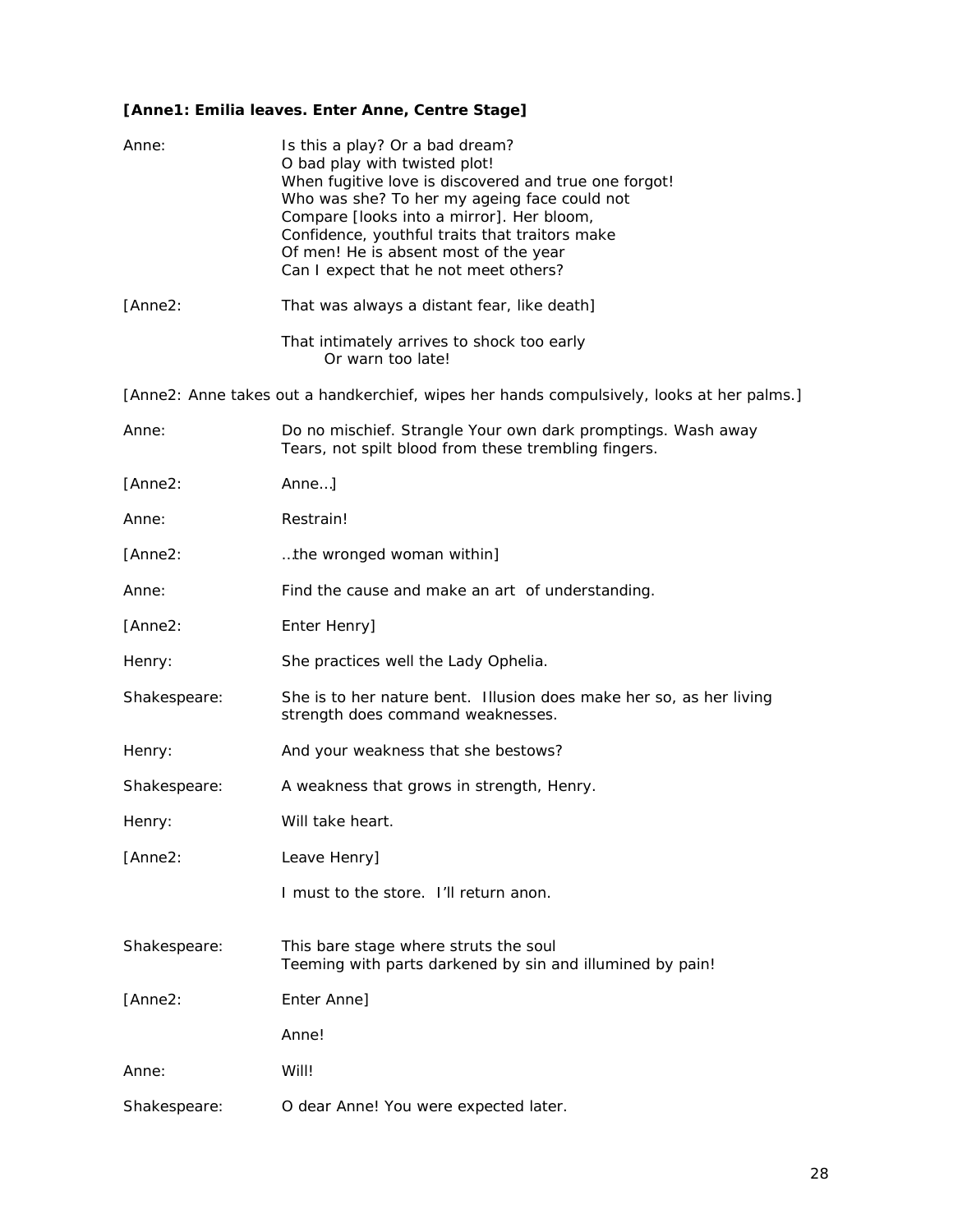| Anne:        | O surprise. I come as a thief in the night. Are you not pleased that I<br>arrive sooner?                  |
|--------------|-----------------------------------------------------------------------------------------------------------|
| Shakespeare: | O but indeed, my good wife. The more time to cherish you. Was the<br>journey harsh?                       |
| Anne:        | Not so much as life's. O Will, to be in London! And the performance<br>before the Queen?                  |
| Shakespeare: | My Hamlet is nearing life. Your suggestions in Stratford regarding<br>Ophelia and Gertrude did help much. |
| Anne:        | My good husband, I'll lend insight where I can.<br>O Will I have missed you.                              |
| Shakespeare: | As I miss you but London is our wages. How are the dear children?                                         |
| Anne:        | Suzanna and Judith are well.                                                                              |
| Shakespeare: | And our son?                                                                                              |
| Anne:        | A little pale, but sickly he's always been.                                                               |
| Shakespeare: | I look to teaching him the stagecraft, if he chooses.                                                     |
| Anne:        | So, this is the stage?                                                                                    |
| Shakespeare: | Yes, where strange life unfolds.                                                                          |
| Anne:        | And where women are forbidden to act.                                                                     |
| Shakespeare: | Yes, women are forbidden.                                                                                 |
| Anne:        | As their fruits are not, it seems.                                                                        |
| Shakespeare: | Anne?                                                                                                     |
| [Anne2:      | Re-enter Henry]                                                                                           |
| Henry:       | Will, before I leave                                                                                      |
| Shakespeare: | Henry, come and meet Anne, my wife.                                                                       |
| Henry:       | Your wife? Already here? O but this is a rarepleasure.                                                    |
| Anne:        | As indeed pleasure is. Why Henry, Will has spoken of you.                                                 |
| Henry:       | And he much of you.                                                                                       |
| Shakespeare: | And I much of you.                                                                                        |
| Anne:        | O has he?                                                                                                 |
| Henry:       | Folios of the choicest poetry.                                                                            |
| Anne:        | Then poetry is the father of flattery.                                                                    |
| Henry:       | So much have I longed to meet Will's Anne.                                                                |
| Anne:        | O Will does paint pictures on the mind                                                                    |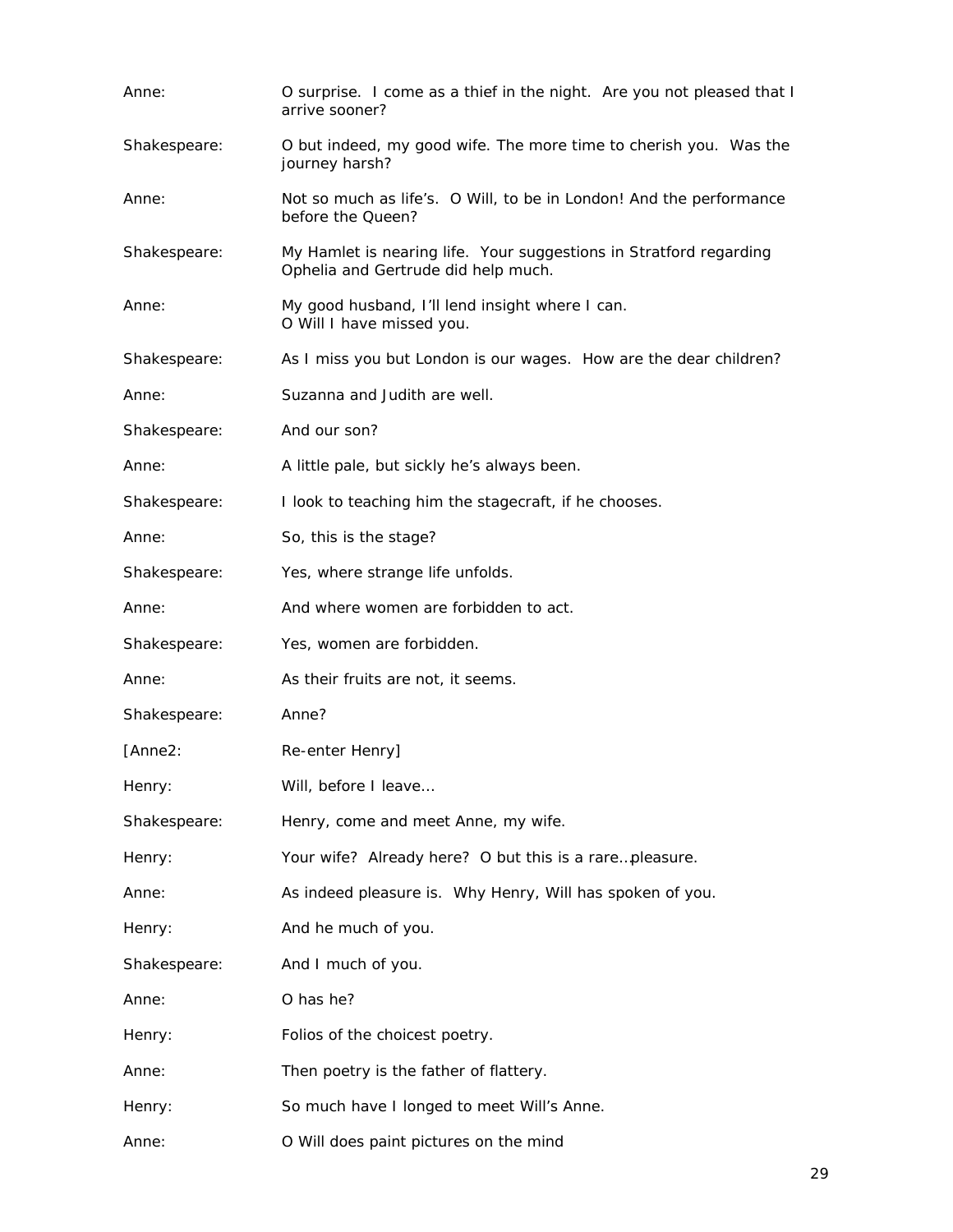|              | I pray his words were delicate brush strokes?                                                             |
|--------------|-----------------------------------------------------------------------------------------------------------|
| Henry:       | Most delicate and rare-hued.                                                                              |
| Shakespeare: | Of tincture most abiding.                                                                                 |
| [Anne2:      | Portraits do crack and flake.]                                                                            |
| Shakespeare: | Your own, my words will re-touch.                                                                         |
| Anne:        | With permanency of oil or faint water-colour?                                                             |
| Shakespeare: | Words cannot in water flounder with such a lady of the lake.                                              |
| Anne:        | O Will, I pray this painting be not a fake?                                                               |
| Shakespeare: | Why no. Most true and original.                                                                           |
| Henry:       | It's value augments with time                                                                             |
| [Anne2:      | As I fear, does it's price.]                                                                              |
| Shakespeare: | What means my wife?                                                                                       |
| Anne:        | O nothing. Nothing.                                                                                       |
| [Anne2:      | Leave]                                                                                                    |
| Anne:        | I am sore after the journey and long for rest. Where may I wash?                                          |
| Shakespeare: | [pointing] Just beyond the wing.                                                                          |
| [Anne2:      | Anne leave]                                                                                               |
| Henry:       | She has arrived early.                                                                                    |
| Shakespeare: | Or too late.                                                                                              |
| Henry:       | What now? How will your art disguise passion now?                                                         |
| Shakespeare: | It is already painted black with her hair, her eyes and my conscience as<br>dark as her enveloping night. |
| Henry:       | If Anne uncovers it, your dark night will be thunder.                                                     |
|              |                                                                                                           |

#### *[Anne1: Henry, get off.]*

| Henry:       | I'll meet with you later.                                                                                                                                                                        |
|--------------|--------------------------------------------------------------------------------------------------------------------------------------------------------------------------------------------------|
| Shakespeare: | Indeed, love appropriated to another will<br>Leave the dispossessed wailing in the rain.<br>It will not reason with any lover's blunder.<br>It will not hear sense from the source of it's pain. |
|              |                                                                                                                                                                                                  |

[Anne2: What, Henry gone?]

#### *[Anne1: Re-enter Anne]*

Anne: We are alone again.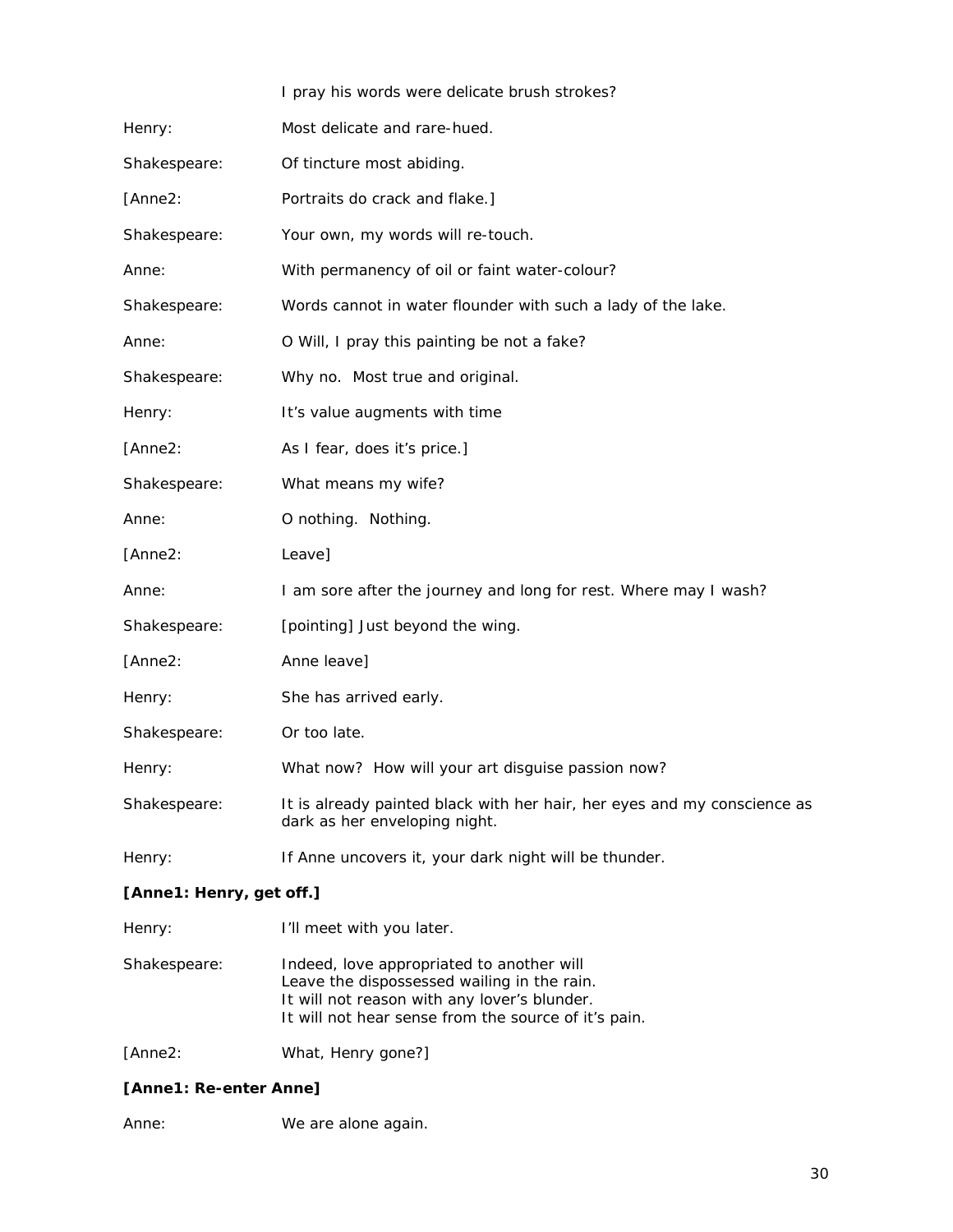| Shakespeare: | Yes. As ever we be, on this empty stage.                                                                                                              |  |
|--------------|-------------------------------------------------------------------------------------------------------------------------------------------------------|--|
| Anne:        | Will I have ill news to tell                                                                                                                          |  |
| Shakespeare: | Ill news? O speak Annethe children?                                                                                                                   |  |
| Anne:        | No your poet friend.                                                                                                                                  |  |
| Shakespeare: | Yes. And what of John?                                                                                                                                |  |
| Anne:        | He has passed away Will.                                                                                                                              |  |
| Shakespeare: | John Trevelyndead. How so?                                                                                                                            |  |
| Anne:        | By his own hand, Will, by his own hand.                                                                                                               |  |
| Shakespeare: | can this be, John dead.                                                                                                                               |  |
| Anne:        | Forgive that I bring this news.                                                                                                                       |  |
| Shakespeare: | The cause?                                                                                                                                            |  |
| Anne:        | His Mary married another. Then further he fell into the dark.                                                                                         |  |
| Shakespeare: | Into love's malady? O spurning curse.                                                                                                                 |  |
| Anne:        | O I do not think it was the spurning. I think his mind by nature<br>already bent to harsh crumbling.                                                  |  |
| Shakespeare: | O Anne. Can this be? This is shock that flesh brings! Dear God<br>wherebe your mercy?<br>O harsh Fatedamned destiny,<br>what misery you heap upon us! |  |

#### *[Anne2: Act 2, Scene 2. The staging of Hamlet before the Queen. Enter Horatio. Bring on Ophelia. {Anne2 escorts them in} We need a Queen. {Anne2 offers} Enter Lord Hunsdon. Hamlet is played by William Shakespeare. Let the play begin!]*

| Hamlet: | To be, or not to be, that is the question-       |
|---------|--------------------------------------------------|
|         | For who would bear the whips and scorns of time. |
|         | Th'oppressor's wrong, the proud man's contumely, |
|         | The pangs of unrequited loveetc                  |
|         | [Anne1 cuts him off]                             |

#### *[Anne1: Act 2 Scene 3. After the play]*

| Shakespeare: | Your majesty, would that the performance was pleasing to you?                                                                                                    |
|--------------|------------------------------------------------------------------------------------------------------------------------------------------------------------------|
| Queen:       | Mr Shakespeare, I was moved – and deeply so.                                                                                                                     |
| Shakespeare: | Your majesty.                                                                                                                                                    |
| Queen:       | Poet, your Hamlet is a strange prince                                                                                                                            |
| Shakespeare: | Most strange.                                                                                                                                                    |
| Queen:       | It seems you are now moving towards tragedy. You are holding<br>the mirror up to the darker view. This is a disturbing play. I have<br>not seen the like before. |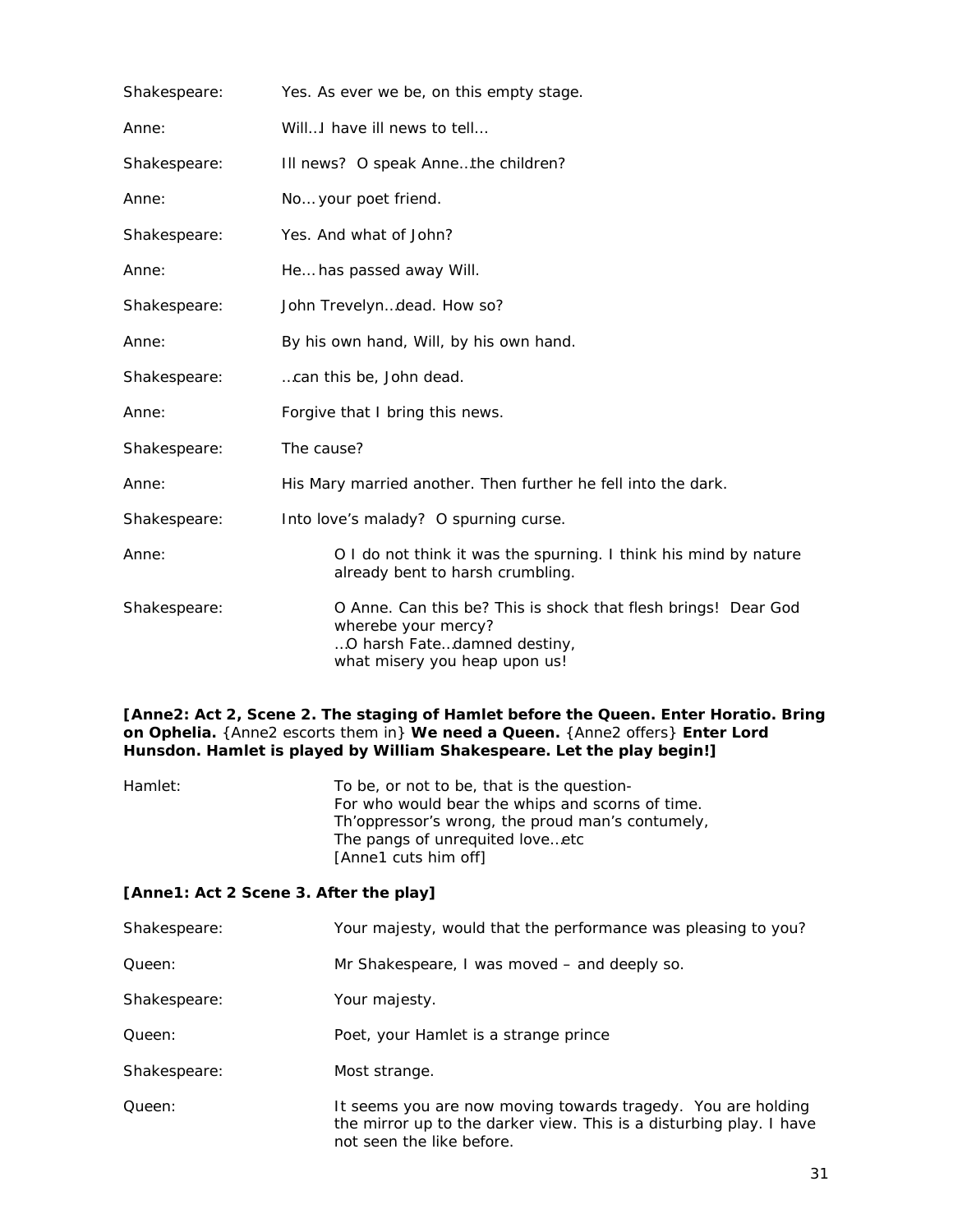| Shakespeare: | Your majesty.                                                                                                                                      |
|--------------|----------------------------------------------------------------------------------------------------------------------------------------------------|
| Queen:       | My cousin, what say you?                                                                                                                           |
| Hunsdon:     | Quite so. You have spoken, my Queen.                                                                                                               |
| Queen:       | Spoken feebly to so rare a poet.                                                                                                                   |
| Shakespeare: | You honour me too much. A poet perhaps but not so rare.                                                                                            |
| Queen:       | O, I dare say so. I think you will survive the century Mr<br>Shakespeare. Such rare perception is not so easily forgotten, nor<br>fade so quickly. |

#### *[Anne1: Bring me the young man Ophelia.]*

I thought him a wonder.

| Shakespeare: | Why $-$ why $-$ he's undressing now.                      |
|--------------|-----------------------------------------------------------|
| Oueen:       | O Poet go fetch him. Go fetch Ophelia.                    |
| Shakespeare: | Henry [Condell goes backstage]                            |
| Oueen:       | I thought the tragic Ophelia summed up the fate of women. |
| Hunsdon:     | O indeed of womankind.                                    |
| Shakespeare: | Kind women or women of their kind?                        |
| Queen:       | O poet don't blither on!                                  |

#### *[Anne1: re-enter Henry with Ophelia – Emilia]*

|              | O here is Ophelia. You finely acted Ophelia's tragedy.                                                                                                                                               |  |
|--------------|------------------------------------------------------------------------------------------------------------------------------------------------------------------------------------------------------|--|
| Emilia:      | [trying not to be recognised] Thankyou your majesty.                                                                                                                                                 |  |
| Queen:       | It was a grave defect of her nature, to have fallen thus.                                                                                                                                            |  |
| Emilia:      | A bane to have loved the prince Hamlet so.                                                                                                                                                           |  |
| Hunsdon:     | Quite So. Look! The boy seems quite shy.                                                                                                                                                             |  |
| Shakespeare: | O he is, actors who can play the tempest of passion often in their<br>own lives are but a breeze. Or are unmoved air spirits.<br>Cool as fog. Their esoteric fire is hermetic.                       |  |
| Queen:       | He's a timid boy. I'll not bestir him. Well, I must retire. I must<br>rise early for the kingdom. The cockcrows duty. What was that<br>line, Mr Shakespeare, that Hamlet spoke, something of office? |  |
| Shakespeare: | The insolence of office.                                                                                                                                                                             |  |
| Queen:       | O yes. A true line. Office is an insolence. I wrote another down<br>[looks at her paper] 'Who would fardels bear to grunt and sweat<br>under a weary life'                                           |  |
| Shakespeare: | Yes, your majesty.                                                                                                                                                                                   |  |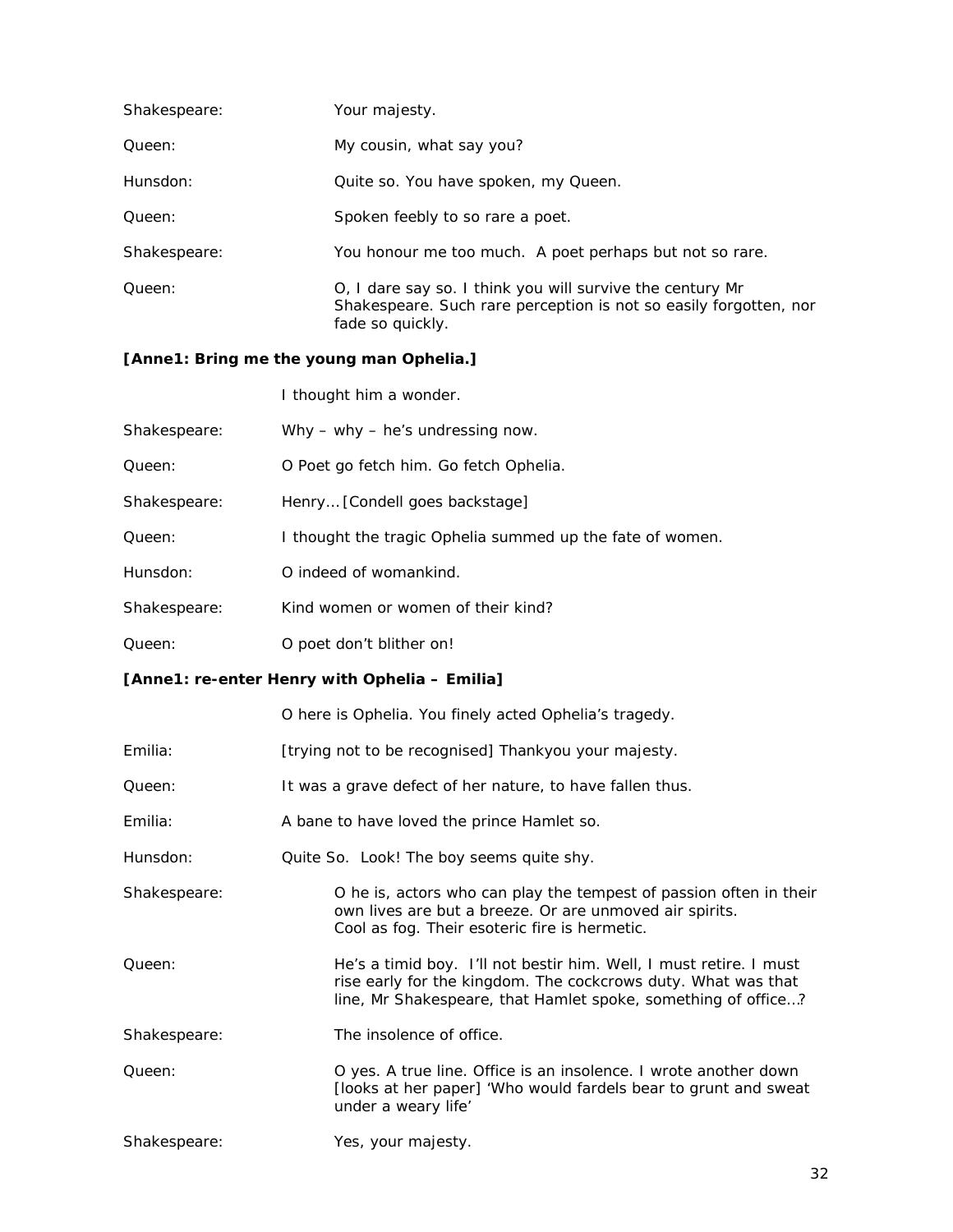| Queen:                    | Perhaps if should be 'bear the fardels of Office' and I have another<br>note here. 'To be or not to be? That is the question' A strange<br>question.                                                                                                                                                        |  |
|---------------------------|-------------------------------------------------------------------------------------------------------------------------------------------------------------------------------------------------------------------------------------------------------------------------------------------------------------|--|
| Shakespeare:              | Yes, your majesty.                                                                                                                                                                                                                                                                                          |  |
| Queen:                    | Do you have an answer to that question Mr Shakespeare?                                                                                                                                                                                                                                                      |  |
| Shakespeare:              | The question is the answer. And perpetually so. It is a mixed<br>answer.                                                                                                                                                                                                                                    |  |
| Queen:                    | O these deliberations we'll continue another time. This enigma<br>pursues philosophy. I need the dark of sleep and a kingdom is<br>impatient for food to what your Hamlet said - 'grow fat and feed<br>more worms.' Goodnight gentlemen. O Mr Shakespeare, I thought<br>your Queen Gertrude a little queer. |  |
| Shakespeare:              | A Queen could be queer, if it is in the nature of monarchy.                                                                                                                                                                                                                                                 |  |
| Queen:                    | O - yes, yes - quite so. Quite so. Goodnight, goodnight.                                                                                                                                                                                                                                                    |  |
| [Anne1: The Queen leaves] |                                                                                                                                                                                                                                                                                                             |  |
| Hunsdon:                  | I was suitably impressed. I have a friend who recommended your<br>dramatic art. You touched me.                                                                                                                                                                                                             |  |
| Shakespeare:              | Thank-you, my lord.                                                                                                                                                                                                                                                                                         |  |
| Hunsdon:                  | And you sweet Ophelia, what is your name, gentle boy?                                                                                                                                                                                                                                                       |  |
| Emilia:                   | (looking away) ErJames, sir                                                                                                                                                                                                                                                                                 |  |
| Hunsdon:                  | Don't be shy, dear boy.                                                                                                                                                                                                                                                                                     |  |
| Shakespeare:              | O but he is, my lord. As a kitten.                                                                                                                                                                                                                                                                          |  |
| Hunsdon:                  | A kitten. Don't be afraid; I'm no dog.                                                                                                                                                                                                                                                                      |  |
| Shakespeare:              | No, of course not, your lordship                                                                                                                                                                                                                                                                            |  |
| Hunsdon:                  | Strange how the actor in him makes him what he is not.                                                                                                                                                                                                                                                      |  |
| Shakespeare:              | Thus is art larger than life, your lordship.                                                                                                                                                                                                                                                                |  |
| Hunsdon:                  | But not death, it seems. Your Hamlet dies.                                                                                                                                                                                                                                                                  |  |
| Shakespeare:              | It is art that kills him.                                                                                                                                                                                                                                                                                   |  |
| Hunsdon:                  | Sweet boy, don't be shy. Come, look this way. Such a pretty head<br>should not look away.                                                                                                                                                                                                                   |  |
| Emilia:                   | I'm timid sir.                                                                                                                                                                                                                                                                                              |  |
| Hunsdon:                  | Hear, the boy speaks. He recalls another; he looks a little like<br>Henry, Earl of Southampton. You know the Earl well Mr<br>Shakespeare. He has shown me some of your sonnets. Fine verse.                                                                                                                 |  |
| Shakespeare:              | He does look a little like the Earl.                                                                                                                                                                                                                                                                        |  |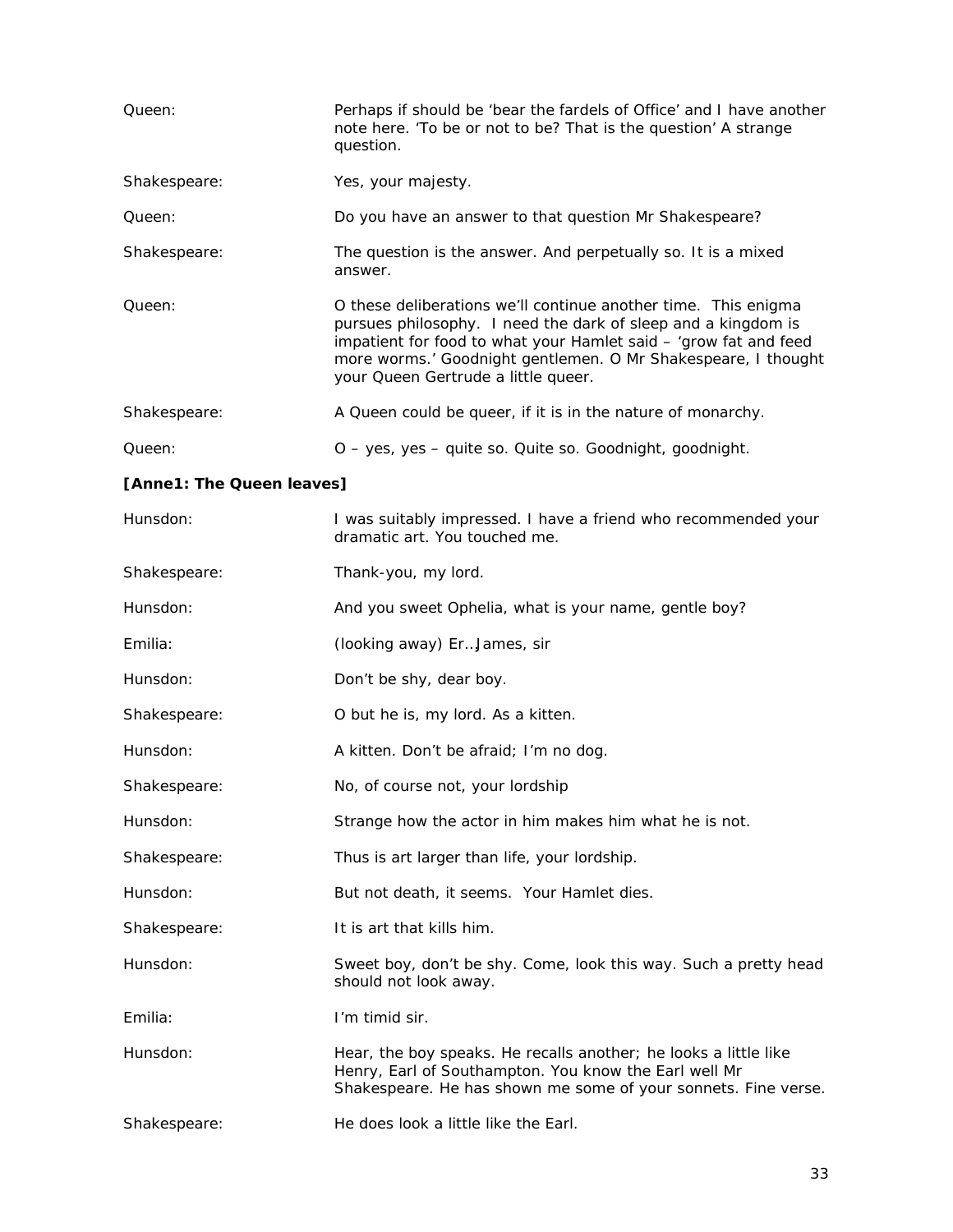| Hunsdon:                | That one sex could cross over to another like James here! You<br>have powdered him well, and suitably made delicate the rougher<br>parts. He could very well pass for a girl. Indeed has a similar<br>aspect and aura as a friend                                       |
|-------------------------|-------------------------------------------------------------------------------------------------------------------------------------------------------------------------------------------------------------------------------------------------------------------------|
| Shakespeare:            | Your lordship, beg your pardon, but we must retire and as weary<br>as after the performance, we are, we must work backstage still<br>further into the night.                                                                                                            |
| Hunsdon:                | O I do understand. And I too must retire. But I will see you again<br>Mr Shakespeare. I have a prediction that your play Hamlet will do<br>more than one round. I predict two or three before obscurity<br>closes in on it. Plays, unlike empires, do not survive long. |
| Shakespeare:            | Would that it could last that many rounds.                                                                                                                                                                                                                              |
| Hunsdon:                | Mr Shakespeare, goodnight. James, dear boy, you have aroused<br>my curiosity. You are two sexes in one or so art has made you.<br>Which gender do you prefer?                                                                                                           |
| Emilia:                 | Male, sir.                                                                                                                                                                                                                                                              |
| Hunsdon:                | O males make common misery. If we could become both there<br>might be hope. I myself prefer the company of those that are two<br>faced, so to speak.                                                                                                                    |
| Shakespeare:            | There may then be double torment.                                                                                                                                                                                                                                       |
| Hunsdon:                | O Sir, your wit! If we were two in one body perhaps we would not<br>suffer - what did you call it - 'the pangs of unrequited love?'                                                                                                                                     |
| Shakespeare:            | Love would then be two faced, unfocused with four eyes.                                                                                                                                                                                                                 |
| Hunsdon:                | O Mr Shakespeare, your riddles! Goodnight poet. And James dear<br>boy, come visit me. I will send you my address. (he kisses her) Do<br>visit me.                                                                                                                       |
| Emilia:                 | Perhaps I will, sir                                                                                                                                                                                                                                                     |
| [Anne1: Hunsdon leaves] |                                                                                                                                                                                                                                                                         |

|              | O Will, this was performance after the play!                                                                                   |
|--------------|--------------------------------------------------------------------------------------------------------------------------------|
| Shakespeare: | A farce following tragedy.                                                                                                     |
| Emilia:      | I escaped recognition. O what jest!                                                                                            |
| Shakespeare: | He was curious at so strange a boy.                                                                                            |
| Emilia:      | He was gender confused.                                                                                                        |
| Shakespeare: | Engendering fancies as he mused.                                                                                               |
| Emilia:      | O I fooled him, my capricious lord! I think he thought my Ophelia<br>fine. What do you think? Will, did I not perform it well? |
| Shakespeare: | You did. So well to play her ill.                                                                                              |
| Emilia:      | Then I was in her heart?                                                                                                       |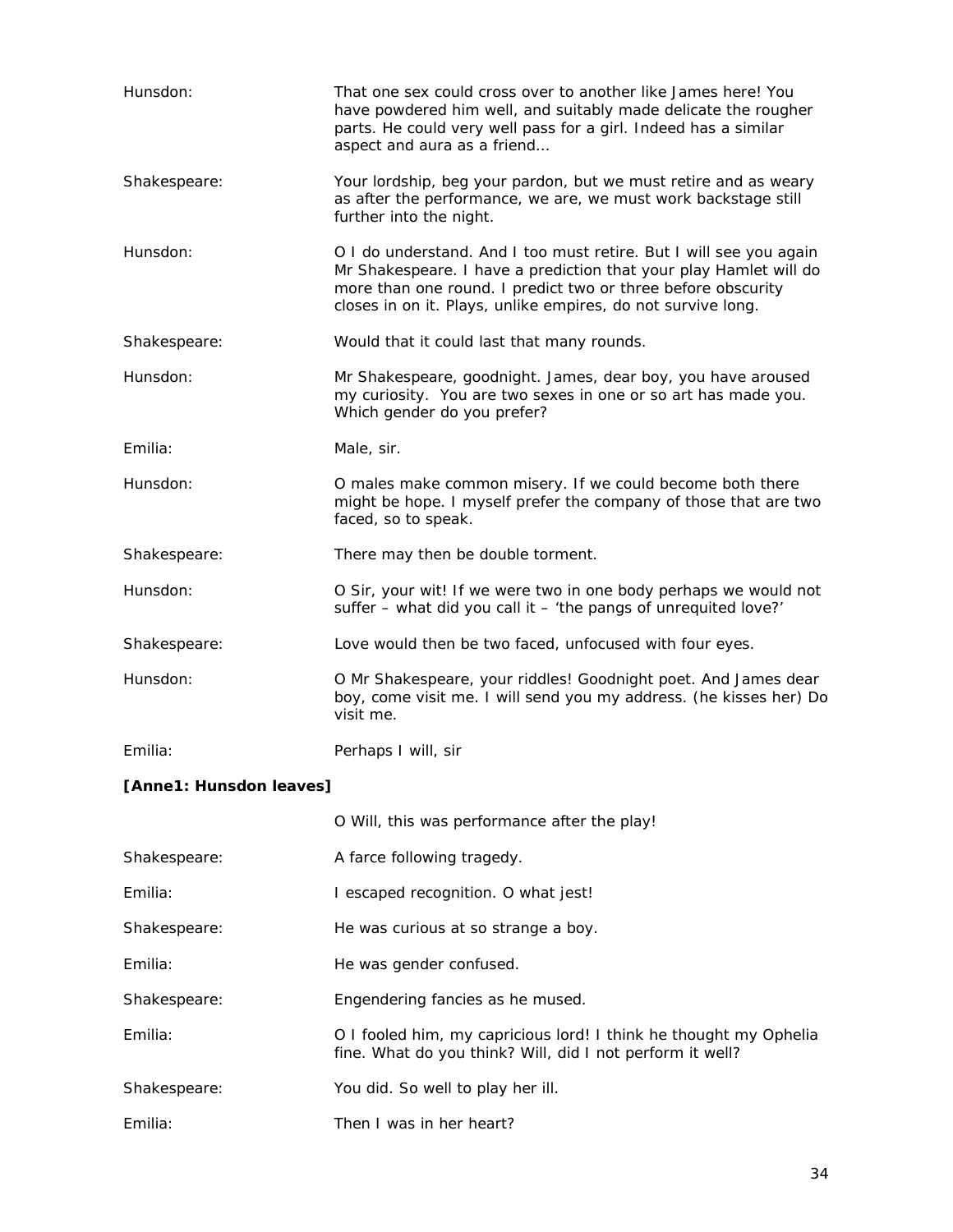| Shakespeare:          | In her heart of hearts as you are in mine.                                                                                                                                      |
|-----------------------|---------------------------------------------------------------------------------------------------------------------------------------------------------------------------------|
| Emilia:               | O Will, don't you think we're a fine pair?<br>Your Hamlet is my Ophelia's despair.<br>O if only life could be endless illusion's stage<br>The queen was impressed with you too. |
| Shakespeare:          | She was indeed. Her majesty has a fine perception.                                                                                                                              |
| Emilia:               | She thought me a wonder! O she praised me! Me!                                                                                                                                  |
| Shakespeare:          | You warrant the praise.                                                                                                                                                         |
| Emilia:               | O Will shall we do this again?                                                                                                                                                  |
| Shakespeare:          | It is a risk.                                                                                                                                                                   |
| [Anne1: Henry leaves] |                                                                                                                                                                                 |
| Shakespeare:          | If I agree, will you see less of Hunsdon?                                                                                                                                       |
| Emilia:               | See less of him?                                                                                                                                                                |
| Shakespeare:          | Yes. I cannot bear you together.                                                                                                                                                |
| Emilia:               | O Will stop it!                                                                                                                                                                 |
| Shakespeare:          | Stop it? How can I forebear? This is love's nectar laced with gall! If<br>I drink it, it is double sour. I see an ox with a peacock!<br>A crow with a dove. A wolf with a fawn. |
| Emilia:               | Hunsdon is not a wolf! I a fawn? You are the fawning.                                                                                                                           |
| Shakespeare:          | A wolf with a periwig, powdered with pampered pretension. He<br>loves you not!                                                                                                  |
| Emilia:               | An ox, crow, wolf!                                                                                                                                                              |
| Shakespeare:          | His animal parts rule him. He loves you with his grosser part<br>and wipes it with his loin cloth.                                                                              |
| Emilia:               | Yes, that be yourself!                                                                                                                                                          |
| Shakespeare:          | His heart does not sweat blood.                                                                                                                                                 |
| Emilia:               | Love not me. I am ephemeral.                                                                                                                                                    |
| Shakespeare:          | Your eternal summer shall not fade.                                                                                                                                             |
| Emilia:               | I am dark as winter and as wasting.                                                                                                                                             |
| Shakespeare:          | No, no heavenly one                                                                                                                                                             |
| Emilia:               | But hellishly taught as you say.                                                                                                                                                |
| Shakespeare:          | No, no                                                                                                                                                                          |
| Emilia:               | O go to your marriage bed. Or to a bawd to cool off your prick!                                                                                                                 |
| Shakespeare:          | Don't barter love for a base gilded canopy!                                                                                                                                     |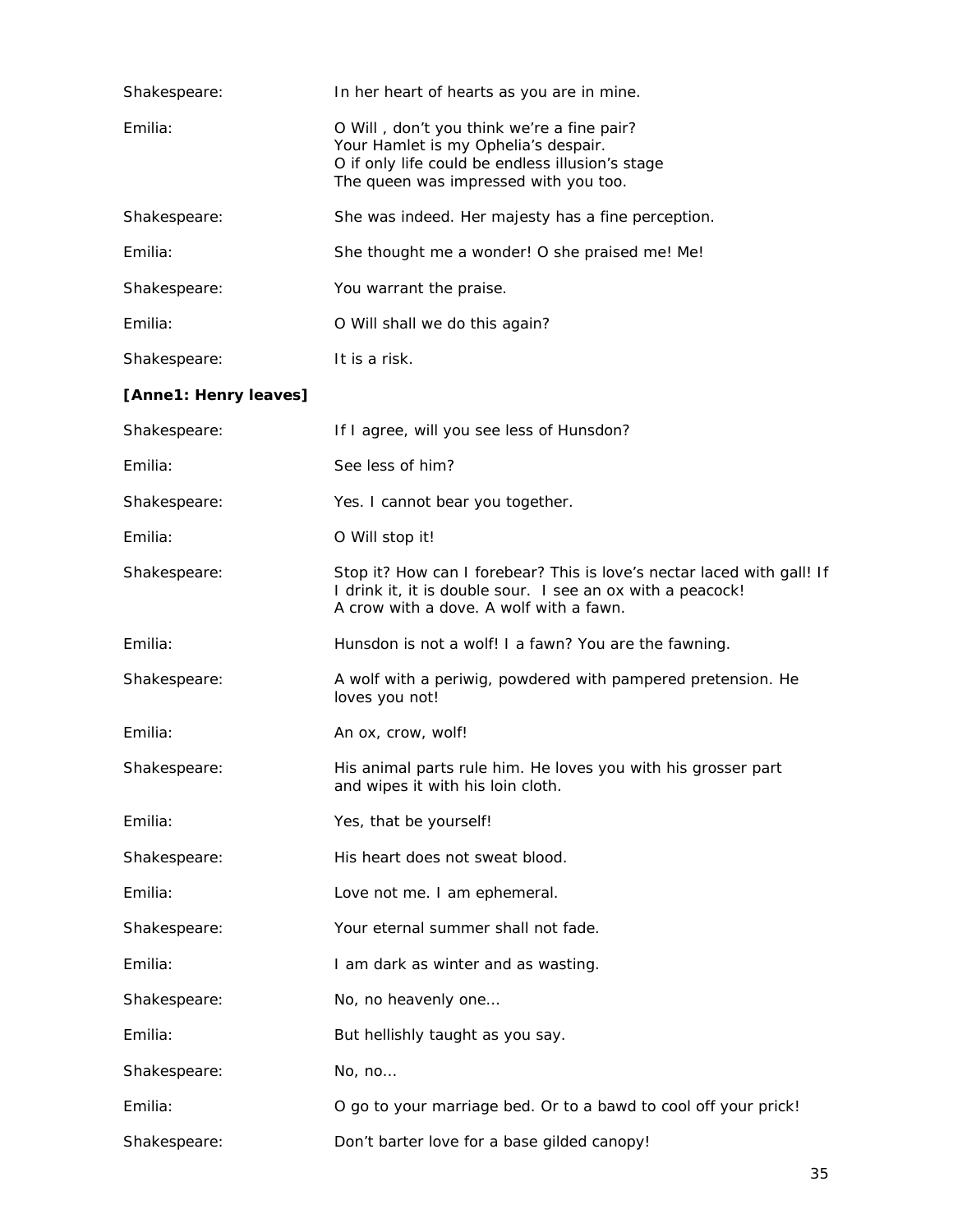| Emilia:      | Goodnight Will.<br>I am so tired. I must to bed. To bed. Goodnight. (she leaves)                                                                                                                                                 |
|--------------|----------------------------------------------------------------------------------------------------------------------------------------------------------------------------------------------------------------------------------|
| Shakespeare: | Not to his, my dark love. (he leaves)                                                                                                                                                                                            |
|              | [Anne1: Act 2, Scene 4. The stage at the theatre – enter Anne.]                                                                                                                                                                  |
| Anne:        | Will!                                                                                                                                                                                                                            |
| Shakespeare: | Anne[Shakespeare enters]                                                                                                                                                                                                         |
| Anne:        | I have been waiting for you. Were you in town?                                                                                                                                                                                   |
| Shakespeare: | Yes. I'm sorry if sometimes I am absent.                                                                                                                                                                                         |
| Anne:        | Husband, I understand when separation comes.<br>These gaps, though frequent serve some end.                                                                                                                                      |
| Shakespeare: | Anne, your understanding makes you worthier than myself.                                                                                                                                                                         |
| Anne:        | London's your field and plow.<br>Stratford's our rock. You need be here to unfold a little glory.<br>The wage of virtue is life. Seeds sown upon a<br>Rock grow not. Therefore your fertile mind needs London and<br>separation. |
| Shakespeare: | Anne, I thank you.                                                                                                                                                                                                               |
| Anne:        | Will, these past weeks in London, I have noticed an altered<br>Will to the William of Stratford.<br>Is London so bent on alteration?<br>O Will I do love you still.                                                              |
| Shakespeare: | Yes, Anne. And I you.                                                                                                                                                                                                            |
| Anne:        | You do feel something.                                                                                                                                                                                                           |
| Shakespeare: | But Anne I said it.                                                                                                                                                                                                              |
| Anne:        | Say it.                                                                                                                                                                                                                          |
| [Anne2:      | Say it!!]                                                                                                                                                                                                                        |
| Shakespeare: | I love you. Your Will loves you.                                                                                                                                                                                                 |
| Anne:        | In Stratford I am constant as the candlelight. I wait for your<br>return and I expect you.                                                                                                                                       |
| Shakespeare: | Anne, as the years return, so I to you in summer Stratford.                                                                                                                                                                      |
| Anne:        | You will not abandon me?                                                                                                                                                                                                         |
| Shakespeare: | Not you, Anne.                                                                                                                                                                                                                   |
| Anne:        | I fear you might. There are temptations here, beauties. Even the<br>males have pampered loveliness.                                                                                                                              |
| Shakespeare: | The males?                                                                                                                                                                                                                       |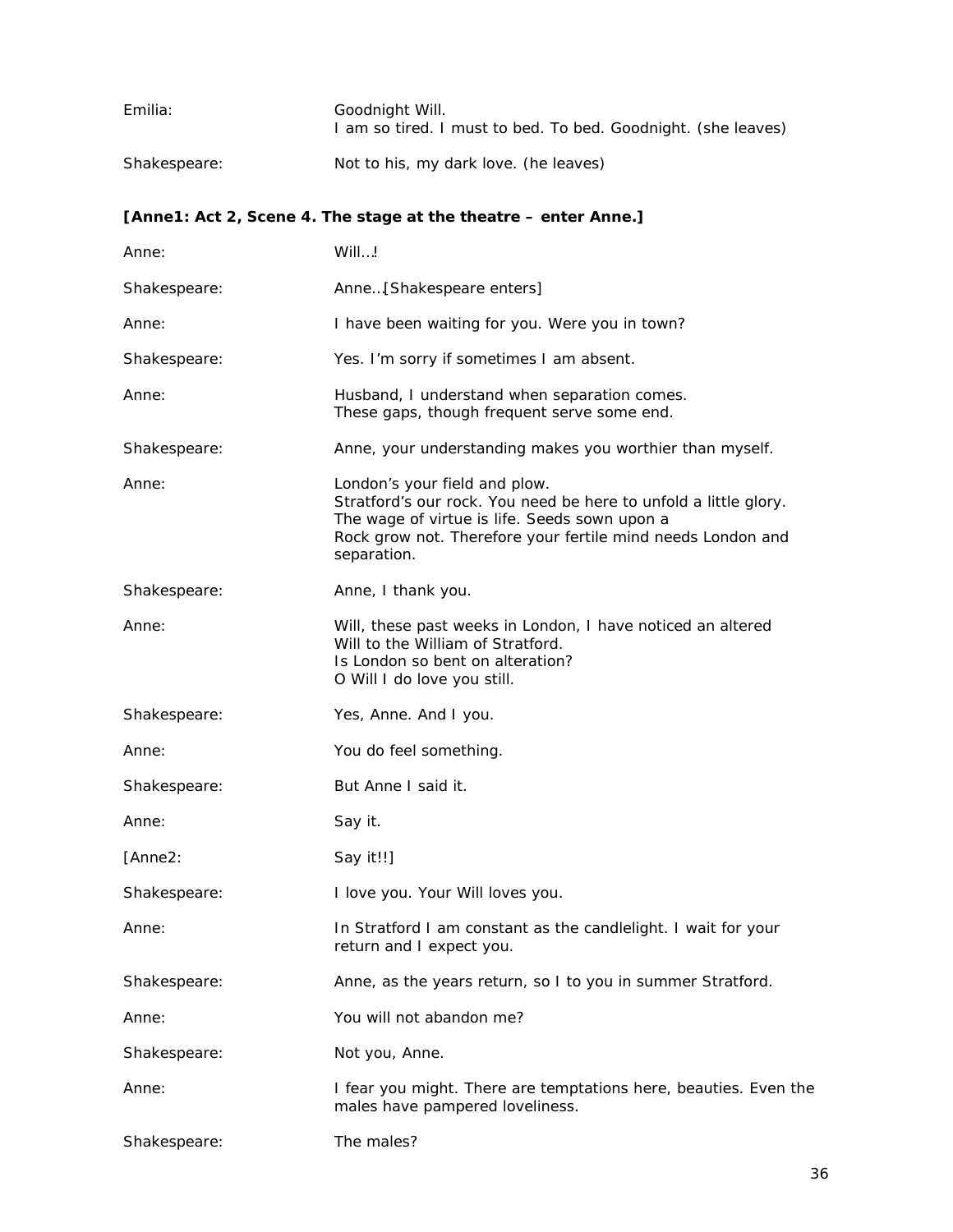| Anne:                                                                        | Yes, as an example, that young man James who plays Ophelia. He<br>has a feminine beauty. Though I have not observed him without<br>his makeup.                                                                                                                                                                                                                                                                                                                     |
|------------------------------------------------------------------------------|--------------------------------------------------------------------------------------------------------------------------------------------------------------------------------------------------------------------------------------------------------------------------------------------------------------------------------------------------------------------------------------------------------------------------------------------------------------------|
| Shakespeare:                                                                 | O James-the Ophelia to my Hamlet.                                                                                                                                                                                                                                                                                                                                                                                                                                  |
| Anne:                                                                        | You are not attracted to him?                                                                                                                                                                                                                                                                                                                                                                                                                                      |
| Shakespeare:                                                                 | Who James? Why no!                                                                                                                                                                                                                                                                                                                                                                                                                                                 |
| Anne:                                                                        | But perhaps Ophelia - then?                                                                                                                                                                                                                                                                                                                                                                                                                                        |
| Shakespeare:                                                                 | She's but an imaginative being.                                                                                                                                                                                                                                                                                                                                                                                                                                    |
| Anne:                                                                        | Yes, a fantasy that teases fanciful love or shallow infatuation.                                                                                                                                                                                                                                                                                                                                                                                                   |
| Shakespeare:                                                                 | Ophelia does not exist in flesh.                                                                                                                                                                                                                                                                                                                                                                                                                                   |
| Anne:                                                                        | Then let her remain in the imagination where she cannot tempt<br>you. Do not impose fantasy onto flesh. That's a fool's undoing.<br>Will, tomorrow I shall leave for Stratford.                                                                                                                                                                                                                                                                                    |
| Shakespeare:                                                                 | Anne, stay.                                                                                                                                                                                                                                                                                                                                                                                                                                                        |
| Anne:                                                                        | No, I fear I am distraction here. Remember that your true heart<br>lies in Stratford as do your children. And the owl perched behind<br>our house waits for your return that you do not become a prey for<br>other birds of winged folly as did Icarus.<br>Will, I know you shall weather the tempest and judge rightly-<br>something I cannot force on you with all my tears or anguish.<br>[She begins to leave]                                                 |
| [Anne2:                                                                      | Embrace him.]                                                                                                                                                                                                                                                                                                                                                                                                                                                      |
| [Anne returns to embrace him and leaves]                                     |                                                                                                                                                                                                                                                                                                                                                                                                                                                                    |
| Shakespeare:                                                                 | She knows!<br>She plumbs depths with her stillness<br>While my fugitive fire singes but surface!<br>Her I have neglected, who teaches wisdom's torch to burn bright!<br>Both their flames burn conscience in double illumination!<br>What a rogue knave am I!<br>Descending a stairwell to a rank cellar,<br>Crawling with serpents, vipers and carrion,<br>and there, among wine bottles, drunk with Eurydice's image,<br>I grope with Medusa's snaky pale stare! |
| [Anne1: Act 2, Scene 5. The stage is set. Enter Emilia, the poet an d muse.] |                                                                                                                                                                                                                                                                                                                                                                                                                                                                    |
| Emilia:                                                                      | Virtue, to what end?                                                                                                                                                                                                                                                                                                                                                                                                                                               |
| Shakespeare:                                                                 | Your soul's end. These flames of your nature will light after<br>flames.                                                                                                                                                                                                                                                                                                                                                                                           |
| Emilia:                                                                      | You would save my soul? Purify me?<br>I am past purification. How can I be sure God does exist?<br>Or if he does exist, he puts me on this earth $-$ alone $-$ mother<br>and father dead without provision. A husband derelict -<br>abandoned without familial care - crawling for comfort and                                                                                                                                                                     |
|                                                                              | 37                                                                                                                                                                                                                                                                                                                                                                                                                                                                 |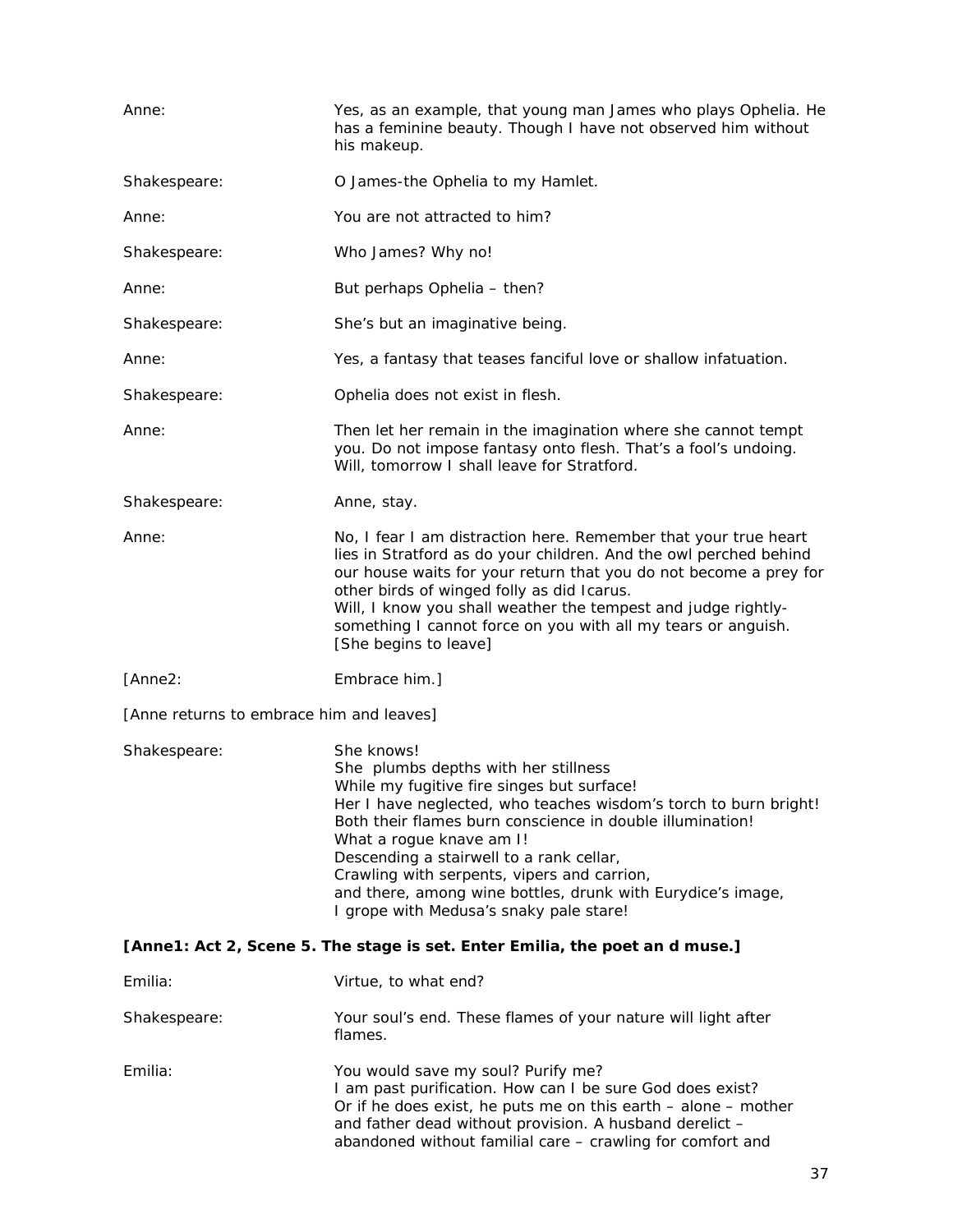|              | shelter. Where does a woman as I find material peace, when a<br>woman cannot make provision for herself but as a bawd or<br>mistress? What gentleman would marry a commoner as<br>myself? I sacrifice love for provision.                                                                                                                                                                                                                                                                                                                         |
|--------------|---------------------------------------------------------------------------------------------------------------------------------------------------------------------------------------------------------------------------------------------------------------------------------------------------------------------------------------------------------------------------------------------------------------------------------------------------------------------------------------------------------------------------------------------------|
| Shakespeare: | Your lord will one day be rid of you!                                                                                                                                                                                                                                                                                                                                                                                                                                                                                                             |
| Emilia:      | I am a woman stranded on an island between countries. This body<br>is all I have to bait and boat my food. Or I drown!                                                                                                                                                                                                                                                                                                                                                                                                                            |
| Shakespeare: | I would rise like Neptune high pitched in love,<br>In melody that would rescue his stricken mermaid<br>Through the endless mansions of the sea<br>My love would call, echoing for you.<br>A castle of coral would I for you construct,<br>My stricken mermaid would nurse and attend<br>And I the wounded fisher-king would end your curse.                                                                                                                                                                                                       |
| Emilia:      | You are in love with imagination, not me.<br>I warm to your spirit,<br>Your transporting poetry that echoes in me.<br>You have inspired my own poetry<br>But your inflated love does not inflate my purse.                                                                                                                                                                                                                                                                                                                                        |
| Shakespeare: | Again is come the curse.                                                                                                                                                                                                                                                                                                                                                                                                                                                                                                                          |
| Shakespeare: | Have you ever really loved anyone?                                                                                                                                                                                                                                                                                                                                                                                                                                                                                                                |
| Emilia:      | Many years ago I did love a gentleman who in the chequered<br>maze, finally taught me to beware of love. The gentleman being<br>as gentle as flint. Why they place gentle before man is a hard<br>mystery.                                                                                                                                                                                                                                                                                                                                        |
| Shakespeare: | We are all knaves, believe none of us. Especially your Lord<br>Hunsdon.                                                                                                                                                                                                                                                                                                                                                                                                                                                                           |
| Emilia:      | And you, William?<br>O you men do not really know what bitter beings you can make of<br>us. You wheedle, flatter and seduce and leave us traduced! You<br>tire, grow impatient then wish to unload us midstream after<br>you've had your ride. Unloading your saddles, you would horse<br>around, have your balls and then plead innocent, turn fault on its<br>head, wash your Judas hands of us and then with open-eyed<br>impudence claim: "O it was you that wanted it, that tempted me, I<br>only followed the course of my prickly nature!" |
| Shakespeare: | Then past hope am I?                                                                                                                                                                                                                                                                                                                                                                                                                                                                                                                              |
| Emilia:      | Enough! Enough! I must go. Must go!                                                                                                                                                                                                                                                                                                                                                                                                                                                                                                               |
| Shakespeare: | O your conscience makes a coward of you to so flee.                                                                                                                                                                                                                                                                                                                                                                                                                                                                                               |
| Emilia:      | And further, my lord will be taking me abroad.                                                                                                                                                                                                                                                                                                                                                                                                                                                                                                    |
| Shakespeare: | Abroad. Away from London? When?                                                                                                                                                                                                                                                                                                                                                                                                                                                                                                                   |
| Emilia:      | To Milan in due course.                                                                                                                                                                                                                                                                                                                                                                                                                                                                                                                           |
| Shakespeare: | And you following? No!                                                                                                                                                                                                                                                                                                                                                                                                                                                                                                                            |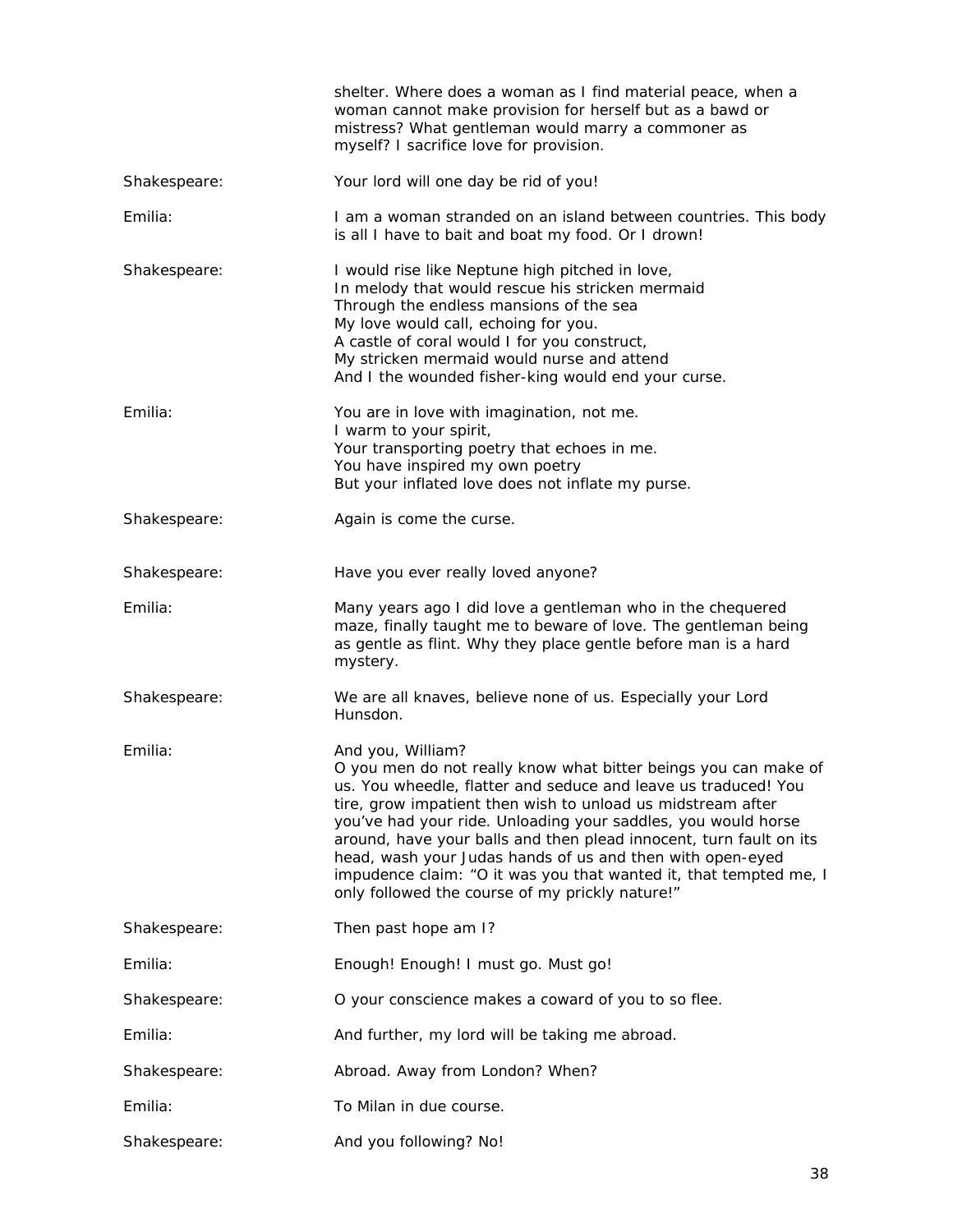| Emilia:             | Not following, but at his side.                                                                                                                                                                                                                                                                          |
|---------------------|----------------------------------------------------------------------------------------------------------------------------------------------------------------------------------------------------------------------------------------------------------------------------------------------------------|
| Shakespeare:        | O Emilia, don't leave, I implore you!                                                                                                                                                                                                                                                                    |
| Emilia:             | You have your wife.                                                                                                                                                                                                                                                                                      |
| Shakespeare:        | My wife. My luckless wife!                                                                                                                                                                                                                                                                               |
| Emilia:             | But would you leave her?                                                                                                                                                                                                                                                                                 |
| Shakespeare:        | Leave her? Anne?                                                                                                                                                                                                                                                                                         |
| Emilia:             | Yes. Propose the scene: If I did return your Samson love and I<br>your Delilah would you bring down your home for me? Leave<br>Anne, to abscond?                                                                                                                                                         |
| Shakespeare:        | If you did love both me and my poverty.                                                                                                                                                                                                                                                                  |
| Emilia:             | Would you leave her then? House, children?                                                                                                                                                                                                                                                               |
| Shakespeare:        | Iwould.                                                                                                                                                                                                                                                                                                  |
| Emilia:             | And God? Forget you Him? You believe in Him. Then you must<br>obey. I love you not. And I shall leave for Milan.                                                                                                                                                                                         |
| Shakespeare:        | O you have the witch's wiles. You extract an answer then flout me<br>with reproof. Yes, I would leave Anne - the truth - though<br>Anne be a hundred times in merit.                                                                                                                                     |
| Emilia:             | Why, leave a good woman for - a witch - like me?<br>Life's short; we'll both one day be dead. I will be forgotten, you<br>shall be forgotten! We end with worms that will not utter our<br>names. You will have loved me truly by wishing me well and<br>that will end your ill. I can not quit Hunsdon. |
| Shakespeare:        | Emilia, he shall be your ruin! Do not leave London.                                                                                                                                                                                                                                                      |
| Emilia:             | No, it shall be yours if you do not construct another future.                                                                                                                                                                                                                                            |
| Shakespeare:        | Stay in London. Don't go. I could not bear it.                                                                                                                                                                                                                                                           |
| Emilia:             | I must go. O go to your wife. I am done here.                                                                                                                                                                                                                                                            |
| Shakespeare:        | Stay!                                                                                                                                                                                                                                                                                                    |
| Emilia:             | I must go. And you must prepare for tonight's performance.<br>Your Ophelia waits for her Hamlet.                                                                                                                                                                                                         |
| Shakespeare:        | With you gone, Elsinore will fall upon this city.<br>A town of ghosts if shall become.                                                                                                                                                                                                                   |
| Emilia:             | Farewell.                                                                                                                                                                                                                                                                                                |
| [Anne1: She leaves] |                                                                                                                                                                                                                                                                                                          |
| Shakespeare:        | Emilia                                                                                                                                                                                                                                                                                                   |

[Anne1: Act 2, Scene 6. Shakespeare is at the theatre alone, he reads a letter]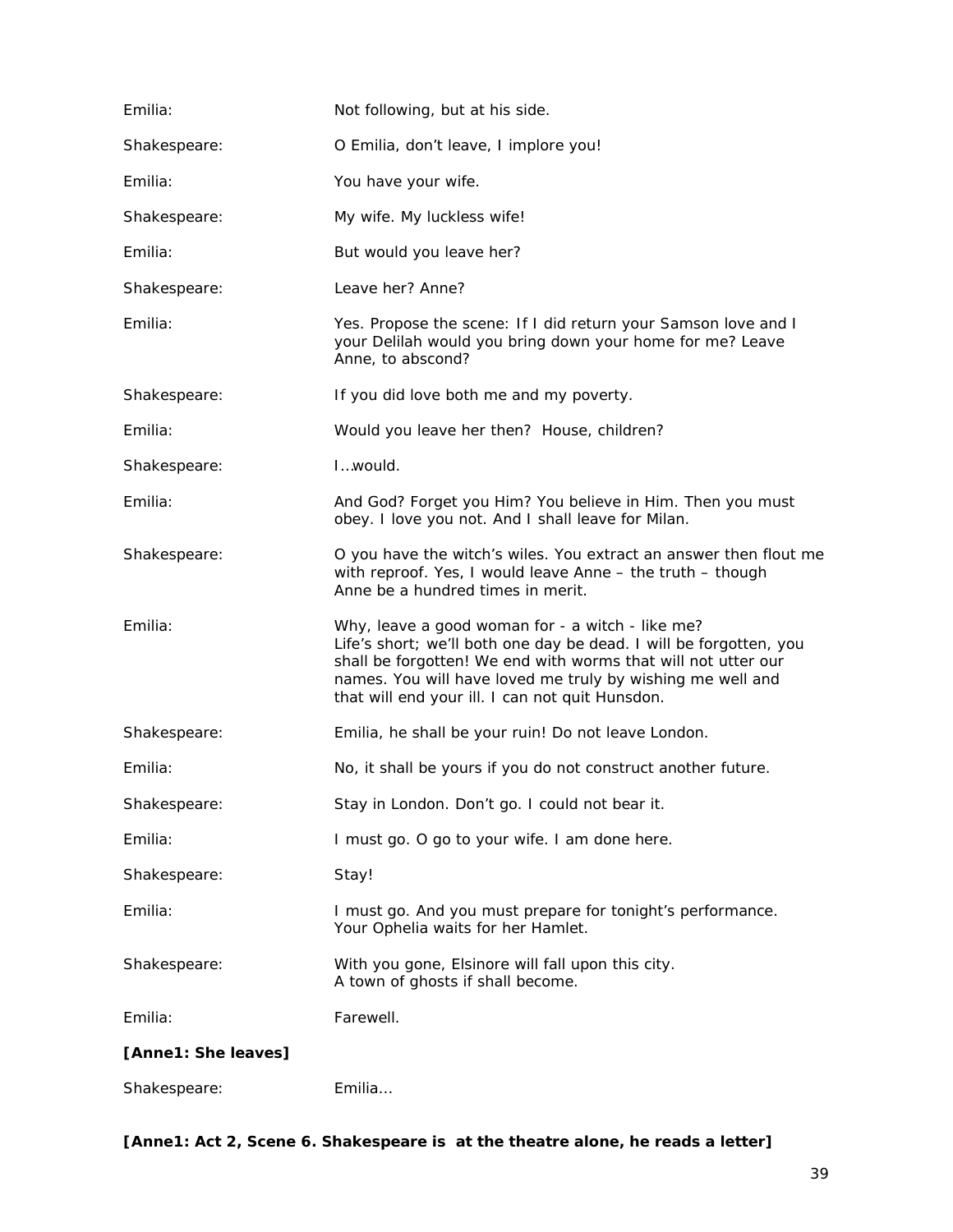| Shakespeare:          | 'My dear poet. Forgive me but this woman; Emilia whom you know<br>wellforgive my weakness if I come between you but she has<br>wiles and charms that o'whelmed my green nature. She says that<br>you did ask her to come to me and she did ask advice of your<br>state and in the meddling so quite snared myself.'<br>Did ask her to come to you? No! Vile! Vile woman! Serpent that<br>slithers between the limbs of beds!                                                     |
|-----------------------|----------------------------------------------------------------------------------------------------------------------------------------------------------------------------------------------------------------------------------------------------------------------------------------------------------------------------------------------------------------------------------------------------------------------------------------------------------------------------------|
| [Anne1: Enter Henry]  |                                                                                                                                                                                                                                                                                                                                                                                                                                                                                  |
| Henry:                | Will, what news?                                                                                                                                                                                                                                                                                                                                                                                                                                                                 |
| Shakespeare:          | O she be a fox on heat! She has drawn the Earl into her web,<br>studied her prey and now wraps him in her tangling sheets! O<br>whore sent to damn! She has set him up against me, kindles his<br>flesh that burns black holes in friendship! This now on top of all<br>else! God!                                                                                                                                                                                               |
| Henry:                | Will, now you must rid yourself of her. By this deed that proves<br>that she is unworthy even of your bitterness.                                                                                                                                                                                                                                                                                                                                                                |
| Shakespeare:          | Henry, how could she have done this?<br>She has fucked my innocent boy! No shame, no conscience has<br>she that I call - my love.                                                                                                                                                                                                                                                                                                                                                |
| Henry:                | This is not love but contagion!                                                                                                                                                                                                                                                                                                                                                                                                                                                  |
| Shakespeare:          | She has not touched you? Not you?                                                                                                                                                                                                                                                                                                                                                                                                                                                |
| Henry:                | No, Will, no                                                                                                                                                                                                                                                                                                                                                                                                                                                                     |
| Shakespeare:          | You would not lie to me? Henry?                                                                                                                                                                                                                                                                                                                                                                                                                                                  |
| Henry:                | Not I.                                                                                                                                                                                                                                                                                                                                                                                                                                                                           |
| Shakespeare:          | Suspicion's superfluous when deeds are already done!<br>O ye angels help me!                                                                                                                                                                                                                                                                                                                                                                                                     |
| Henry:                | Calm, calm tossed spirit.                                                                                                                                                                                                                                                                                                                                                                                                                                                        |
|                       | [Anne1: Henry leaves. Act 2, Scene 7, the stage, he is alone, again.]                                                                                                                                                                                                                                                                                                                                                                                                            |
| Shakespeare:          | O her offence is rank!<br>My poor Earl!<br>Your wealth will not arm you when she will assault with the<br>invisible<br>army of her flesh. My fond, once innocent Earl!<br>Heartbreak and misery!<br>And I will stand dispossessed of both, he and she.<br>From where comes this woman? From heaven given and hell sent!<br>From Italian origin. This be not a Juliet from Italy! Musical! O she<br>plays men well and fingers our piping lute and we follow to the<br>dumb show! |
| [Anne1: Enter Emilia] |                                                                                                                                                                                                                                                                                                                                                                                                                                                                                  |
| Emilia:               | Will, you send for me again?                                                                                                                                                                                                                                                                                                                                                                                                                                                     |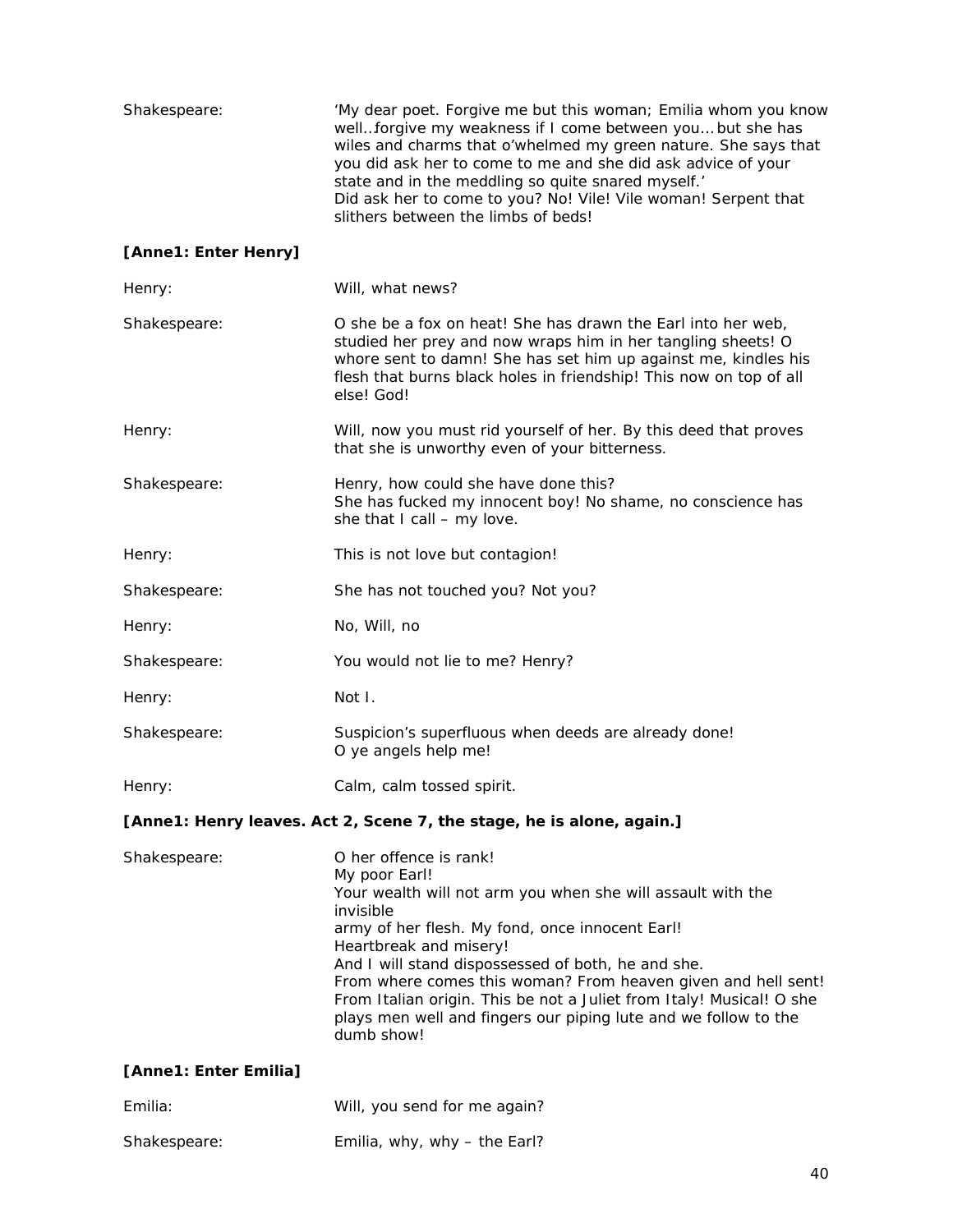|                         | Speak bitch! Speak! Answer the charge!                                                                                                                                             |
|-------------------------|------------------------------------------------------------------------------------------------------------------------------------------------------------------------------------|
| Emilia:                 | The Earl desires my company.                                                                                                                                                       |
| Shakespeare:            | You have corrupted him! He is my innocent flower.                                                                                                                                  |
| Emilia:                 | How can a woman corrupt a man when man is already base?                                                                                                                            |
| Shakespeare:            | He's but my boy. Not yet touched manhood.                                                                                                                                          |
| Emilia:                 | Then by my touch he turns so. It is not your affair!                                                                                                                               |
| Shakespeare:            | I am your affair!                                                                                                                                                                  |
| Emilia:                 | Not quite so, my friend.                                                                                                                                                           |
| Shakespeare:            | My lovedo not harmthis boy. You'll unhinge him!                                                                                                                                    |
| Emilia:                 | O I do not harm but would heal.                                                                                                                                                    |
| Shakespeare:            | When will you quit London?<br>What says your lord paramour?                                                                                                                        |
| Emilia:                 | He will surely go to Milan.                                                                                                                                                        |
| Shakespeare:            | You are roped to your master's ship, as you say, and must blow to<br>his wind. And then, what of my Earl?                                                                          |
| Emilia:                 | Upon my return I shall connect with him.                                                                                                                                           |
| Shakespeare:            | And disconnect from me?                                                                                                                                                            |
| Emilia:                 | We may all connect. As is nature's mingling desire.<br>We are elemental as nature and as basic. You know that, Will.                                                               |
| Shakespeare:            | Then are we but base elements?<br>O the Earl - why pluck this flower? Why did you corrupt him?<br>Deceive me? You godless bitch! You are deception's masterpiece!                  |
| Emilia:                 | You are drunk.                                                                                                                                                                     |
| Shakespeare:            | Yes, with you dark lady. And your departure will not sober me.                                                                                                                     |
| Emilia:<br>Shakespeare: | Farewell Will.<br>O mia donna, dark magician or witchcraft's wily daughter, how did<br>you bewitch me? What occult spell, potion did you dispense to<br>curdle my reason to jelly. |
| Emilia:                 | Calm yourself! Let me go We cannot lie further on this same<br>bed. It would be the further fall of you                                                                            |
| Shakespeare:            | Something is rotten in the state of love!                                                                                                                                          |
| Emilia:                 | Will, take possession.                                                                                                                                                             |
| Shakespeare:            | All is conceit and deception!                                                                                                                                                      |
| Emilia:                 | It will pass.                                                                                                                                                                      |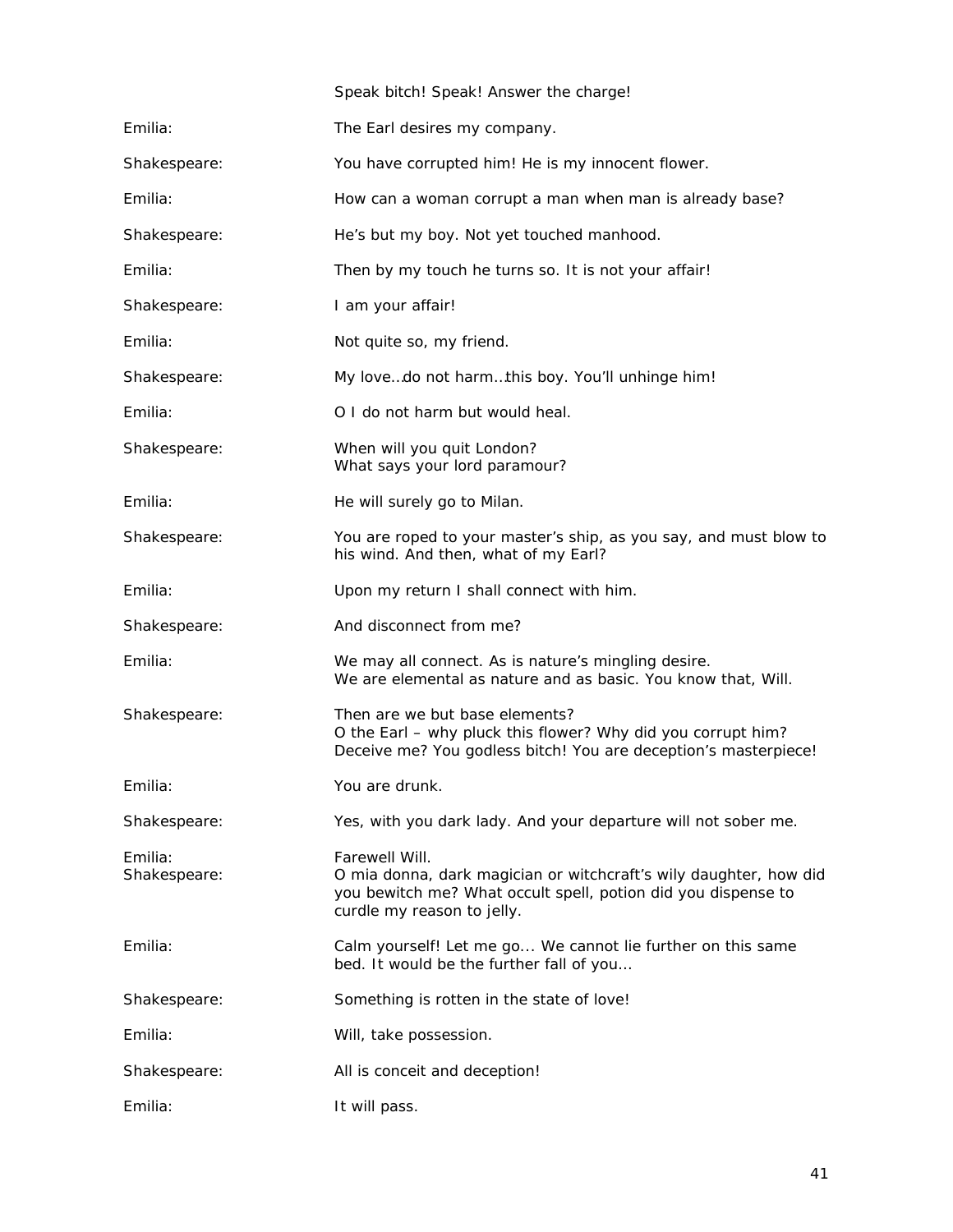| Shakespeare:    | O break this spell that you have cast!! Do not leave without<br>breaking this curse or I be broken entirely.                                                                          |
|-----------------|---------------------------------------------------------------------------------------------------------------------------------------------------------------------------------------|
| Emilia:         | I cursed you not.                                                                                                                                                                     |
| Shakespeare:    | Can love then curse so unkindly? Where once I was safe<br>with one shadow I now breed chimeras of you                                                                                 |
| Emilia:         | Will I am leaving. I cannot help you.                                                                                                                                                 |
| Shakespeare:    | Then go! Leave this leper licking at love's door.                                                                                                                                     |
| Emilia:         | We shall not again meet.                                                                                                                                                              |
| Shakespeare:    | Meet? – but not of flesh, muse of my imagination.                                                                                                                                     |
| [Emilia leaves] |                                                                                                                                                                                       |
| Shakespeare:    | Emilia! Emilia! Come back! Emilia!<br>Never again to see you? Return?<br>Never to return? To lie with only a memory of you?<br>O Earl what phantoms await you! But to dream, to dream |

*[He begins to fall asleep. Enter the spirit of Titania]* 

#### *[Anne1: William, awaken…]*

| Shakespeare: | Who are you that my spirit- sense does behold?<br>That come with illuminating candle?                                                                                                                                                                                                                                                                |
|--------------|------------------------------------------------------------------------------------------------------------------------------------------------------------------------------------------------------------------------------------------------------------------------------------------------------------------------------------------------------|
| Titania:     | I am Titania, Queen of Fairies.                                                                                                                                                                                                                                                                                                                      |
| Shakespeare: | Fairy queen, so fair are you. I do recognise you?                                                                                                                                                                                                                                                                                                    |
| Titania:     | Poet, I was your own creation.                                                                                                                                                                                                                                                                                                                       |
| Shakespeare: | This is unexpected. Why do you venture<br>from the invisible?                                                                                                                                                                                                                                                                                        |
| Titania:     | I call upon my unhappy mortal.<br>Nightly in faraway woodlands do<br>I hear your cries, moans, mute pain<br>That penetrate the veil, your world impervious be<br>But not ours, registering the notes of every<br>Heartsong or dirge. Here human suffering<br>Becomes divine and we fly to its relief<br>By taking it upon ourselves as did Our Lord. |
| Shakespeare: | I do not wish to add more room to His house of pain.                                                                                                                                                                                                                                                                                                 |
| Titania:     | Unmerited pain we credit by His account.<br>Your suffering ripples to this realm. By purpose propelled.                                                                                                                                                                                                                                              |
| Shakespeare: | Purpose? The charge against Him is sorrow and evil.                                                                                                                                                                                                                                                                                                  |
| Titania:     | His mysteries are beyond the scope of human reason.<br>We lowly spirits occasionally glimpse the glory:<br>The interaction of everything with all things.<br>The blade of grass with the blade of battle.<br>The fallen bitten apple with the baby buds.                                                                                             |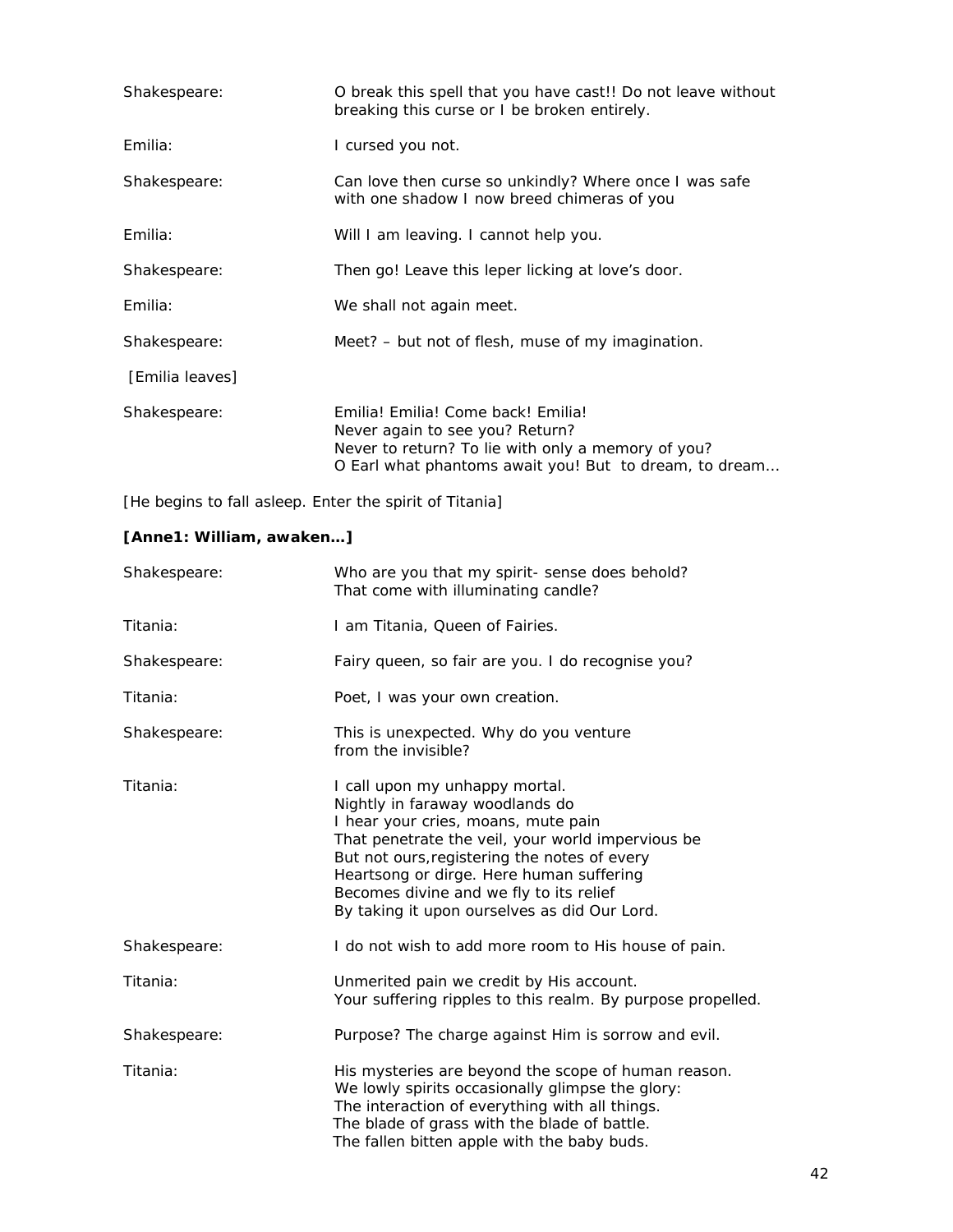|                               | Mysteries intertwined, interlacing<br>In slow ascension; all things dark becoming fairer.                                                                                                                                                                                                                                                                                                                                        |  |
|-------------------------------|----------------------------------------------------------------------------------------------------------------------------------------------------------------------------------------------------------------------------------------------------------------------------------------------------------------------------------------------------------------------------------------------------------------------------------|--|
| Shakespeare:                  | And this dark love of mine? Pray speak of this.<br>When shall it end? The torment of thorns<br>That the fair rose holds?                                                                                                                                                                                                                                                                                                         |  |
| Titania:                      | Love is the resplendent rose<br>Whose flowering in paradise<br>Is nurtured by tears, as yours,<br>Through tears, you'll sight true love's eyes.                                                                                                                                                                                                                                                                                  |  |
| [Enter spirit of Romeo]       |                                                                                                                                                                                                                                                                                                                                                                                                                                  |  |
| Shakespeare:                  | Who are you?                                                                                                                                                                                                                                                                                                                                                                                                                     |  |
| [Anne1: John? Henry?]         |                                                                                                                                                                                                                                                                                                                                                                                                                                  |  |
|                               | This be Romeo.                                                                                                                                                                                                                                                                                                                                                                                                                   |  |
| Romeo:                        | Am He. From another realm I come<br>To assist you.<br>You who could write my fate<br>But cannot understand your own,<br>Therefore I in dream reciprocate<br>And give my vision for your repair.<br>I who suffered the pangs of<br>Both love unrequited and granted,<br>Now swoon to a love constant and clear<br>Where grief cannot touch nor time decay.<br>By endless earthly love was I both<br>Lifted and finally self-slain |  |
|                               | When love was a poison in my hand.<br>Therefore I drank and sought death<br>To follow my beloved, whom I thought fled.<br>You suffer what forbidding fate grants not,<br>I, what it first did not, then granted its joy<br>And the fear of its loss. And we bore<br>The feuding hate, that our love did quell.<br>Therefore, we paid the price to conquer hate,<br>When our love became the sacrifice.                           |  |
| Shakespeare:                  | O well I know the cost that earned your present place!                                                                                                                                                                                                                                                                                                                                                                           |  |
| Romeo:                        | Love underwrites all mysteries. You poet, only but scratch what<br>here I know: all grains of sand number but the tip of beginning.                                                                                                                                                                                                                                                                                              |  |
| Shakespeare:                  | Indeed. I scratch surface on the sands of time.<br>Where time is a dream of a dream.                                                                                                                                                                                                                                                                                                                                             |  |
| [Enter spirit of Mark Antony] |                                                                                                                                                                                                                                                                                                                                                                                                                                  |  |

#### *[Anne1: Hunsdon!?]*

| Shakespeare: | Are you not Mark Antony? Speak.                                                                                                |
|--------------|--------------------------------------------------------------------------------------------------------------------------------|
| Antony:      | Not love alone but lonely love<br>That wanders in grieving solitude.<br>You its votary, that spirals down with pained longing; |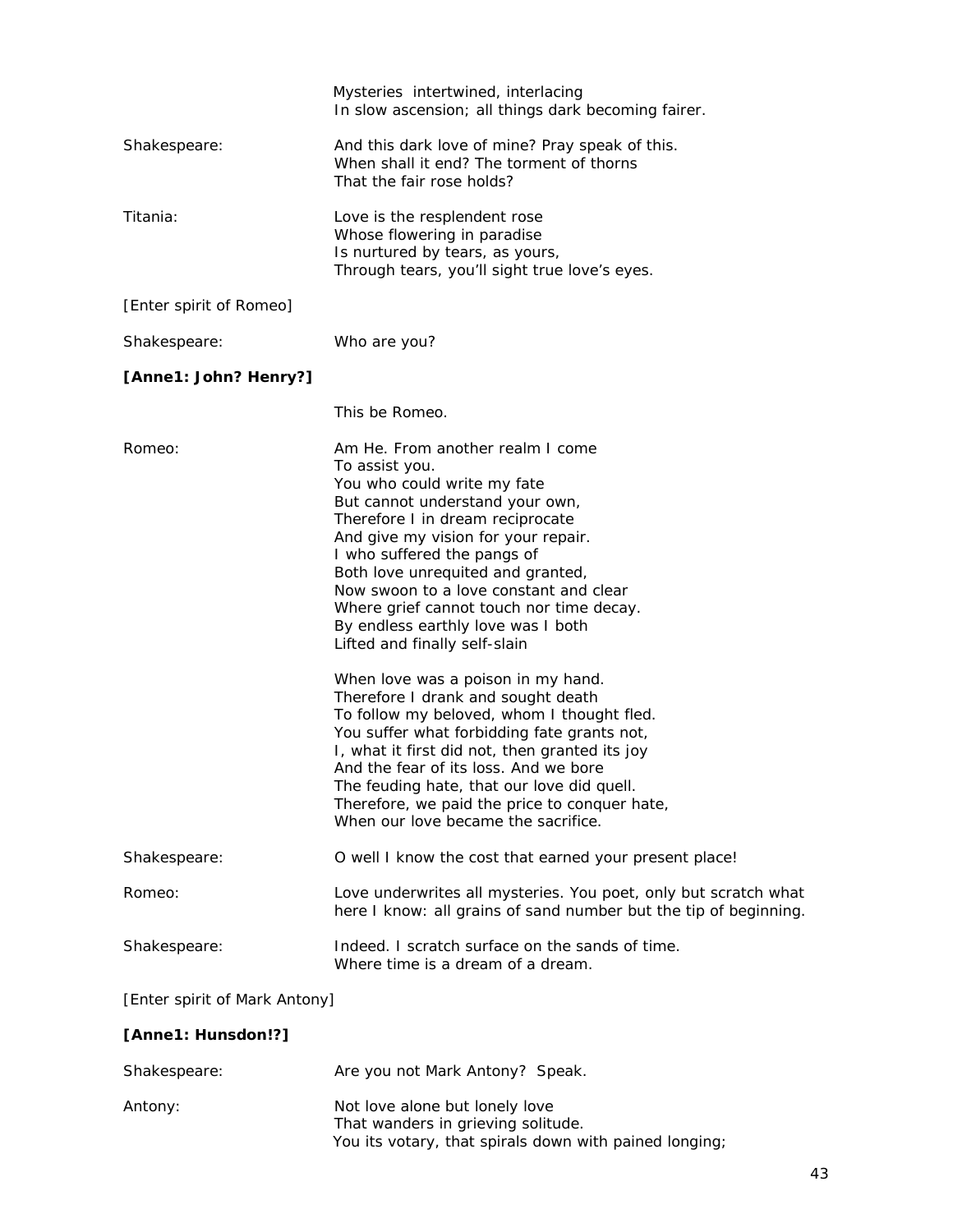|              | And the fair aspect, forever out of reach,<br>That would hold the world holding her hand,<br>And her conquering eyes would lay low an empire<br>In yourself. Their power greater than Caesar's.<br>And I who surrendered a hard empire, riches,<br>Imperial command, the world's fawning at<br>My feet was too brought lowly to kiss the<br>Hem of Love's Highness. Nothing but Love,<br>Had the power to undo Antony and break<br>The stony heart of war.<br>I followed a barge of burnished dreams<br>And left in shame the strongman behind<br>But a greater Antony did I find:<br>Incurring the world's shame, dishonour<br>The hollow trumpets of martial music and barbarity<br>Did I shun for that invisible vision.<br>Through her eyes, I saw the world's falsity<br>Myself as false, till love, through her, showed<br>My own true self, that the barbarous world despises,<br>Heeds not, but its lust for worthless prizes.<br>To love or not to love, I chose love or it chose me<br>In double death was I reborn and in this choosing chose,<br>To be. |
|--------------|---------------------------------------------------------------------------------------------------------------------------------------------------------------------------------------------------------------------------------------------------------------------------------------------------------------------------------------------------------------------------------------------------------------------------------------------------------------------------------------------------------------------------------------------------------------------------------------------------------------------------------------------------------------------------------------------------------------------------------------------------------------------------------------------------------------------------------------------------------------------------------------------------------------------------------------------------------------------------------------------------------------------------------------------------------------------|
| Shakespeare: | You chose wisely if this being is your present state.                                                                                                                                                                                                                                                                                                                                                                                                                                                                                                                                                                                                                                                                                                                                                                                                                                                                                                                                                                                                               |
| Romeo:       | The free chain that links us all in the star tossed light.                                                                                                                                                                                                                                                                                                                                                                                                                                                                                                                                                                                                                                                                                                                                                                                                                                                                                                                                                                                                          |
| Titania:     | A link of flowers in the magic summer night.                                                                                                                                                                                                                                                                                                                                                                                                                                                                                                                                                                                                                                                                                                                                                                                                                                                                                                                                                                                                                        |
| All three:   | Thus in gain or loss<br>In love found or lost,<br>Ever does it redeem the mortal dross.<br>In joy or pain ever does its story reflect our domain:<br>To feel the god beating in the human heart<br>Is to touch God's form where all mysteries start.                                                                                                                                                                                                                                                                                                                                                                                                                                                                                                                                                                                                                                                                                                                                                                                                                |
|              | [They leave and Shakespeare returns to sleep and then slowly awakens]                                                                                                                                                                                                                                                                                                                                                                                                                                                                                                                                                                                                                                                                                                                                                                                                                                                                                                                                                                                               |
| Shakespeare: | What was this pageant? But a dream?<br>As insubstantial as air or thought<br>Yet the very stuff and embodiment of life<br>As air and thought renders life possible;<br>O this is more potent than my dull senses<br>Could attest to or devise. Yet I feel the<br>Touch and substance of the invisible<br>That the tangible world pales to nothing.<br>O what has Love, through pain, disclosed?<br>A carved path to a forgotten realm                                                                                                                                                                                                                                                                                                                                                                                                                                                                                                                                                                                                                               |

#### *[Anne1: Act 2 Scene 8. A room at the Stratford home. Shakespeare and Anne are alone, together]*

Anne: O Will, these months so slow that have passed since London and I waiting for nights such as these. For now you are home, Will, home. Such a night as this makes absence bearable.

Like a scupltor who cuttingly wounds hard marble And renders from base earth a glimpse of eternity!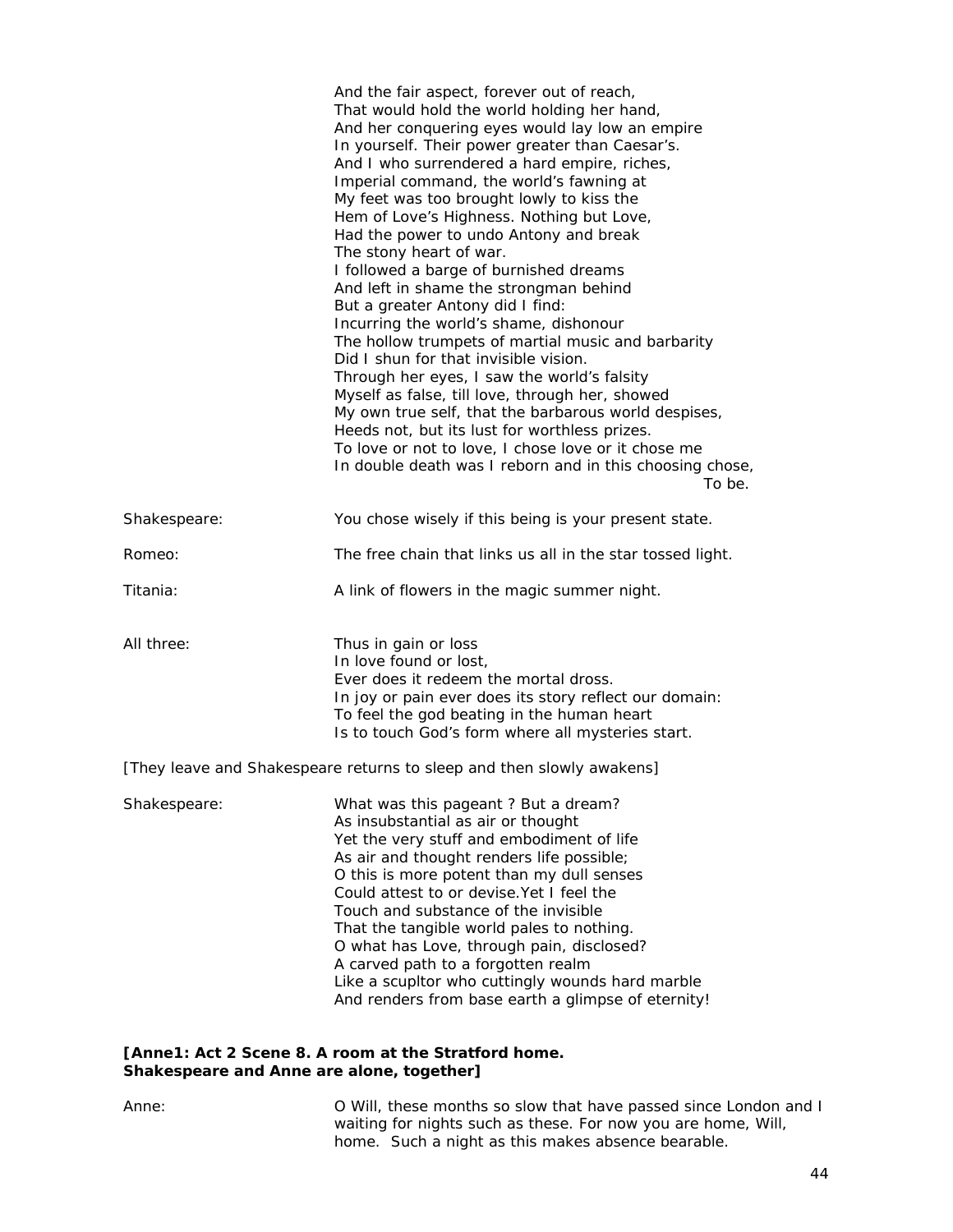| Shakespeare: | Yes Anne. As the seasons return, so I to you in summer Stratford.                                                                                                                                                                                                                                                                                                                   |
|--------------|-------------------------------------------------------------------------------------------------------------------------------------------------------------------------------------------------------------------------------------------------------------------------------------------------------------------------------------------------------------------------------------|
| Anne:        | Perhaps one day, we shall abide permanently after your<br>retirement.                                                                                                                                                                                                                                                                                                               |
| Shakespeare: | Many years before that.                                                                                                                                                                                                                                                                                                                                                             |
| Anne:        | But it shall be. And we shall together witness the darling buds<br>of May. Did you enjoy supper?                                                                                                                                                                                                                                                                                    |
| Shakespeare: | Yes. Food fit for Her Majesty.                                                                                                                                                                                                                                                                                                                                                      |
| Anne:        | Are you happy Will?                                                                                                                                                                                                                                                                                                                                                                 |
| Shakespeare: | Yes. To be alive is contentment enough.                                                                                                                                                                                                                                                                                                                                             |
| Anne:        | Then lets grow old together contentedly. [pause]<br>Time passes. Your sonnets speak so much of its passing.                                                                                                                                                                                                                                                                         |
| Shakespeare: | We have no defence against it save eternity or perhaps Excalibur.                                                                                                                                                                                                                                                                                                                   |
| Anne:        | Sometimes when you are sleeping, I think on your sonnets as I<br>watch you.                                                                                                                                                                                                                                                                                                         |
| Shakespeare: | O it be the type of poetry that could put one to sleep.                                                                                                                                                                                                                                                                                                                             |
| Anne:        | O you should be a court-jester.                                                                                                                                                                                                                                                                                                                                                     |
| [Anne2:      | She Yawns and closes her eyes]                                                                                                                                                                                                                                                                                                                                                      |
|              | It's been a tiring day.                                                                                                                                                                                                                                                                                                                                                             |
| Shakespeare: | Rest a little, Anne.                                                                                                                                                                                                                                                                                                                                                                |
| Anne:        | Read me that summer sonnet Will. Read me by your sonnet.                                                                                                                                                                                                                                                                                                                            |
| [Anne2:      | She begins falling into a light sleep]                                                                                                                                                                                                                                                                                                                                              |
| Shakespeare: | 'Shall I compare thee to a summer's day?<br>Thou art more lovely and more temperate:<br>Rough winds do shake the darling buds of May,<br>And summer's lease hath all too short a date:<br>Sometime too hot the eye of heaven shines<br>And often is his gold complexion dimmed;<br>And every fair from fair sometime declines,<br>By chance or nature's changing course untrimmed.' |
| [Anne2:      | Emilia Bassano enters, as a memory]                                                                                                                                                                                                                                                                                                                                                 |
|              | 'But thy eternal summer shall not fade' [repeats]<br>'Yes thy eternal summer shall not fade'                                                                                                                                                                                                                                                                                        |
| [Anne2:      | She slowly disappears]                                                                                                                                                                                                                                                                                                                                                              |
|              | "Emilia!"                                                                                                                                                                                                                                                                                                                                                                           |
| [Anne2:      | Kiss her.]                                                                                                                                                                                                                                                                                                                                                                          |
|              |                                                                                                                                                                                                                                                                                                                                                                                     |

*[He kisses her then joins Emilia]*